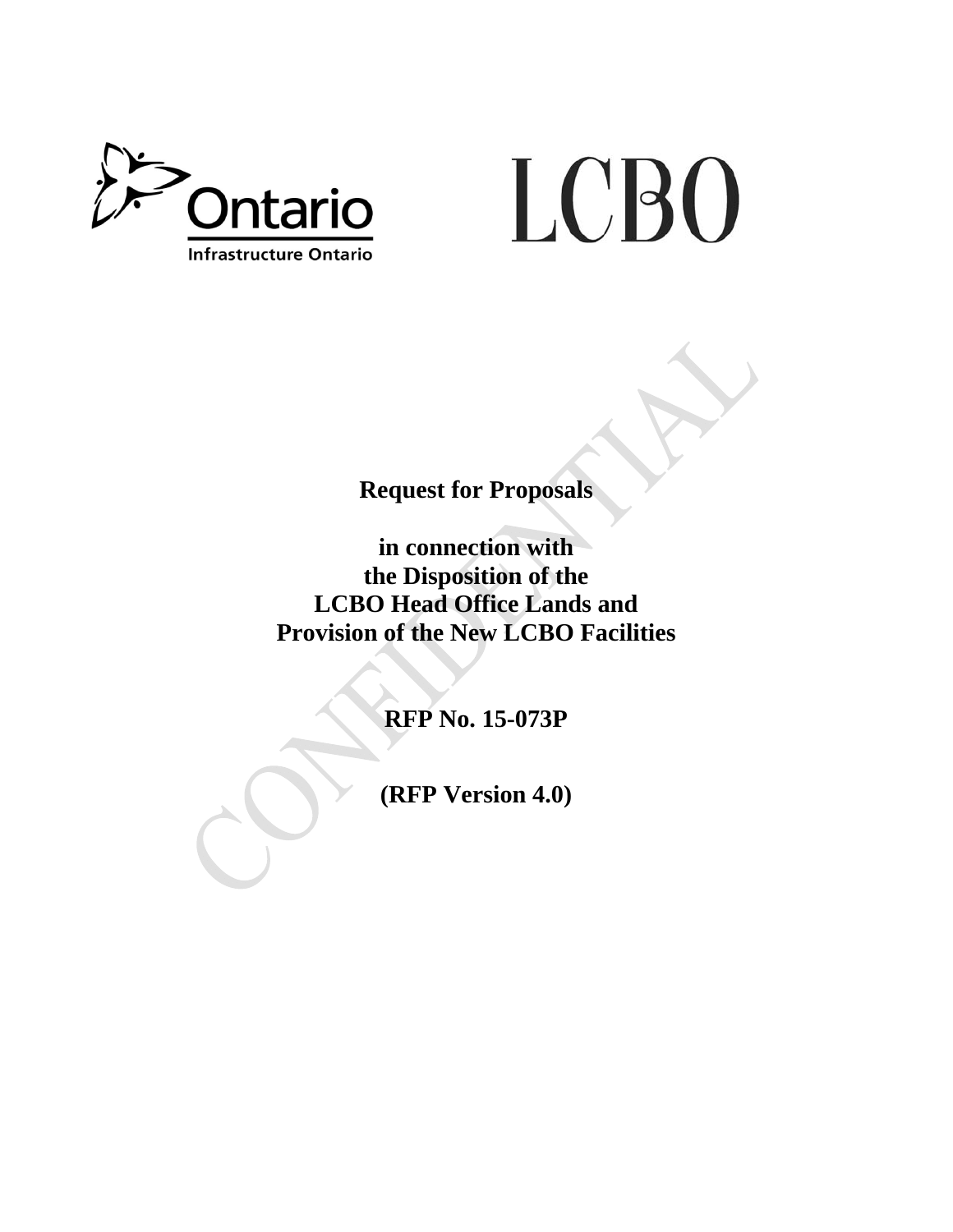# **TABLE OF CONTENTS**

| 1.1        |                                                                                   |  |
|------------|-----------------------------------------------------------------------------------|--|
| 1.2        | Overview of the Stages of the RFP Process, Negotiations, and Transaction          |  |
|            |                                                                                   |  |
| 1.3        |                                                                                   |  |
|            |                                                                                   |  |
|            |                                                                                   |  |
|            |                                                                                   |  |
| 2.1        |                                                                                   |  |
| 2.2        |                                                                                   |  |
| 2.3        |                                                                                   |  |
| 2.4        |                                                                                   |  |
| 2.5        |                                                                                   |  |
|            |                                                                                   |  |
|            |                                                                                   |  |
| 3.1        |                                                                                   |  |
| 3.2        |                                                                                   |  |
|            |                                                                                   |  |
| (1)        |                                                                                   |  |
| (2)        |                                                                                   |  |
| (3)<br>3.3 |                                                                                   |  |
|            |                                                                                   |  |
| (1)        | Communications with Municipalities, Other Government Authorities and Utilities 11 |  |
| (2)        | Media Releases, Public Disclosures and Public Announcements 13                    |  |
| (3)        |                                                                                   |  |
| (4)<br>3.4 | Restrictions on Communications between Proponents - No Collusion 13               |  |
| (1)        |                                                                                   |  |
| (2)        |                                                                                   |  |
| (3)        |                                                                                   |  |
| 3.5        |                                                                                   |  |
| 3.6        |                                                                                   |  |
| 3.7        |                                                                                   |  |
| 3.8        | Freedom of Information, Confidentiality and Copyright Matters 19                  |  |
| (1)        |                                                                                   |  |
| (2)        |                                                                                   |  |
| (3)        |                                                                                   |  |
| (4)        | Copyright and Use of Information in RFP Stage 1 Proposals and RFP Stage 2         |  |
|            |                                                                                   |  |
| 3.9        |                                                                                   |  |
| (1)        |                                                                                   |  |
| (2)        |                                                                                   |  |
| 3.10       |                                                                                   |  |
|            |                                                                                   |  |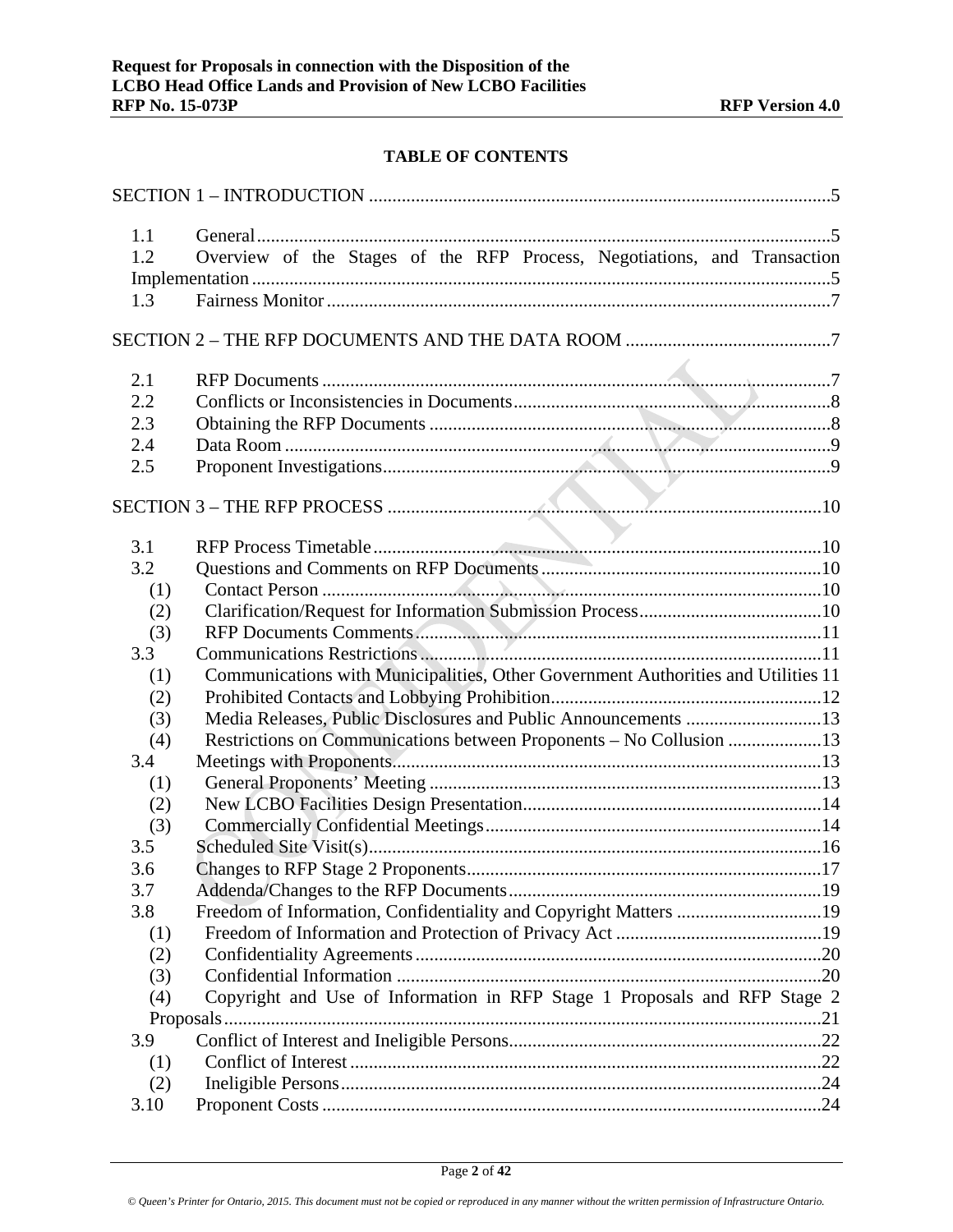| 4.1  |                                                                        |  |
|------|------------------------------------------------------------------------|--|
|      | SECTION 5 - SUBMISSION, WITHDRAWAL, MODIFICATION OF PROPOSALS 25       |  |
| 5.1  |                                                                        |  |
| 5.2  |                                                                        |  |
| 5.3  |                                                                        |  |
| 5.4  |                                                                        |  |
|      | SECTION 6 - EVALUATION, CLARIFICATION AND VERIFICATION OF PROPOSALS.26 |  |
| 6.1  |                                                                        |  |
| 6.2  |                                                                        |  |
| 6.3  |                                                                        |  |
| (1)  |                                                                        |  |
| (2)  |                                                                        |  |
| (3)  |                                                                        |  |
| (4)  |                                                                        |  |
| (5)  |                                                                        |  |
| (6)  |                                                                        |  |
|      |                                                                        |  |
|      | SECTION 7 - GENERAL EVALUATION AND DISQUALIFICATION PROVISIONS 30      |  |
| 7.1  | Sponsors' Discretion in Determining Compliance, Scoring and Ranking 30 |  |
| 7.2  |                                                                        |  |
|      | SECTION 8 - GENERAL LEGAL MATTERS AND RIGHT TO ACCEPT OR REJECT31      |  |
| 8.1  |                                                                        |  |
| 8.2  |                                                                        |  |
| 8.3  |                                                                        |  |
| 8.4  |                                                                        |  |
| 8.5  |                                                                        |  |
| 8.6  |                                                                        |  |
| 8.7  |                                                                        |  |
|      |                                                                        |  |
|      |                                                                        |  |
|      |                                                                        |  |
| 10.1 |                                                                        |  |
| 10.2 |                                                                        |  |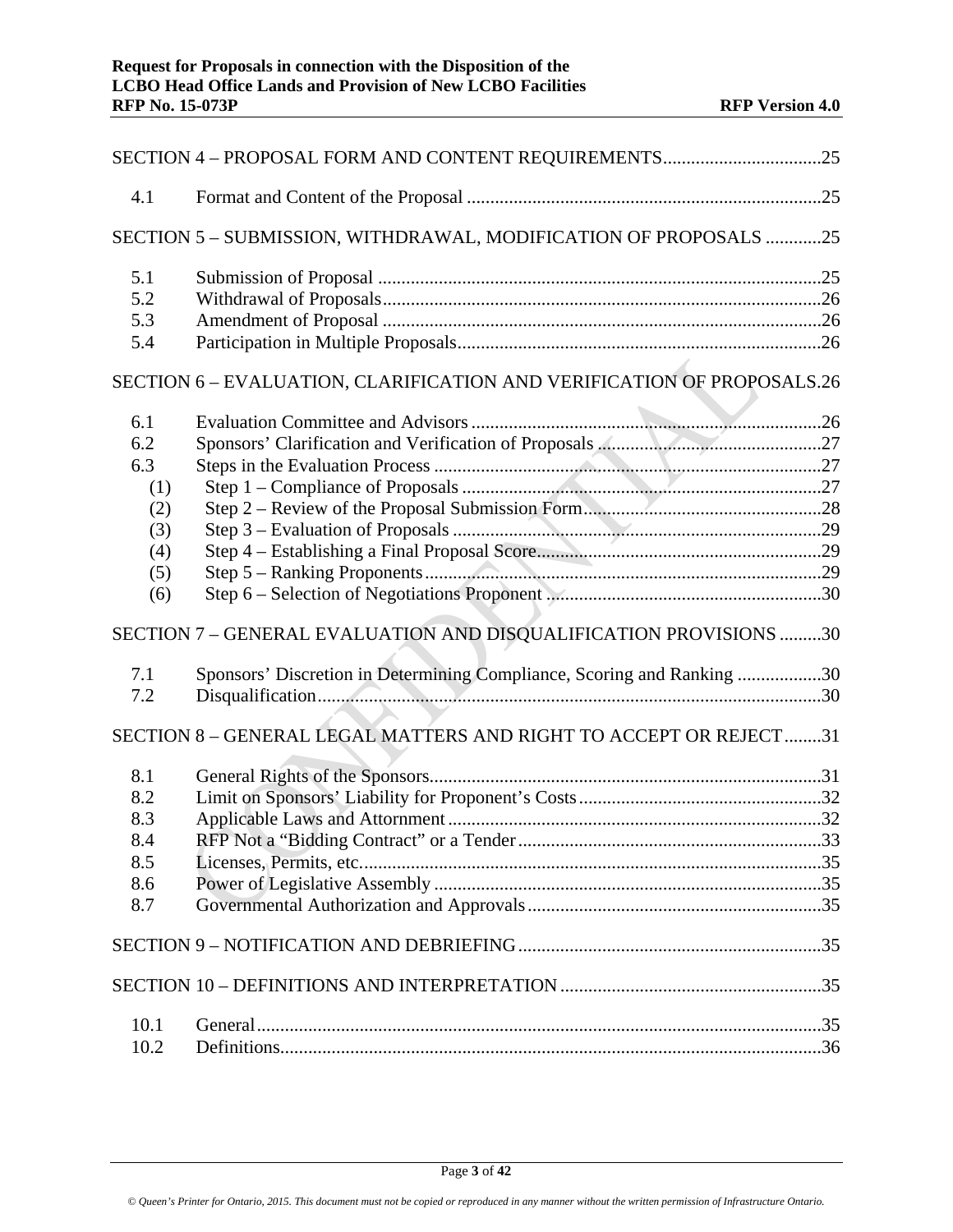| <b>SCHEDULE 1</b>                                 | <b>RFP DATA SHEET</b>                                                                                                                                                                                     |  |  |  |
|---------------------------------------------------|-----------------------------------------------------------------------------------------------------------------------------------------------------------------------------------------------------------|--|--|--|
|                                                   | APPENDIX A - OVERVIEW OF TRANSACTION STRUCTURE                                                                                                                                                            |  |  |  |
| <b>SCHEDULE 2</b>                                 | REQUIREMENTS FOR NEW LCBO FACILITIES                                                                                                                                                                      |  |  |  |
| <b>SCHEDULE 3</b>                                 | SUBMISSION REQUIREMENTS AND EVALUATION CRITERIA                                                                                                                                                           |  |  |  |
|                                                   | APPENDIX A - TECHNICAL SUBMISSION REQUIREMENTS                                                                                                                                                            |  |  |  |
|                                                   | APPENDIX B - FINANCIAL SUBMISSION REQUIREMENTS                                                                                                                                                            |  |  |  |
|                                                   | APPENDIX C - PROPOSAL FORMAT AND EVALUATION                                                                                                                                                               |  |  |  |
| <b>SCHEDULE 4</b>                                 | PROPOSAL SUBMISSION FORMS                                                                                                                                                                                 |  |  |  |
|                                                   | APPENDIX A – RFP STAGE 1 PROPOSAL SUBMISSION FORM                                                                                                                                                         |  |  |  |
|                                                   | APPENDIX B - RFP STAGE 2 PROPOSAL SUBMISSION FORM                                                                                                                                                         |  |  |  |
|                                                   | APPENDIX C – CERTIFICATE OF OFFICER                                                                                                                                                                       |  |  |  |
| <b>SCHEDULE 5</b>                                 | PRICE FORMS                                                                                                                                                                                               |  |  |  |
|                                                   | APPENDIX A - RFP STAGE 1 PRICE FORM                                                                                                                                                                       |  |  |  |
|                                                   | APPENDIX B - RFP STAGE 2 PRICE FORM                                                                                                                                                                       |  |  |  |
| <b>SCHEDULE 6</b>                                 | FORM OF AGREEMENT OF PURCHASE AND SALE (INCLUDING THE<br>ASSIGNMENT OF TPLC OPTION AGREEMENT, THE LCBO GROUND<br>LEASE, THE LCBO OFFICE LEASE, THE SITE DEVELOPMENT<br>PROVISIONS, THE LCBO RETAIL LEASE) |  |  |  |
| <b>SCHEDULE 7</b>                                 | NEGOTIATIONS PROTOCOL AGREEMENT                                                                                                                                                                           |  |  |  |
| <b>SCHEDULE 8</b>                                 | <b>CONFIDENTIALITY AGREEMENT</b>                                                                                                                                                                          |  |  |  |
| <b>SCHEDULE 9</b>                                 | <b>ADMINISTRATIVE CHECKLIST</b>                                                                                                                                                                           |  |  |  |
| APPENDIX A - RFP STAGE 1 ADMINISTRATIVE CHECKLIST |                                                                                                                                                                                                           |  |  |  |
| APPENDIX B - RFP STAGE 2 ADMINISTRATIVE CHECKLIST |                                                                                                                                                                                                           |  |  |  |
| <b>SCHEDULE 10</b>                                | REQUEST FOR INFORMATION FORM                                                                                                                                                                              |  |  |  |
| <b>SCHEDULE 11</b>                                | LIST OF DOCUMENTS IN THE DATA ROOM                                                                                                                                                                        |  |  |  |
|                                                   |                                                                                                                                                                                                           |  |  |  |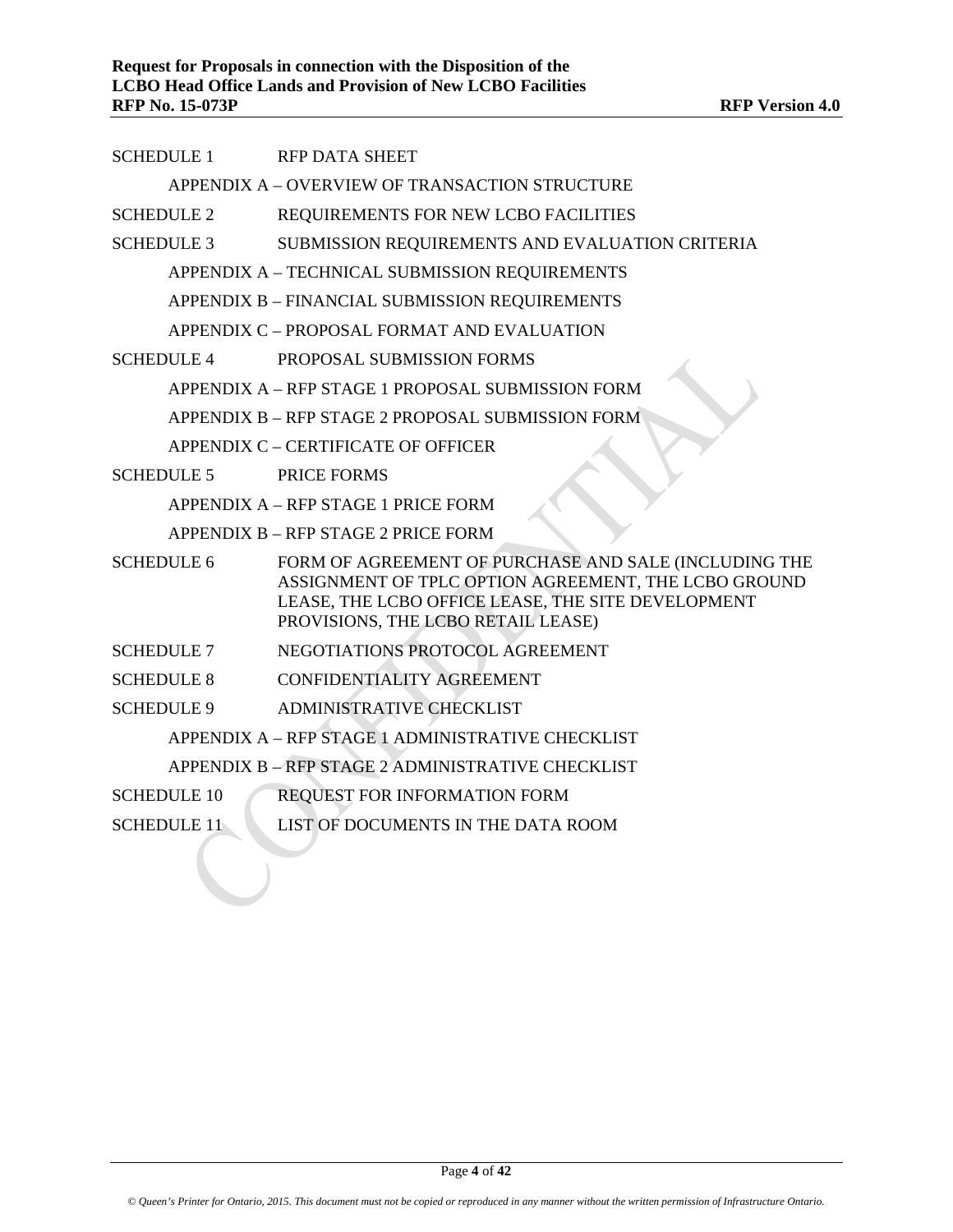#### **REQUEST FOR PROPOSALS**

## **SECTION 1** – **INTRODUCTION**

#### **1.1 General**

(a) This Request for Proposals ("**RFP**") is issued by the Ontario Infrastructure and Lands Corporation ("**Infrastructure Ontario**" or "**IO**") for the purposes of selecting a purchaser for the transaction (the "**Transaction**"), a brief description of which is set out in Appendix A to Schedule 1 of this RFP. Infrastructure Ontario is issuing this RFP on behalf of the Liquor Control Board of Ontario (referred to hereinafter as the "**LCBO**"). Where a reference to "**Sponsors**" appears in this RFP, the term refers to IO and the LCBO collectively. The RFP number is set out in the RFP Data Sheet.

(b) In this RFP, entities that submit documents in response to RFP Stage 1 are referred to as "**RFP Stage 1 Proponents**" and their submissions are referred to as "**RFP Stage 1 Proposals**". The entities that are selected by the Sponsors in RFP Stage 1 to proceed to RFP Stage 2 are referred to as the "**RFP Stage 2 Proponents**" and their submissions are referred to as "**RFP Stage 2 Proposals**". The entity(ies) selected by the Sponsors in RFP Stage 2 to enter into the Negotiations Protocol Agreement and proceed to the negotiations process (the "**Negotiations Process**") are referred to as the "**Negotiations Proponent(s)**". The Negotiations Proponent selected by the Sponsors to enter into the Transaction Agreements is referred to as the "**Purchaser**". For clarity, the term "**Proponent**" will be used to refer to any of the RFP Stage 1 Proponents, RFP Stage 2 Proponents, Negotiations Proponent(s), and Purchaser(s), as the context requires.

(c) Proponents are required to submit an RFP Stage 1 Proposal for all of the LCBO Lands together with the TPLC Rail Spur Lands owned by the City of Toronto's Economic Development Corporation operating as Toronto Port Lands Company's lands ("**TPLC**") (collectively, the "**Assembled Lands**").

(d) Infrastructure Ontario will manage the RFP Process on behalf of the Sponsors and shall be the single point of contact for Proponents on behalf of the Sponsors during the RFP Process. During the RFP Process, Proponents shall contact Infrastructure Ontario only through the contact person (the "**Contact Person**") set out in the RFP Data Sheet.

(e) While Infrastructure Ontario will manage the RFP Process, the Purchaser, subject to the requirements and conditions of the RFP Documents, would actually enter into the Transaction Agreements with the party or parties named as the signing party or parties in the RFP Data Sheet (the "**Signing Parties**"). Unless listed as Signing Parties to the Transaction Agreements in the RFP Data Sheet, neither Infrastructure Ontario nor the Government of Ontario will be parties to the Transaction Agreements.

#### **1.2 Overview of the Stages of the RFP Process, Negotiations, and Transaction Implementation**

(a) The Sponsors will carry out the RFP Process (i.e. RFP Stage 1 and RFP Stage 2, collectively referred to as the "**RFP Process**"), negotiations, and implementation of the Transaction in accordance with the following: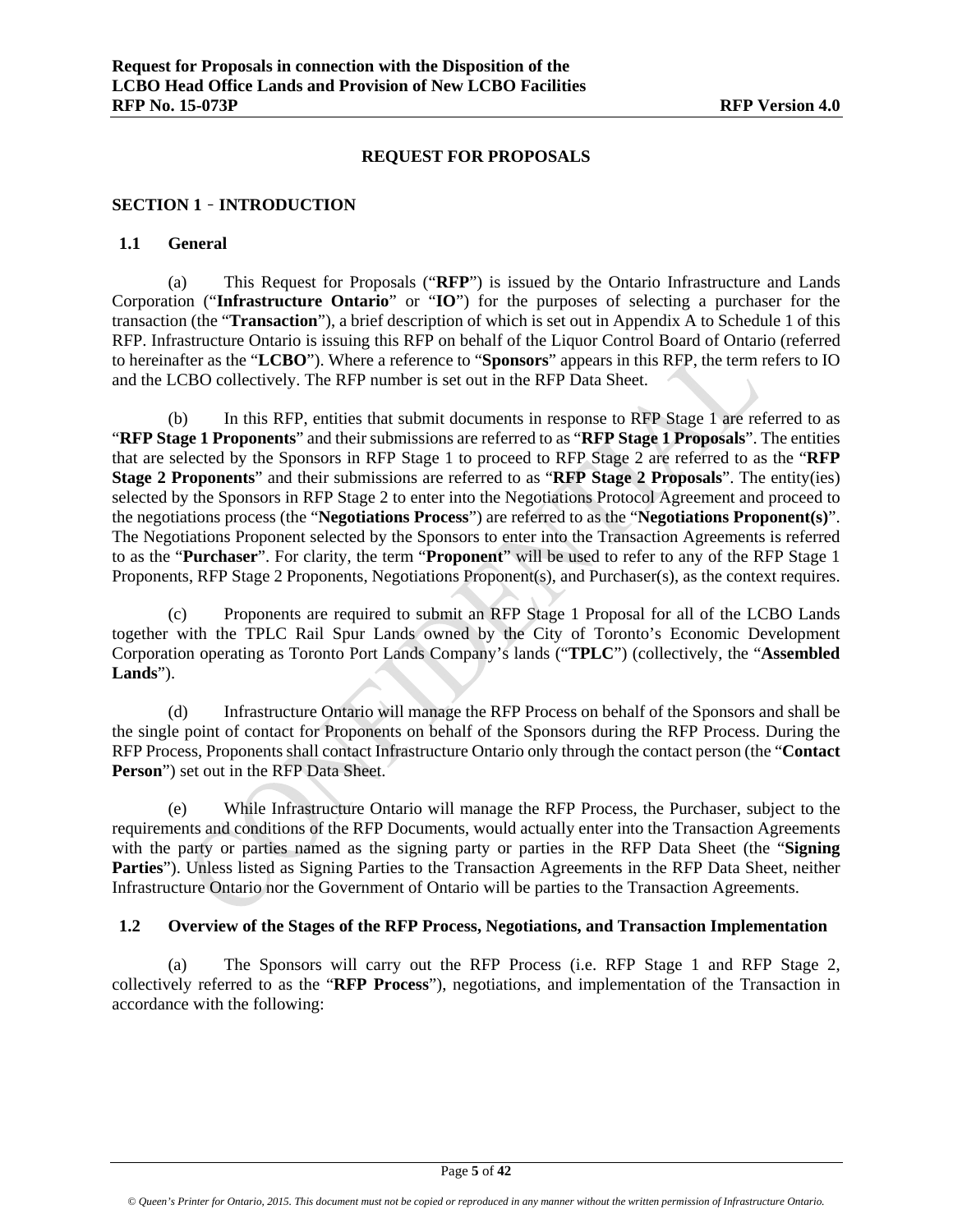#### (1) RFP Stage 1

RFP Stage 1 is the first stage in the RFP Process. It is intended to identify RFP Stage 2 Proponents that are eligible to participate in RFP Stage 2. Subject to RFP Section 5.4, Proponents are only permitted to submit one Proposal.

(2) RFP Stage 2

RFP Stage 2 is the stage of the RFP Process that follows RFP Stage 1 for the purpose of identifying a Negotiations Proponent from the shortlisted RFP Stage 1 Proponents. The Negotiations Proponent is determined by obtaining the highest Final Proposal Score at the conclusion of evaluations in RFP Stage 2. The RFP Process ends when the Negotiations Proponent is identified.

(3) Negotiations Process

The Negotiations Process commences once the Negotiations Proponent is identified and the Negotiations Proponent and the LCBO enter into the Negotiations Protocol Agreement. The purpose of the Negotiations Process is to negotiate certain aspects of the Transaction Agreements to arrive at mutually agreeable terms and conditions and for the Negotiations Proponent to complete the remainder of any physical and environmental due diligence, all within the period of time stipulated in the Negotiations Protocol Agreement (the "**Negotiations Period**"). If negotiations are successful, the Negotiations Proponent is identified as the Purchaser and the Transaction Agreements, as applicable, are executed.

Pursuant to RFP Section 6.3(6), if negotiations with the Negotiations Proponent fail, the LCBO may, in its sole discretion, invite the RFP Stage 2 Proponent whose total score is the next highest ranking from the RFP Process to participate in the Negotiations Process and enter into the Negotiations Protocol Agreement. The original Negotiations Proponent is thereafter eliminated from further negotiations with the LCBO, and the Negotiations Protocol Agreement with that Proponent will be terminated in accordance with its terms and conditions. The Negotiations Process may be repeated until a Purchaser is ultimately identified.

(4) Implementation of the Transaction Agreements

Once the Signing Parties and the Purchaser have settled the Transaction Agreements and executed them, the terms and conditions of the Transaction Agreements shall determine how the Transaction is to proceed thereafter.

(b) Notwithstanding anything else to the contrary in the RFP Documents, the provisions of RFP Section 3.8 regarding confidentiality shall survive any cancellation of this RFP Process and the conclusion of the RFP Process. For greater clarity, the confidentiality obligations contained within the RFP Documents shall be legally binding on all entities having signed the Confidentiality Agreement attached as Schedule 8 to this RFP, whether or not they submit an RFP Stage 1 Proposal and/or any RFP Stage 2 Proposal.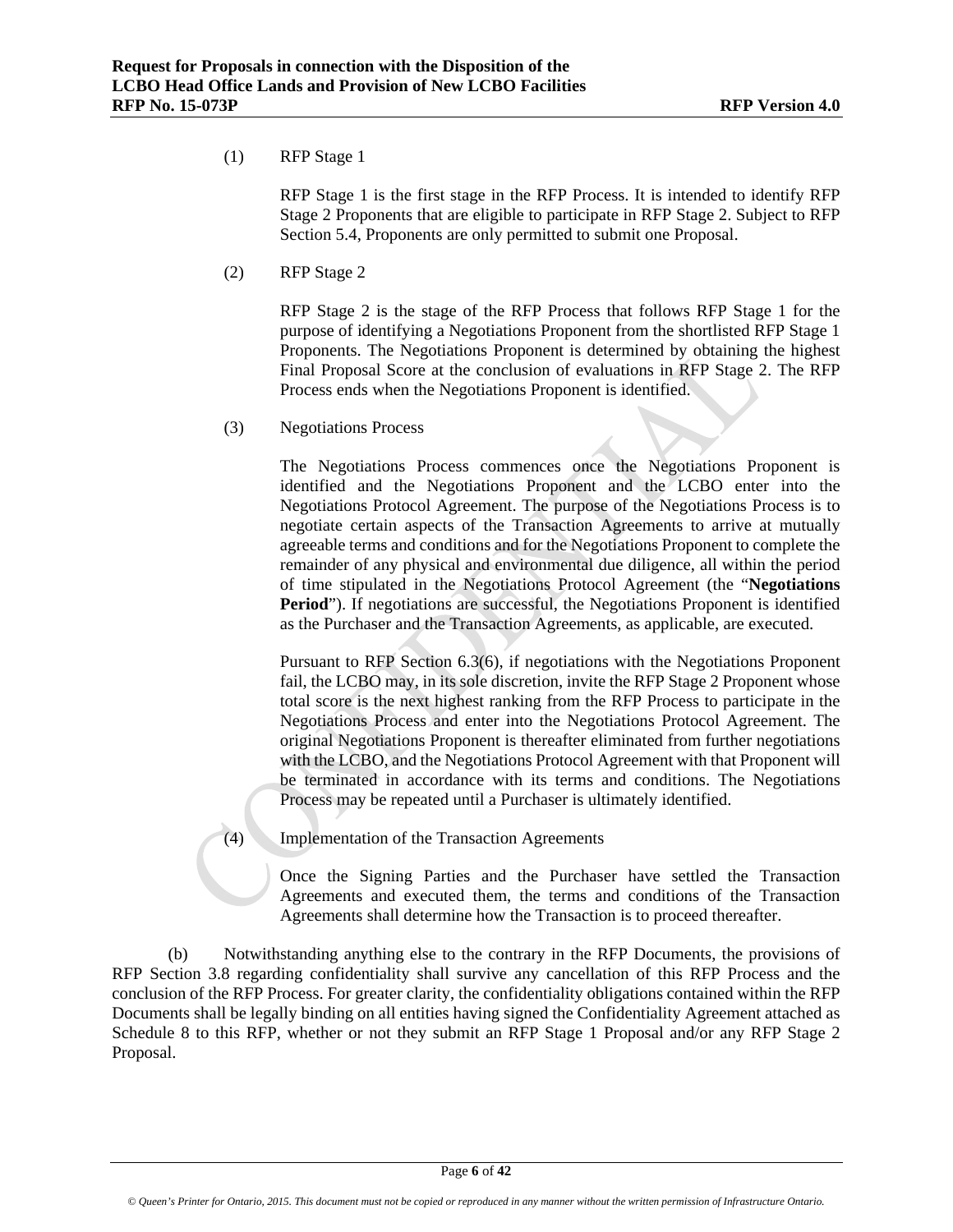#### **1.3 Fairness Monitor**

(a) The Sponsors have retained the Fairness Monitor named in the RFP Data Sheet to monitor the RFP Process.

# **SECTION 2** – **THE RFP DOCUMENTS AND THE DATA ROOM**

#### **2.1 RFP Documents**

- (a) The RFP Documents (the "**RFP Document(s)**") are:
	- (1) the RFP Main Body;
	- (2) Schedule 1 RFP Data Sheet, including Appendix A Overview of Transaction Structure;
	- (3) Schedule 2 Requirements for New LCBO Facilities;
	- (4) Schedule 3 Submission Requirements and Evaluation Criteria, including:
		- (i) Appendix A Technical Submission Requirements;
		- (ii) Appendix B Financial Submission Requirements; and
		- (iii) Appendix C Proposal Format and Evaluation;
	- (5) Schedule 4 Proposal Submission Forms, including:
		- (i) Appendix A RFP Stage 1 Proposal Submission Form;
		- (ii) Appendix B RFP Stage 2 Proposal Submission Form; and
		- (iii) Appendix C Certificate of Officer;
	- (6) Schedule 5 Price Forms, including:
		- (i) Appendix A RFP Stage 1 Price Form; and
		- (ii) Appendix B RFP Stage 2 Price Form;
	- (7) Schedule 6 Form of Agreement of Purchase and Sale (including the Assignment of TPLC Option Agreement, the LCBO Ground Lease, the LCBO Office Lease, the Site Development Provisions, and the LCBO Retail Lease);
	- (8) Schedule 7 Negotiations Protocol Agreement;
	- (9) Schedule 8 Confidentiality Agreement;
	- (10) Schedule 9 Administrative Checklist, including;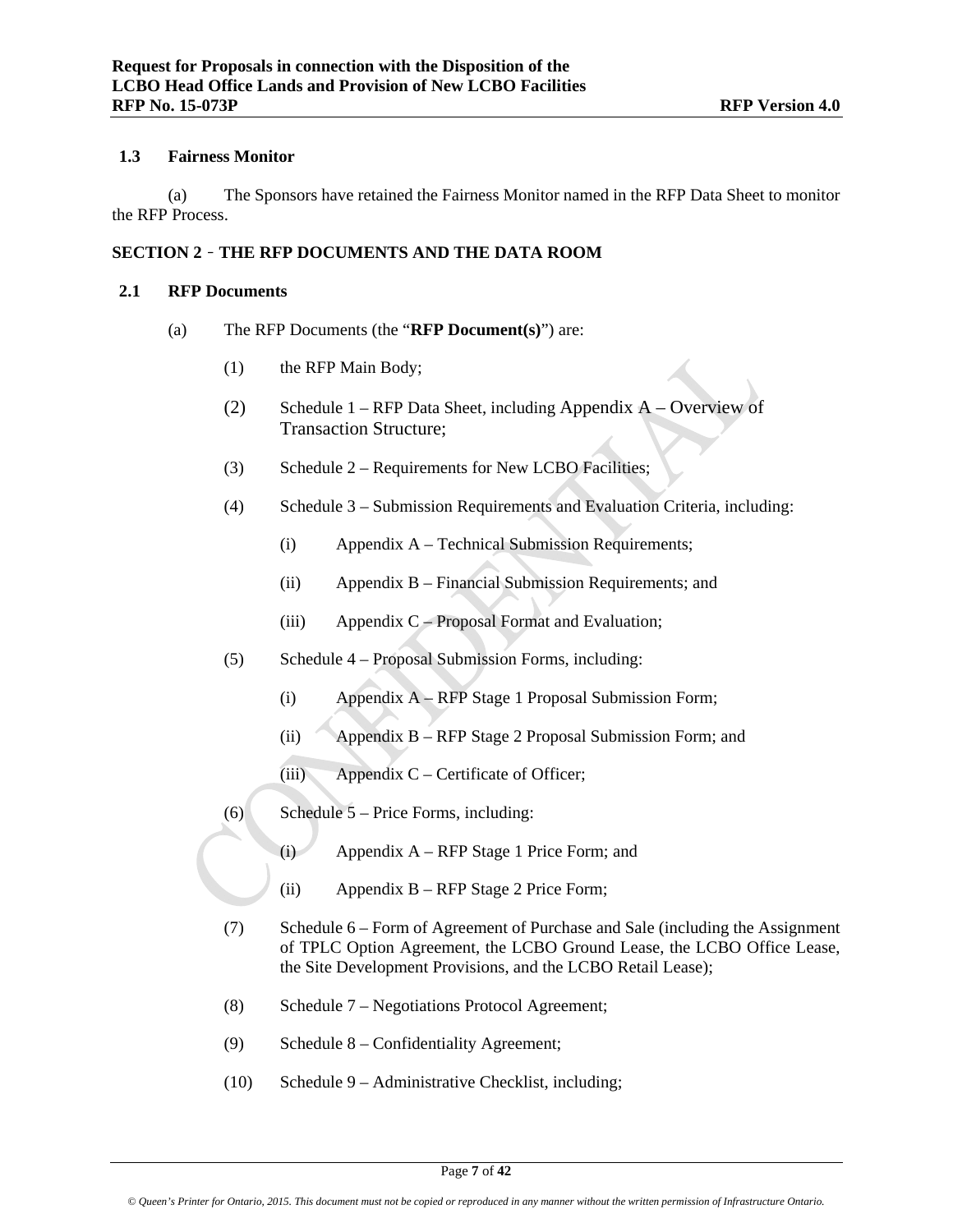- (i) Appendix A RFP Stage 1 Administrative Checklist; and
- (ii) Appendix B RFP Stage 2 Administrative Checklist;
- (11) Schedule 10 Request for Information Form;
- (12) Schedule 11 List of Documents in the Data Room; and
- (13) Addenda to the RFP Documents, if any.

(b) Subject to RFP Section 2.2(a), the RFP Documents shall be read as a whole. The Schedules and Addenda, if any, constitute an integral part of this RFP and are incorporated by reference. Background Information documents are not RFP Documents.

#### **2.2 Conflicts or Inconsistencies in Documents**

(a) For the purpose of the RFP Process, if there are any conflicts or inconsistencies among the terms and conditions of the documents comprising the RFP Documents the following shall apply:

- (1) the RFP Main Body shall prevail over the Schedules to the RFP; and
- (2) for the purposes of resolving conflicts or inconsistencies among the documents that constitute the Transaction Agreements, the provisions in the Agreement of Purchase and Sale main body shall govern.

(b) Despite RFP Section 2.2(a), if the Proponent believes that there is any term or condition in any RFP Document that is ambiguous, or that conflicts or is inconsistent with any other term or condition in the RFP Documents, the Proponent shall notify the Sponsors of that ambiguity, conflict or inconsistency in accordance with RFP Section 3.2(2) and, for greater clarity, by the deadline set out in the RFP Data Sheet for the submission of request for information ("**RFI(s)**").

- (c) If there is a conflict or inconsistency between:
	- (1) the Sponsors' electronic version of the RFP Documents uploaded through MERX; and
	- (2) any other version of the same RFP Document (whether in electronic or hard copy);

the Sponsors' electronic version as uploaded through MERX shall govern.

(d) If there is any conflict or inconsistency between the electronic version of documents contained in the Data Room and documents that are downloaded by the Proponent, the electronic version of documents contained in the Data Room shall govern.

# **2.3 Obtaining the RFP Documents**

(a) The process by which the RFP Stage 1 Proponent may obtain the RFP Documents is set out in the RFP Data Sheet.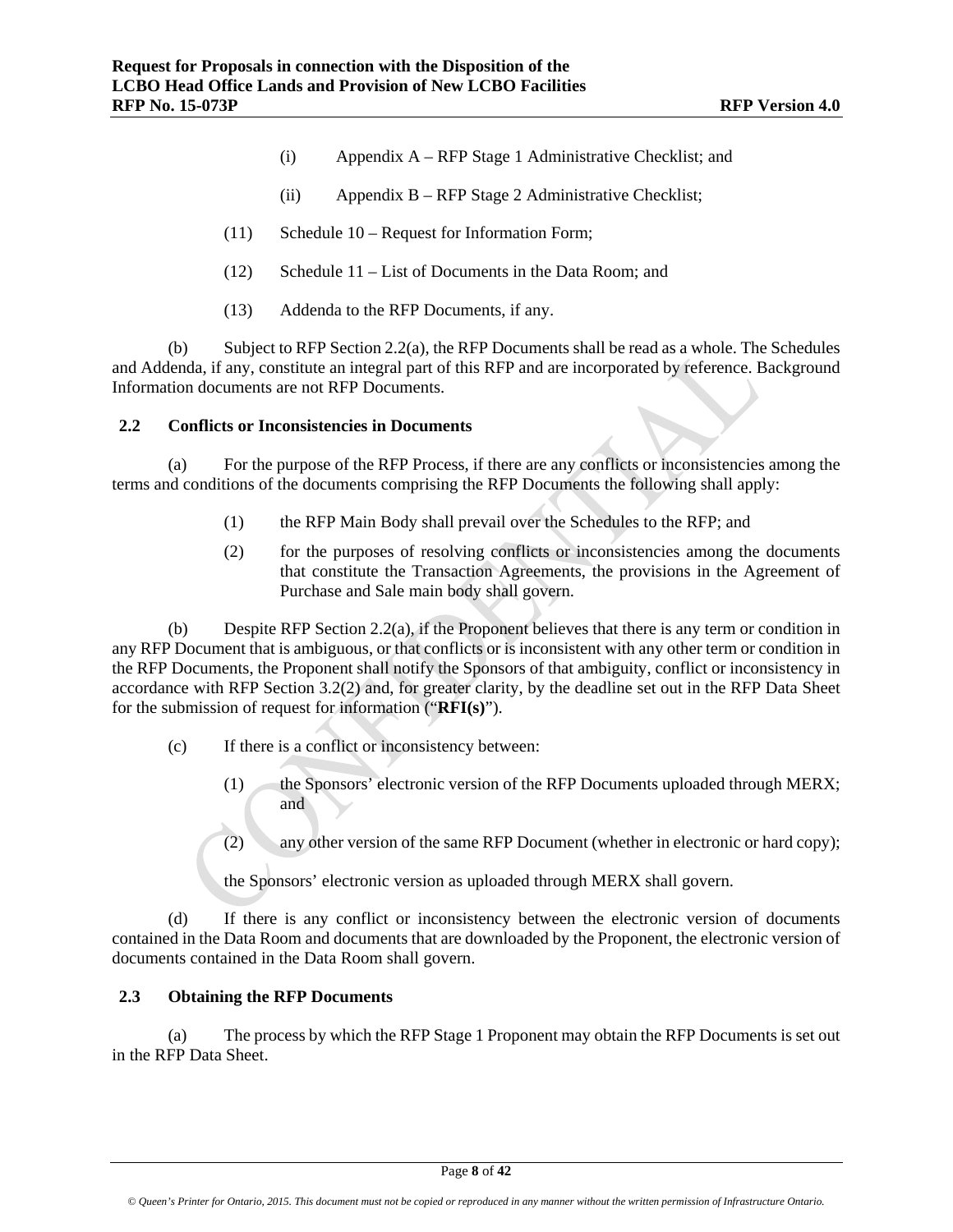# **2.4 Data Room**

(a) The Sponsors have established an electronic data room (the "**Data Room**") at a secure website address for the provision of various types of background information for Proponents' review ("**Background Information**");

(b) After execution of the Confidentiality Agreement and after receiving approval from the Sponsors, that entity will have access to the Data Room on or after the date set out in the Timetable in the RFP Data Sheet. The Sponsors may add, delete, or amend documents in the Data Room at any time.

- (c) Each Proponent is solely responsible to ensure that it:
	- (1) provides an executed Confidentiality Agreement as set out in Schedule 8 to the Sponsors, which will result in the Proponent being granted access to the Data Room, if approved by the Sponsors;
	- (2) contacts the Contact Person at the coordinates set out in the RFP Data Sheet to arrange access to the Data Room and receipt of a Data Room password;
	- (3) has the appropriate software which allows the Proponent to access and download Background Information from the Data Room; and
	- (4) checks the Data Room frequently for the addition, deletion or amendment of Background Information and, at all times during the RFP Process keeps itself informed of and takes into account the most current Background Information.

#### **2.5 Proponent Investigations**

(a) Each Proponent is solely responsible, at its own cost and expense, to carry out its own independent research, due diligence, or to perform any other investigations, including seeking independent advice considered necessary by the Proponent to satisfy itself as to all existing conditions affecting the Transaction or the Transaction Agreements. The Proponents' obligations set out in this RFP Section 2.5 apply irrespective of any Background Information in the Data Room or information contained in the RFP Documents or in responses to RFIs.

(b) Except as explicitly provided in the Transaction Agreements, the Sponsors do not represent or warrant the accuracy or completeness of any information set out in the RFP Documents (or made available to the Proponents in the Data Room as Background Information or of any other background or reference information or documents prepared by the Government of Ontario or by third parties and which may be made available to Proponents by or through the Sponsors). Each Proponent shall make such independent assessments as it considers necessary to verify and confirm the accuracy and completeness of all such information as any use of or reliance by the Proponent and its advisors on any and all such information shall be at the Proponent's sole risk and without recourse against the Sponsors or the Government of Ontario.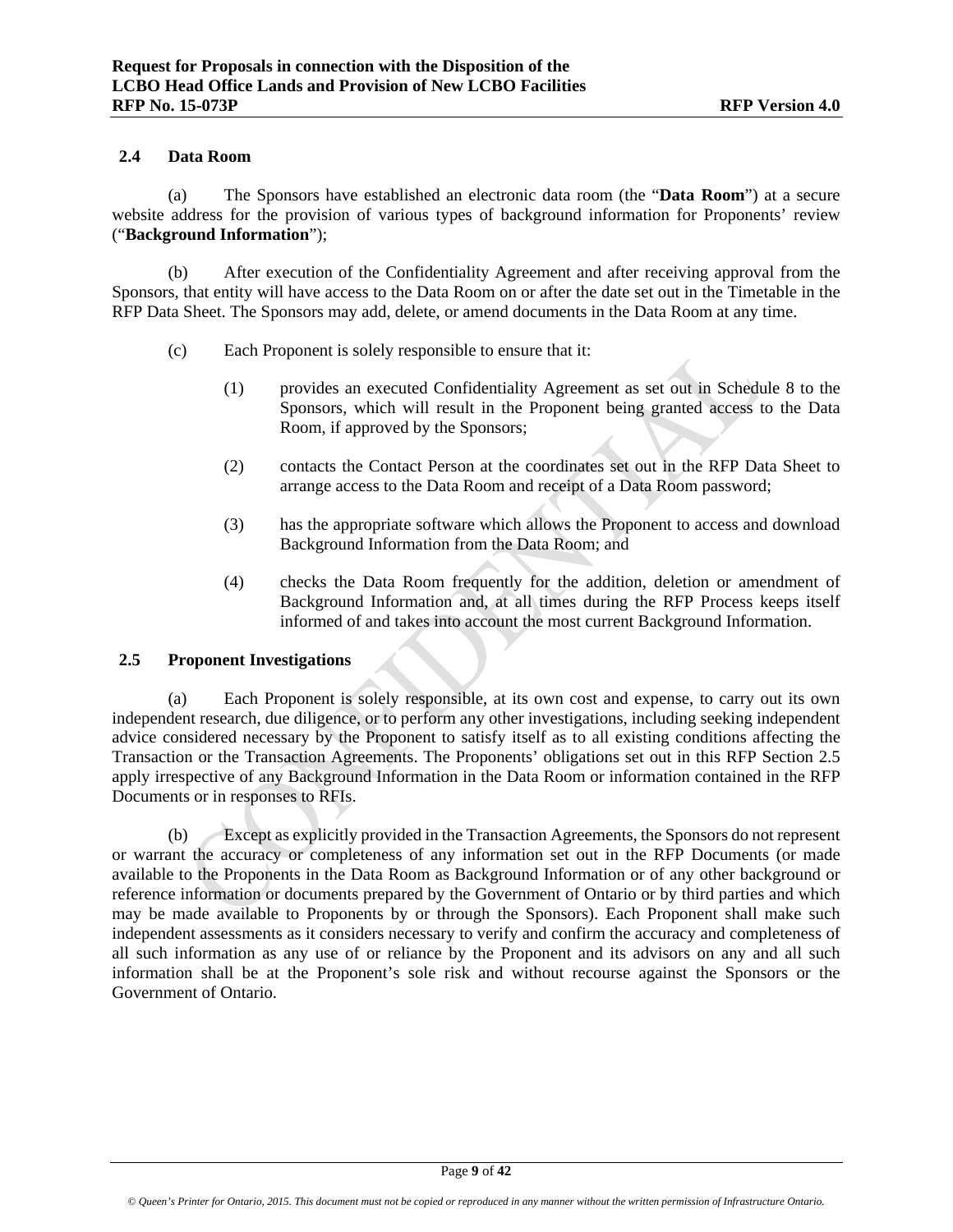#### **SECTION 3** – **THE RFP PROCESS**

#### **3.1 RFP Process Timetable**

(a) The deadline for the submission of RFP Stage 1 Proposals and RFP Stage 2 Proposals (each a "**Submission Deadline**") and the general timetable for the RFP Process (the "**Timetable**") are set out in the RFP Data Sheet.

- (b) The Sponsors may amend the Timetable in their sole discretion:
	- (1) at any time prior to the relevant Submission Deadline for events that are to occur prior to or on the relevant Submission Deadline, including the Submission Deadline itself; and
	- (2) at any time in the RFP Process for events that are to occur after the Submission Deadline.

#### **3.2 Questions and Comments on RFP Documents**

(1) Contact Person

(a) Proponents shall submit all questions and other communications regarding the RFP Documents, the RFP Process, their RFP Stage 1 Proposals and their RFP Stage 2 Proposals (if any) to the Contact Person named in the RFP Data Sheet electronically at the coordinates listed in the RFP Data Sheet. Questions shall be submitted in accordance with RFP Section 3.2(2) and shall be submitted in the form provided as Schedule 10 – Request for Information Form.

#### (2) Clarification/Request for Information Submission Process

(a) In addition to the requirements set out in RFP Section 3.2(1), the following rules shall apply to Proponents when submitting questions or RFIs to the Sponsors via the Contact Person during the RFP Process:

- (1) Proponents are permitted to submit RFIs which should be categorized as follows:
	- (i) RFIs that are of general application and that would apply to other Proponents ("**General RFIs**"); and
	- (ii) RFIs that the Proponent considers to be commercially sensitive or confidential to that particular Proponent ("**Commercially Confidential RFIs**").
- (2) if the Sponsors disagree with a Proponent's categorization of an RFI as a Commercially Confidential RFI, the Sponsors (via the Contact Person) will give the Proponent an opportunity to either re-categorize the RFI as a General RFI or to withdraw the RFI;
- (3) if the Sponsors determine, in their sole discretion, that a Commercially Confidential RFI, even if it is withdrawn by a Proponent, is of general application or would provide a significant clarification of the RFP Documents or RFP Process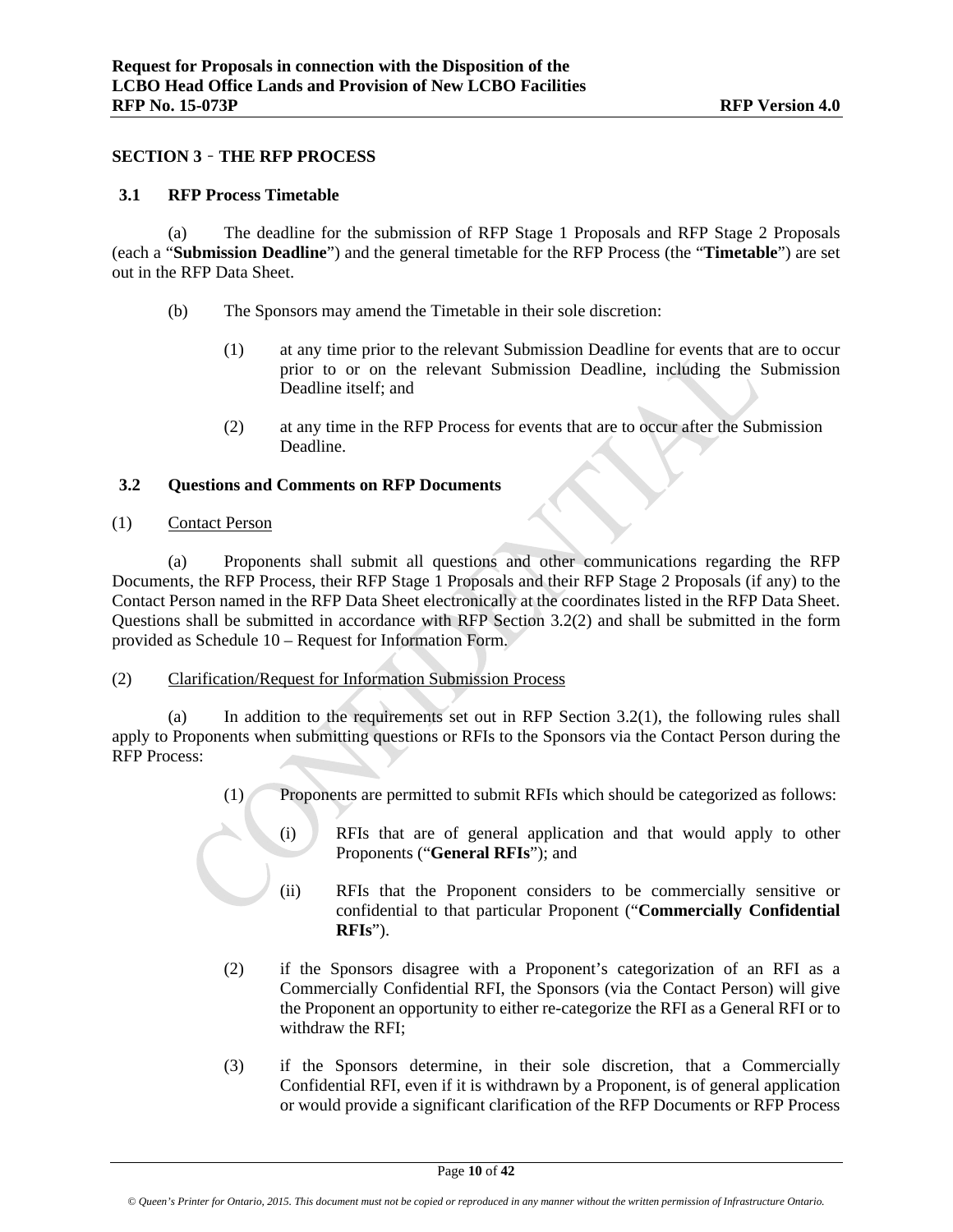to Proponents, the Sponsors may issue a clarification to Proponents that deals with the same subject matter as the withdrawn Commercially Confidential RFI; and

(4) if the Sponsors agree with a Proponent's categorization of a Commercially Confidential RFI, then the Sponsors will provide a response to that RFI to only the Proponent that submitted the Commercially Confidential RFI.

(b) Responses to RFIs prepared and circulated by the Sponsors are not RFP Documents and do not amend the RFP Documents. If, in the Sponsors' sole discretion, RFIs require an amendment to the RFP Documents, such amendment will be prepared and circulated by Addendum in accordance with RFP Section 3.7. Only a response to an RFI that has been incorporated into or issued as an Addendum will modify or amend the RFP Documents and, otherwise, responses to RFIs will have no force or effect whatsoever and shall not be relied upon by any Proponent.

(c) Proponents shall submit RFIs in accordance with the deadlines set out in the Timetable.

(d) Proponents shall submit RFIs to the Contact Person electronically in accordance with the instructions set out in the RFP Data Sheet.

(e) The Sponsors will respond to RFIs in writing in accordance with the schedule set out in the Timetable. The Sponsors may, in their sole discretion, distribute responses to RFIs of a minor or administrative nature to only the Proponent who submitted the minor or administrative RFI.

(f) It is the Proponent's obligation to seek clarification from the Sponsors of any matter it considers to be unclear in accordance with RFP Section 3.2(2) and, for greater clarity, by the deadline set out in the Timetable for the submission of RFIs. Neither the Sponsors nor the Government of Ontario are responsible in any way whatsoever for any misunderstanding by a Proponent of the RFP Documents, Background Information, responses to RFIs, any documents placed in the Data Room or any other type of information provided by or communication made by the Sponsors or the Government of Ontario.

# (3) RFP Documents Comments

The Sponsors may, in their sole discretion, request Proponents to submit comments on the RFP Documents and, in particular, comments on the Transaction Agreements. Whether the Sponsors intend to permit or require the submission of such comments and the schedule and format for the submission of those comments will be set out in the RFP Data Sheet, if applicable. The Sponsors are not obliged to respond to each comment made by Proponents under this RFP Section 3.2(3). If the Sponsors accept a comment, or part of a comment and that acceptance requires a change to the RFP Documents, the Sponsors shall implement that change by Addendum.

# **3.3 Communications Restrictions**

# (1) Communications with Municipalities, Other Government Authorities and Utilities

(a) Subject to the restrictions in RFP Section 3.3(2) and any special rules set out in the RFP Data Sheet, Proponents, and their advisors are not prohibited from communicating directly with any municipality, government authority or utility with respect to municipal, utility or other types of governmental requirements related to the Transaction. Under no circumstances will any special rules set out in the RFP Data Sheet in accordance with this RFP Section 3.3(1)(a) override the provisions of RFP Section 3.3(2).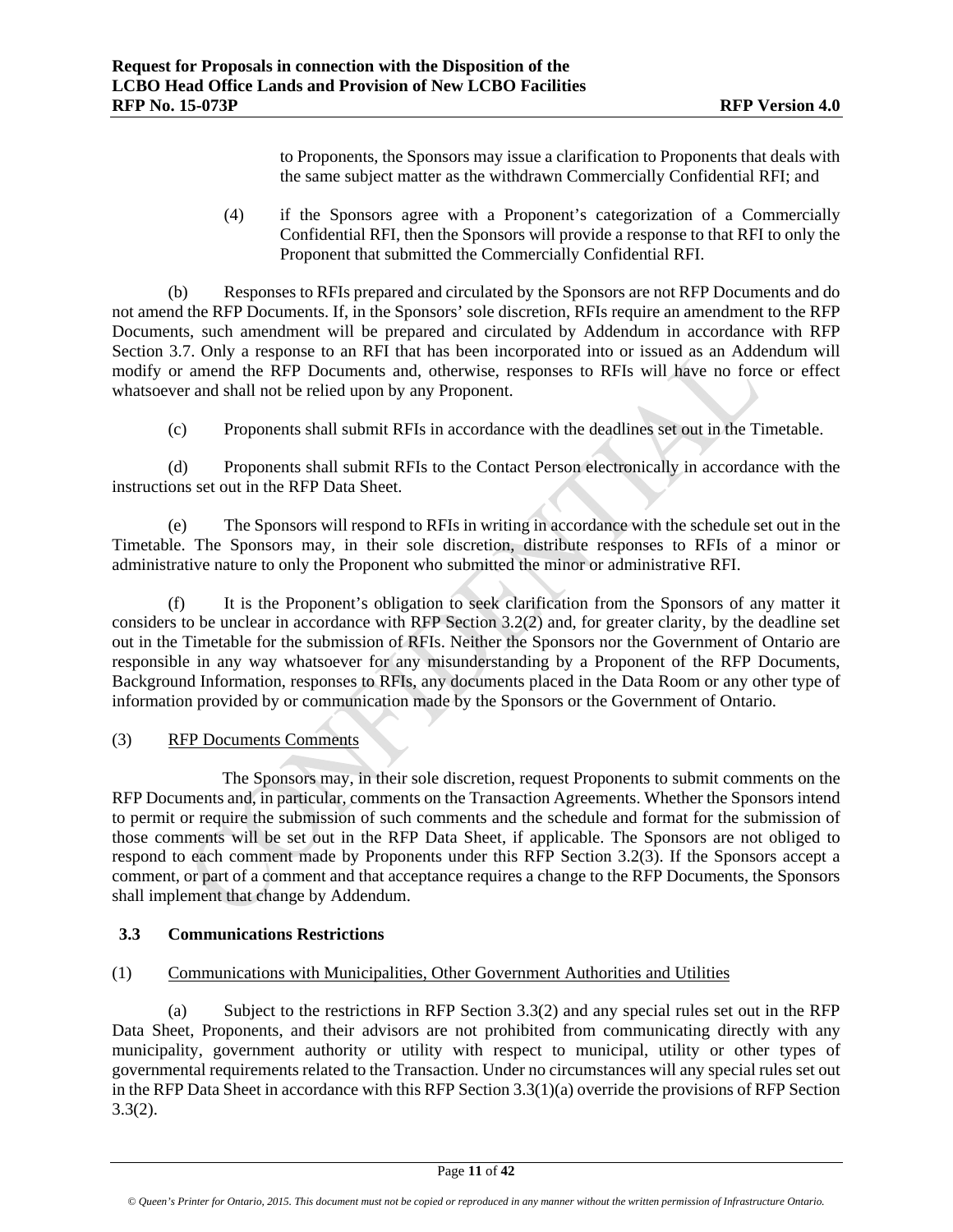(b) Neither the Sponsors nor the Government of Ontario are, in any way whatsoever, responsible for any representations, statements, assurances, commitments or agreements which a Proponent or its advisors receive or believe they may have received from a municipality, a government authority, or a utility. Proponents and their advisors rely on any such representations, assurances, commitments or agreements at their sole risk without recourse against the Sponsors or the Government of Ontario.

## (2) Prohibited Contacts and Lobbying Prohibition

(a) Proponents and their respective advisors, employees and representatives are prohibited from engaging in any form of political or other lobbying, of any kind whatsoever, to influence the outcome of the RFP Process.

(b) Without limiting the generality of RFP Section 3.3(2)(a), no Proponents or any of their advisors, employees or representatives shall contact or attempt to contact, either directly or indirectly, at any time during the RFP Process, any of the following Persons or organizations on matters related to the RFP Process, the RFP Documents, the RFP Stage 1 Proposals or the RFP Stage 2 Proposals:

- (1) any member of the Evaluation Committees;
- (2) any advisor to the Sponsors or the Evaluation Committees;
- (3) any employee or representative of:
	- (i) the Sponsors;
	- (ii) any Ministry, agency or entity listed in the RFP Data Sheet; or
	- (iii) the Premier of Ontario's office or the Ontario Cabinet office;
- (4) any Member of the Provincial Parliament (including the Premier) or his or her staff or representatives; or
- (5) any director, officer or consultant of any entity listed in RFP Sections 3.3(2)(b)(1) to  $(4)$ .

(c) If a Proponent or any of its advisors, employees or representatives, in the opinion of the Sponsors, contravenes RFP Section 3.3(2)(a) or (b), the Sponsors may, in their sole discretion, but are not obligated to:

- (1) take any action in accordance with RFP Section 7; or
- (2) impose conditions on the Proponent's continued participation in the RFP Process that the Sponsors consider, in their sole discretion, to be appropriate.

(d) Notwithstanding anything to the contrary contained in this RFP, it is recognized that Brookfield Public Sector Advisory (a consortium comprised of Brookfield Financial Corporation, Brookfield Financial Real Estate Group, and Cushman & Wakefield Ltd. – collectively referred to as "**Brookfield**"), has been retained to provide real estate advisory services to the Sponsors, and are not considered a Prohibited Contact for the purposes of this RFP subject to an established communications protocol further dictating how Brookfield may communicate with Proponents. All inquiries related to this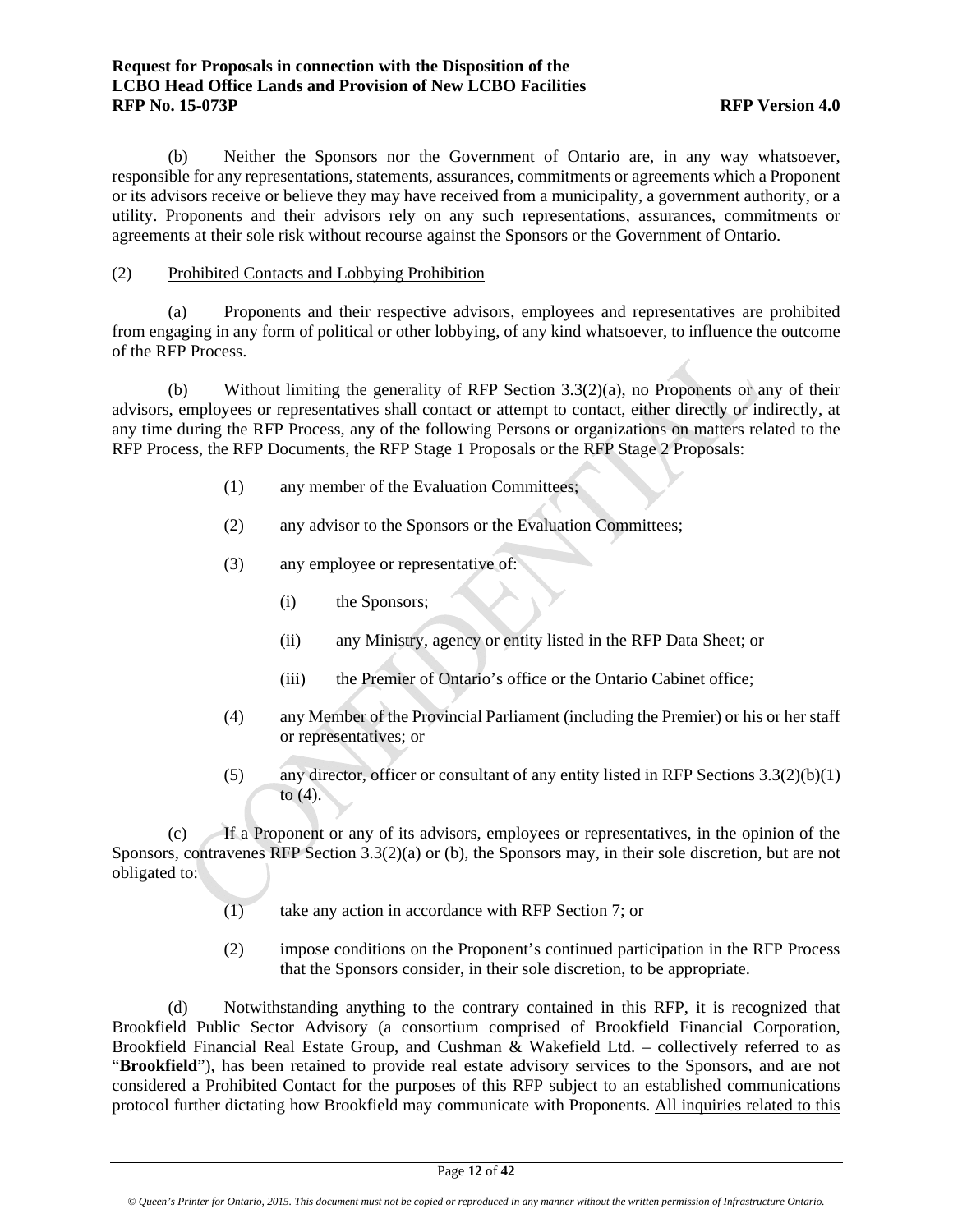RFP Process must be directed to the RFP Contact Person identified in the RFP Data Sheet who will then redirect the inquiry to the appropriate parties, including Brookfield, as applicable.

#### (3) Media Releases, Public Disclosures and Public Announcements

(a) A Proponent shall not, and shall ensure that its advisors, employees, and representatives do not issue or disseminate any media release, public announcement or public disclosure (whether for publication in the press, on the radio, television, internet or any other medium) that relates to the RFP Process, the RFP Documents or the Transaction or any matters related thereto, without the prior written consent of the Sponsors.

(b) A Proponent shall not, and shall ensure that its advisors, employees and representatives do not make any public comment, respond to questions in a public forum, or carry out any activities to either criticize another Proponent, another Proponent's RFP Stage 1 Proposal or RFP Stage 2 Proposal or to publicly promote or advertise their own qualifications, interest in or participation in the RFP Process without the Sponsors' prior written consent, which consent may be withheld in the Sponsors' sole discretion. Notwithstanding this RFP Section 3.3(3)(b), Proponents and their advisors, employees and representatives are permitted to state publicly that they are participating in the RFP Process.

(c) For the purpose of greater clarity, RFP Section 3.3(3)(b) does not prohibit disclosures necessary to permit the Proponent to discuss the Transaction with prospective Subconsultants but such disclosure is permitted only to the extent necessary to solicit those Subconsultants' participation in the Transaction.

# (4) Restrictions on Communications between Proponents – No Collusion

(a) A Proponent shall not discuss or communicate, directly or indirectly, with any other Proponent, any information whatsoever regarding the preparation of its own RFP Stage 1 Proposal, RFP Stage 2 Proposal, the RFP Stage 1 Proposal of any other Proponent, or the RFP Stage 2 Proposals of any other Proponent in a fashion that would contravene Applicable Laws. Proponents shall prepare and submit RFP Stage 1 Proposals and RFP Stage 2 Proposals independently and without any connection, knowledge, comparison of information or arrangement, direct or indirect, with any other Proponent.

(b) For greater clarity, RFP Section 3.3(4)(a) applies to Proponents and their advisors, employees and representatives.

# **3.4 Meetings with Proponents**

# (1) General Proponents' Meeting

(a) The Sponsors may, in their sole discretion, convene one or more general Proponents meetings (each, a "**General Proponents' Meeting**") on the date(s) set out in the Timetable in the RFP Data Sheet. While attendance at the General Proponents' Meeting(s) is not mandatory, Proponents are strongly encouraged to attend.

(b) Proponents may ask questions and seek clarifications at the General Proponents' Meeting. Notwithstanding that the Sponsors may give oral answers at a General Proponents' Meeting, those answers shall not be considered final unless issued in writing. Therefore, Proponents are strongly encouraged to submit these questions for response in accordance with RFP Section 3.2(2).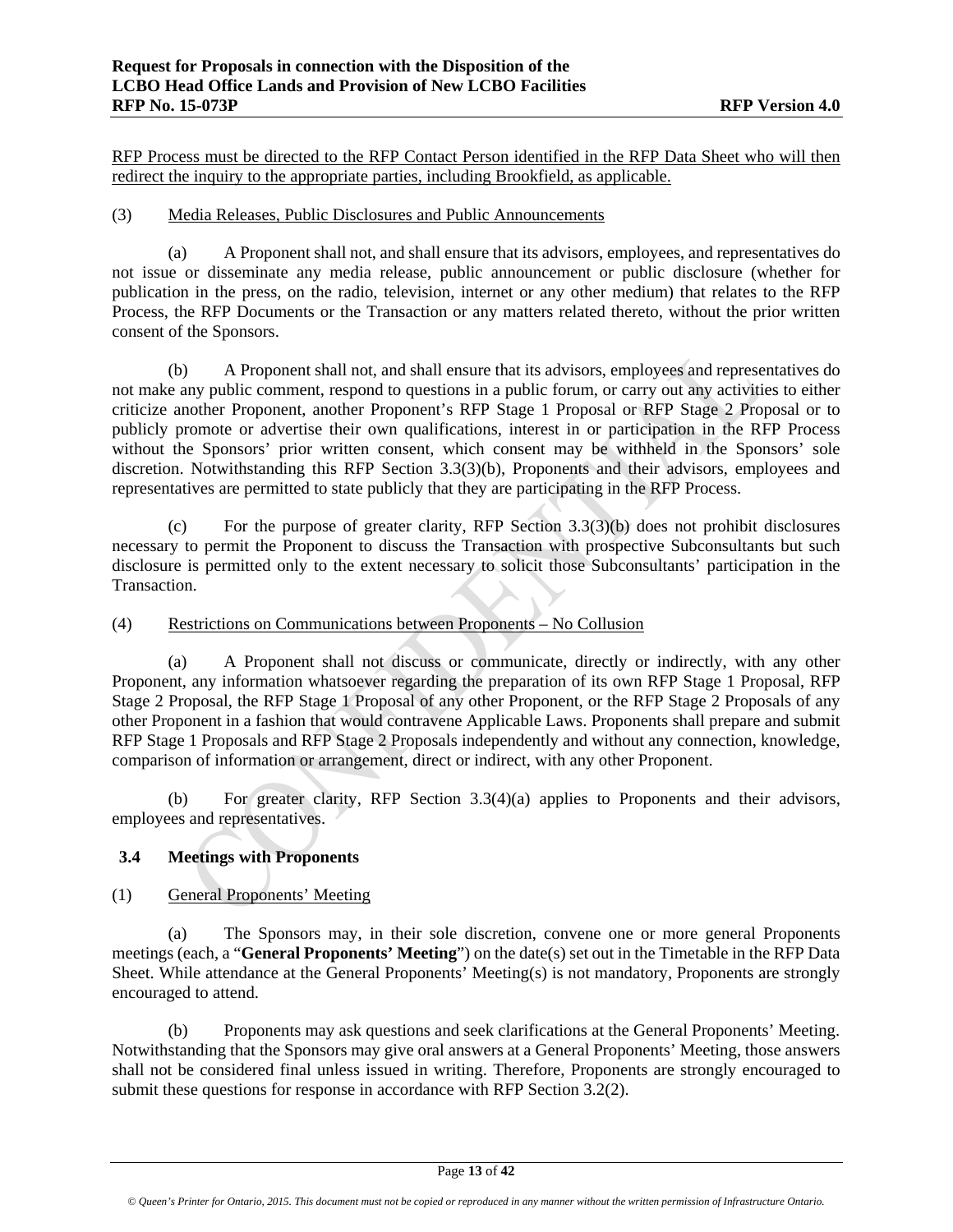(c) No statement, consent, waiver, acceptance, approval or anything else said or done in the General Proponents' Meeting by the Sponsors or any of their respective advisors, employees or representatives shall amend or waive any provision of the RFP Documents, or be binding on the Sponsors or be relied upon in any way by Proponents or their advisors, except when and only to the extent expressly confirmed in an Addendum to the RFP Documents issued in accordance with RFP Section 3.7.

## (2) New LCBO Facilities Design Presentation

(a) The Sponsors may, in their sole discretion, convene a design presentation meeting (a **"New LCBO Facilities Design Presentation**") on the date set out in the Timetable in the RFP Data Sheet. While attendance at the New LCBO Facilities Design Presentation is not mandatory, Proponents are strongly encouraged to attend.

(b) Proponents may ask questions and seek clarifications at the New LCBO Facilities Design Presentation. Notwithstanding that the Sponsors may give oral answers at the New LCBO Facilities Design Presentation, those answers shall not be considered final unless issued in writing. Therefore, Proponents are strongly encouraged to submit these questions for a written response in accordance with RFP Section  $3.2(2)$ .

(c) No statement, consent, waiver, acceptance, approval or anything else said or done in the New LCBO Facilities Design Presentation by the Sponsors or any of their advisors, employees or representatives shall amend or waive any provision of the RFP Documents, or be binding on the Sponsors or be relied upon in any way by Proponents or their advisors, except when and only to the extent expressly confirmed in an Addendum to the RFP Documents issued in accordance with RFP Section 3.7.

# (3) Commercially Confidential Meetings

(a) The Sponsors may, in their sole discretion, convene commercially confidential meetings with RFP Stage 2 Proponents ("**Commercially Confidential Meetings**"). These Commercially Confidential Meetings may be either or both of the following:

- (1) bilateral meetings between the Sponsors and their representatives and advisors and individual RFP Stage 2 Proponents and their representatives and advisors to discuss the Transaction Agreements and the Requirements for New LCBO Facilities set out in Schedule 2 to this RFP in connection therewith; and
- (2) bilateral meetings between the Sponsors and its representatives and advisors and individual Stage 2 Proponents and their representatives and advisors to discuss and/or present:
	- (i) the RFP Stage 2 Proponent's approach to the development of the New LCBO Facilities and presentation of preliminary designs for the New LCBO Facilities ("**Proponent Design Consultations**"); or
	- (ii) other matters being considered by the RFP Stage 2 Proponents for inclusion in their Proposals, as applicable,

provided that, the Sponsors will not engage in discussions that amount to an RFP Stage 2 Proponent's solicitation of guidance or coaching from Sponsors for the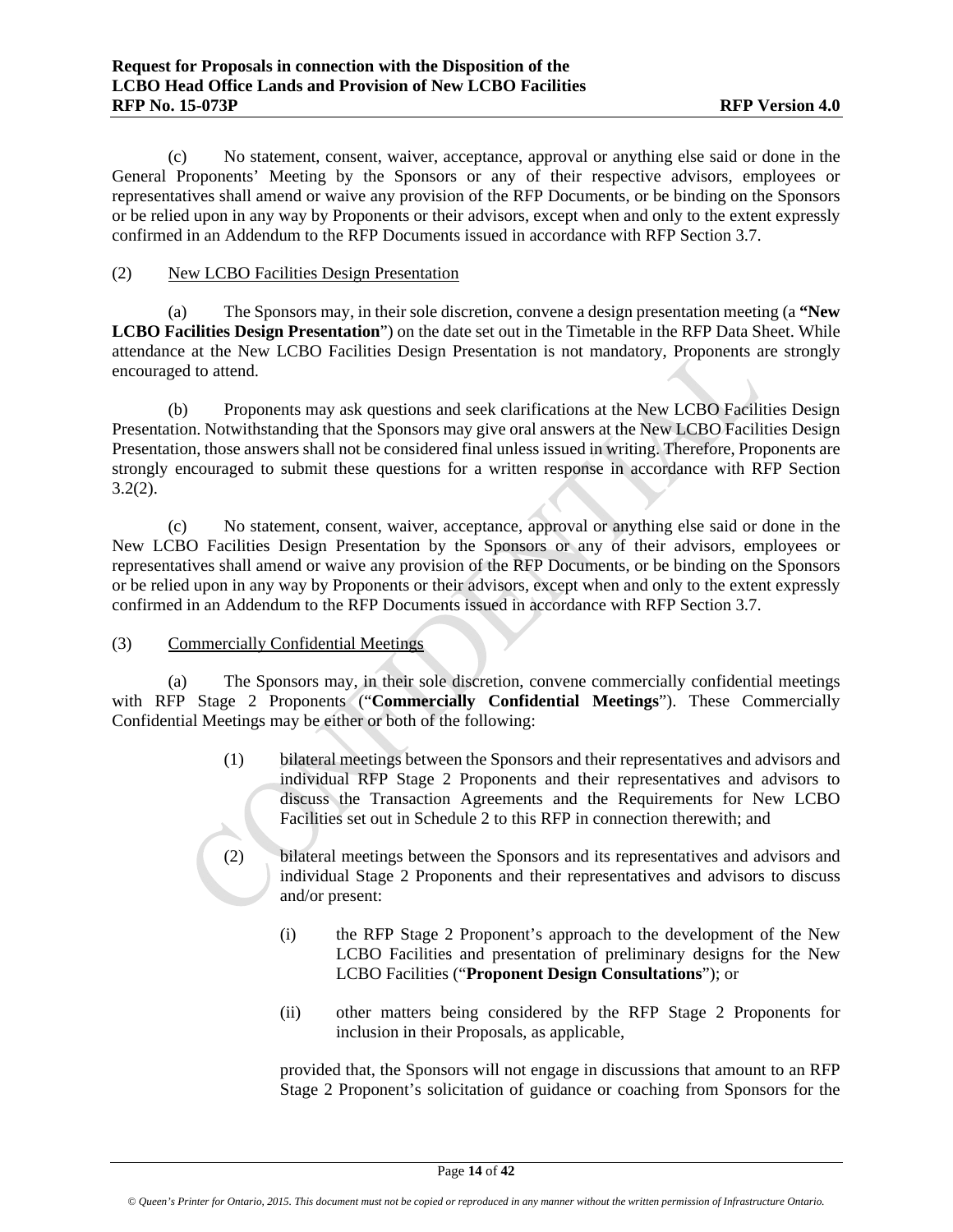development of such RFP Stage 2 Proponent's Proposals, on the basis that such discussion would compromise the fairness and integrity of the RFP Process.

(b) The location, approximate date and time, and the intended purpose of any Commercially Confidential Meetings that the Sponsors intend to hold, is set out in the Timetable and the RFP Data Sheet. While attendance at Commercially Confidential Meetings is not mandatory, RFP Stage 2 Proponents are strongly encouraged to attend. An RFP Stage 2 Proponent's failure to attend a Commercially Confidential Meeting is at the RFP Stage 2 Proponent's sole risk and responsibility. RFP Stage 2 Proponents that have commercially sensitive questions or clarifications may at all times submit a written RFI in accordance with RFP Section 3.2(2).

(c) If the Sponsors hold Commercially Confidential Meetings, the Fairness Monitor may be present during some or all of those meetings.

(d) The Proponent and its advisors and representatives and any of their attendees at Commercially Confidential Meetings acknowledge and agree that:

- (1) any statement made at a Commercially Confidential Meeting by the Sponsors or any of their advisors or representatives is not and shall not be deemed or considered to be an indication of a preference by the Sponsors or a rejection by the Sponsors of anything said or done by the Proponent, or its advisors or representatives;
- (2) no statement, consent, waiver, acceptance, approval or anything else said or done at a Commercially Confidential Meeting by the Sponsors or any of their advisors or representatives shall amend or waive any provision of the RFP Documents, or be binding on the Sponsors, or be relied upon in any way by the Proponent or its advisors or representatives for any purpose, including any purpose in connection with the RFP, the Transaction Agreements, the Transaction or otherwise, except and only to the extent expressly confirmed by Addendum in accordance with RFP Section 3.7, provided that the Sponsors shall not be under any obligation to confirm any information by Addendum;
- (3) the Sponsors may share process-related information, including clarifying information, with all Proponents if the need arises, as may be determined by the Sponsors; and
- (4) the Proponent and its advisors and representatives:
	- (i) shall participate in the Commercially Confidential Meetings in accordance with the guidelines, procedures and processes set out in the RFP;
	- (ii) shall waive any and all rights to contest and/or protest the RFP and the processes and guidelines set out herein, including the Commercially Confidential Meetings, based on the fact that such Commercially Confidential Meetings occurred or on the basis that information may have been received during a Commercially Confidential Meeting by another Proponent or its advisors or representatives that was not received by the Proponent or any of its advisors or representatives; and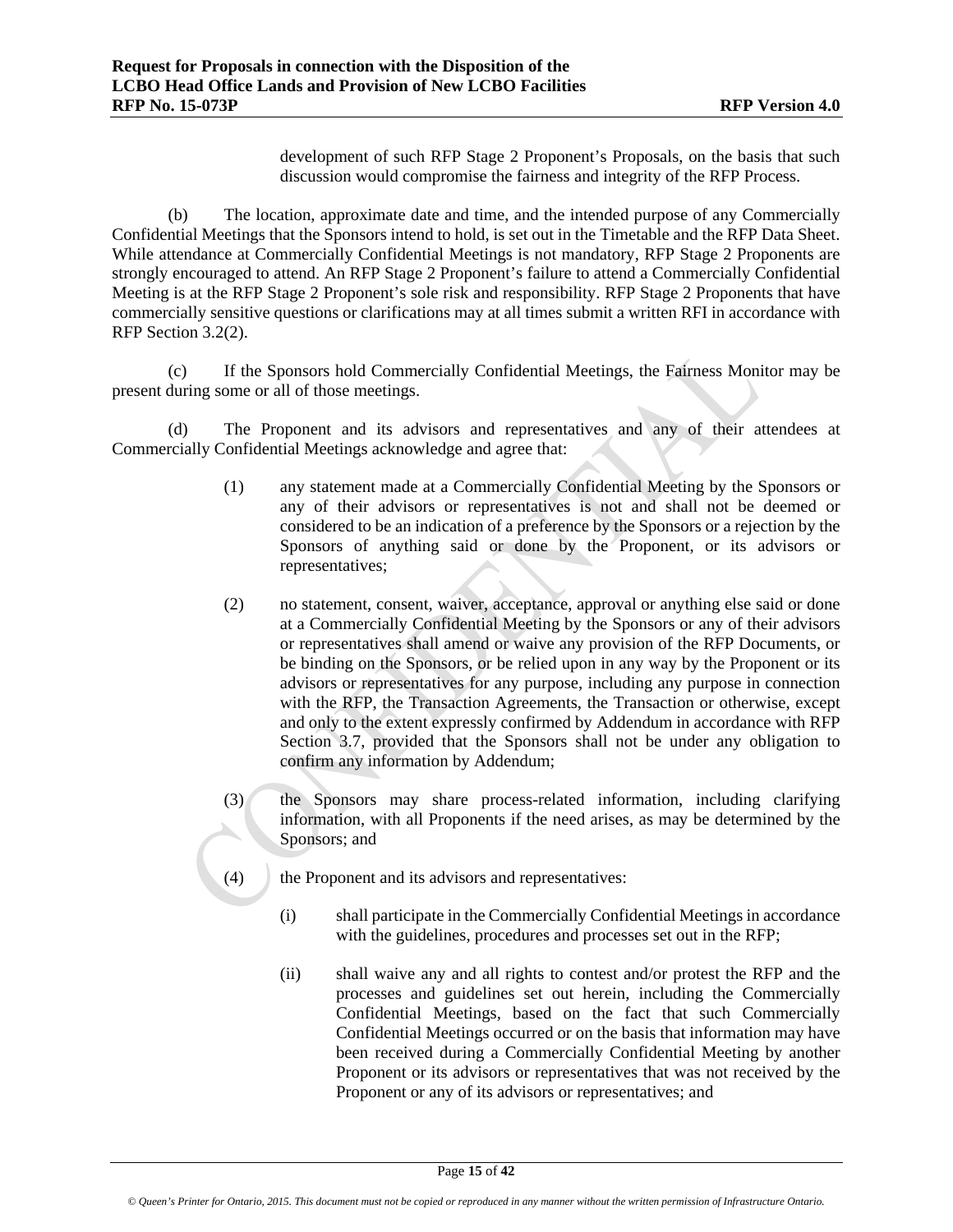(iii) agree that the Proponent and its advisors and representatives must treat information received at a Commercially Confidential Meeting as Confidential Information.

#### **3.5 Scheduled Site Visit(s)**

(a) Proponents are not permitted access to the interior of Existing LCBO Facilities except in accordance with this RFP Section 3.5.

(b) If the Sponsors have established a scheduled date for a site visit ("**Scheduled Site Visit(s)**") for all RFP Stage 2 Proponents and their representatives and advisors, the address, dates and times of the Scheduled Site Visits will be provided to RFP Stage 2 Proponents in writing. For clarity, any Scheduled Site Visit will only take place in RFP Stage 2.

(c) Any statement made by Infrastructure Ontario, the LCBO, or any of their respective advisors or representatives during any Scheduled Site Visit shall not and will not be relied upon in any way by Proponents or any of their respective advisors or representatives for any purpose, including any purpose in connection with the RFP, the Transaction Agreements, the Transaction, or otherwise, except and only to the extent expressly confirmed by Addendum in accordance with RFP Section 3.7, provided that neither Infrastructure Ontario nor the LCBO shall be under any obligation to confirm any information by Addendum.

(d) Except for a Scheduled Site Visit, Proponents are not permitted access to the Existing LCBO Facilities except by prior written arrangement with the Contact Person.

(e) Infrastructure Ontario may, in its sole discretion and through the Contact Person, require that an Infrastructure Ontario or the LCBO representative be present to monitor the Proponent's activities during the Scheduled Site Visit. The Contact Person will confirm whether an Infrastructure Ontario or the LCBO representative will be present at the Scheduled Site Visit at the time the Scheduled Site Visit is approved and scheduled. The period during which Scheduled Site Visits will be permitted is set out in the Timetable. The following shall apply to the Scheduled Site Visits:

- (1) a Proponent and its advisors, upon arrival at the LCBO Head Office, shall report to the appropriate authority, sign-in as required and receive and wear an identification badge for the duration of the Scheduled Site Visit;
- (2) all Proponent representatives shall strictly obey all instructions from the Sponsors' representatives during the visit and shall comply with all site-specific security, safety or other types of requirements;
- (3) all Proponent representatives shall, at all times, avoid disturbing or infringing upon the privacy of any persons occupying or working in the applicable Existing LCBO Facility;
- (4) the Proponent's representatives shall visit only those specific areas to which the Proponent has been granted access in the Contact Person's confirmation; and
- (5) the Proponent representatives shall not take photographs without the prior written consent of the Contact Person and express written approval by the LCBO. If photographs are permitted by the Sponsors, they may be taken by the Proponent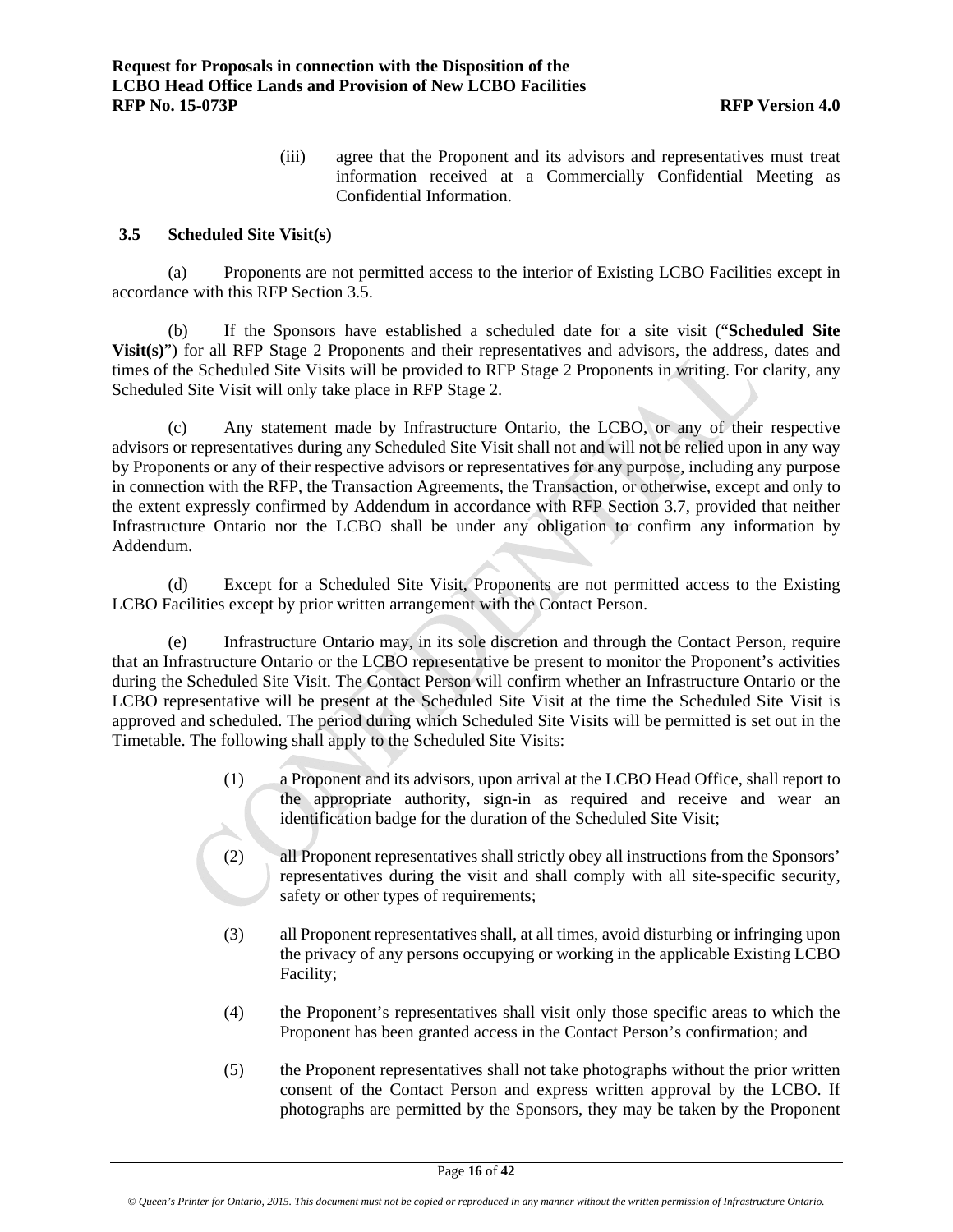representatives only in the specific areas for which consent to photograph has been given.

(f) As a condition of allowing access to the site or the Existing LCBO Facilities, the Sponsors reserve the right to require Proponents to provide evidence acceptable to the Sponsors that: (i) adequate commercial/comprehensive general liability insurance and motor vehicle liability insurance is in place and (ii) the Proponent is registered with the Workplace Safety Insurance Board of Ontario, if such registration is required under Applicable Law, or, if such registration is not required under Applicable Law, to provide evidence acceptable to the Sponsors that the Proponent has employer's liability insurance in amounts and on terms acceptable to the Sponsors.

(g) The Sponsors may, in their sole discretion, cancel or reschedule any Scheduled Site Visit, change the areas of access of any Scheduled Site Visit or otherwise change the requirements related to any Scheduled Site Visit on short notice or no notice to Proponents or their representatives.

# **3.6 Changes to RFP Stage 2 Proponents**

(a) RFP Stage 2 Proponents shall not change their shareholders (unless the Proponent is a company whose equity securities are listed on a recognized stock exchange), proposed Subconsultants, team members, or other parties identified in the RFP Stage 1 Proponent's RFP Stage 1 Proposal without the prior written consent of the Sponsors.

(b) Despite RFP Section  $3.6(a)3.6(a)$ , Proponents are permitted to request a change in the RFP Stage 2 Proponent in accordance with this RFP Section 3.6.

(c) If, prior to the RFP Stage 2 Submission Deadline, an RFP Stage 2 Proponent wishes to request a change in its composition, including any proposed withdrawal from, addition to, or substitution of proposed Subconsultants, team members, or other parties identified in the RFP Stage 2 Proponent's RFP Stage 1 Proposal (each a "**Proposed Change in RFP Stage 2 Proponent**"), the RFP Stage 2 Proponent shall notify the Contact Person as soon as possible and, in any event, no later than fifteen (15) days prior to the Submission Deadline. That notification shall clearly identify the Proposed Change in RFP Stage 2 Proponent (including, as applicable, any proposed additional or substitute Subconsultant or team member) and provide sufficient documentation to demonstrate that:

- (1) such Proposed Change in RFP Stage 2 Proponent will not materially adversely affect the RFP Stage 2 Proponent's ability to submit a complete and compliant Proposal or impair the RFP Stage 2 Proponents' ability to perform its obligations under the Transaction Agreements; and
- (2) in the event that the Proposed Change in RFP Stage 2 Proponent is a proposed addition to or substitution of one or more of the proposed Subconsultants, team members, or other parties identified in the RFP Stage 2 Proponent's RFP Stage 1 Proposal, the proposed additional or substitute party(ies) would have met or exceeded any applicable criteria applied during the RFP Stage 1.

(d) In response to a request in accordance with RFP Section 3.6(c), the Sponsors may, in their sole discretion, provide the RFP Stage 2 Proponent with instructions as to the type of information required by the Sponsors to consider the Proposed Change to the composition RFP Stage 2 Proponent as well as the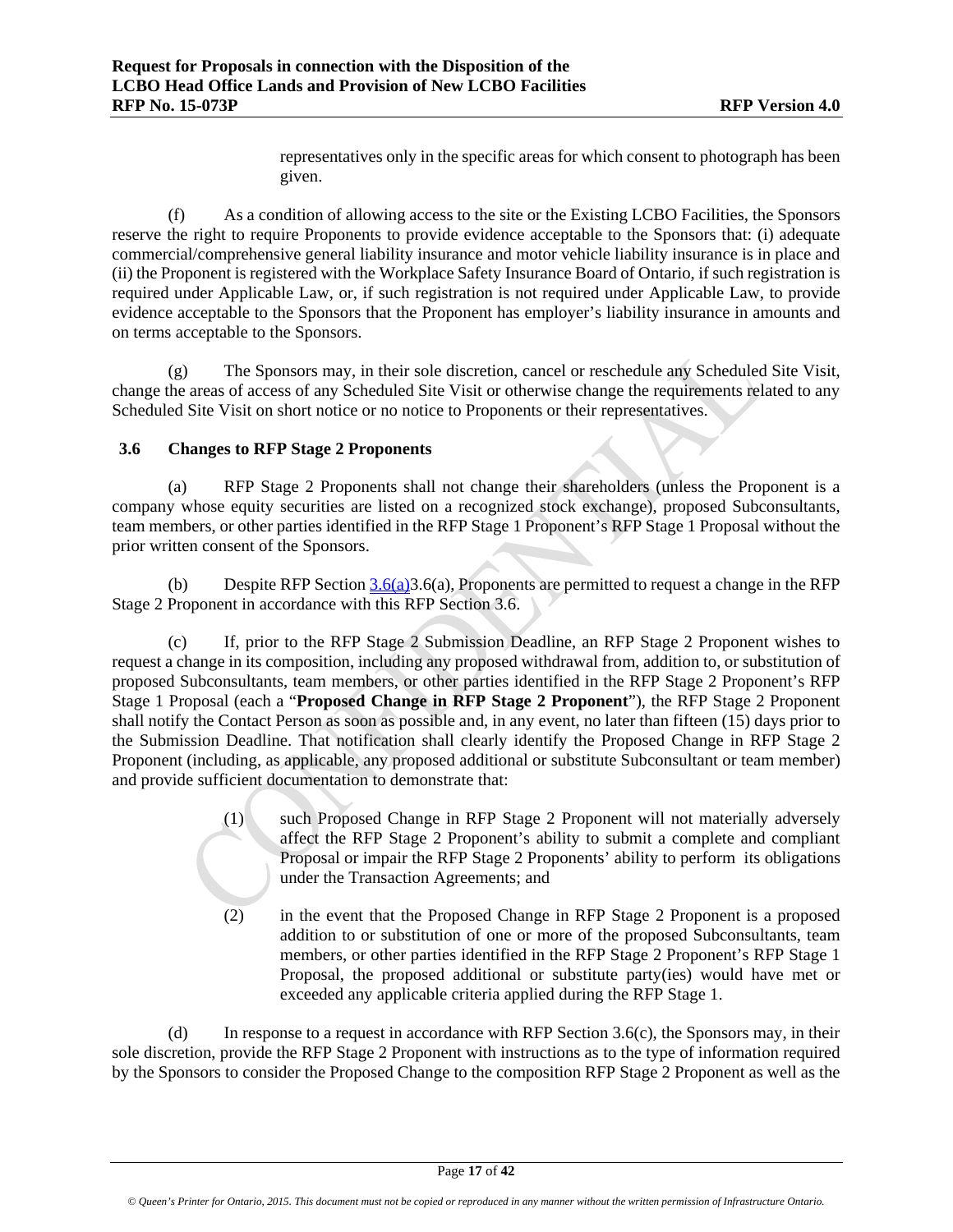deadlines for submission of information that the RFP Stage 2 Proponent must meet in order to have its request considered by the Sponsors.

(e) The RFP Stage 2 Proponent shall provide any further documentation as may be reasonably requested by the Sponsors to assess any Proposed Change in RFP Stage 2 Proponent. If the Sponsors, in their sole discretion, consider the Proposed Change in RFP Stage 2 Proponent to be acceptable, the Sponsors may consent to such Proposed Change in RFP Stage 2 Proponent. The Sponsors' consent to such Proposed Change, however, may be subject to such terms and conditions as the Sponsors may require. Without limiting the generality of the foregoing,

- (1) in the event that the Proposed Change in RFP Stage 2 Proponent is a proposed withdrawal of a Subconsultant, team member, or other party identified in the RFP Stage 2 Proponent's RFP Stage 1 Proposal, then, unless otherwise permitted by the Sponsors in writing, the Proponent shall propose a substitute party review by the Sponsors in the manner described in RFP Section 3.6(c) and if such proposed substitute is not acceptable to the Sponsors, the Proponent shall propose an alternate substitute for review by the Sponsors in the same manner as the first proposed substitute; or
- (2) in the event that the Proposed Change in RFP Stage 2 Proponent is a proposed substitute for a Subconsultant, team member, or other party identified in the RFP Stage 2 Proponent's RFP Stage 1 Proposal, which, for clarity, must be proposed for review by the Sponsors in the manner described in RFP Section 3.6(c), and if such proposed substitute is not acceptable to the Sponsors, the Proponent may propose an alternate substitute for review by the Sponsors in the same manner as the first proposed substitute.

(f) The Sponsors may, in their sole discretion, disallow any Proposed Change in RFP Stage 2 Proponent or actual change of a Subconsultant, team member, or other party identified in the RFP Stage 2 Proponent's RFP Stage 1 Proposal made by that RFP Stage 2 Proponent.

(g) In the case of an actual change in a Subconsultant, team member, or other party identified in the RFP Stage 2 Proponent's RFP Stage 1 Proposal made by that RFP Stage 2 Proponent without the consent of the Sponsors or if such change is proposed after the RFP Stage 2 Submission Deadline and before expiry of the Negotiations Period, the Sponsors may, in their sole discretion, disqualify the RFP Stage 2 Proponent and terminate the Proponent's continued involvement in the RFP Process or allow the RFP Stage 2 Proponent to continue under such terms and conditions as the Sponsors, in their sole discretion, may require.

(h) If, on or after the RFP Stage 2 Submission Deadline and prior to Title Transfer, there is an actual or Proposed Change in RFP Stage 2 Proponent, or if there is a change in circumstances that may materially adversely affect an RFP Stage 2 Proponent in a way which could impair the RFP Stage 2 Proponent's ability to perform their respective obligations under the Transaction Agreements, then the RFP Stage 2 Proponent shall promptly notify the Sponsors in writing by courier or email to the Contact Person. The Sponsors may, in their sole discretion, refuse to accept a change in an RFP Stage 2 Proponent that occurs or is requested by the RFP Stage 2 Proponent after the Submission Deadline and may, in their sole discretion, disqualify the RFP Stage 2 Proponent from continuing in the RFP Process or Negotiations Process, as the case may be.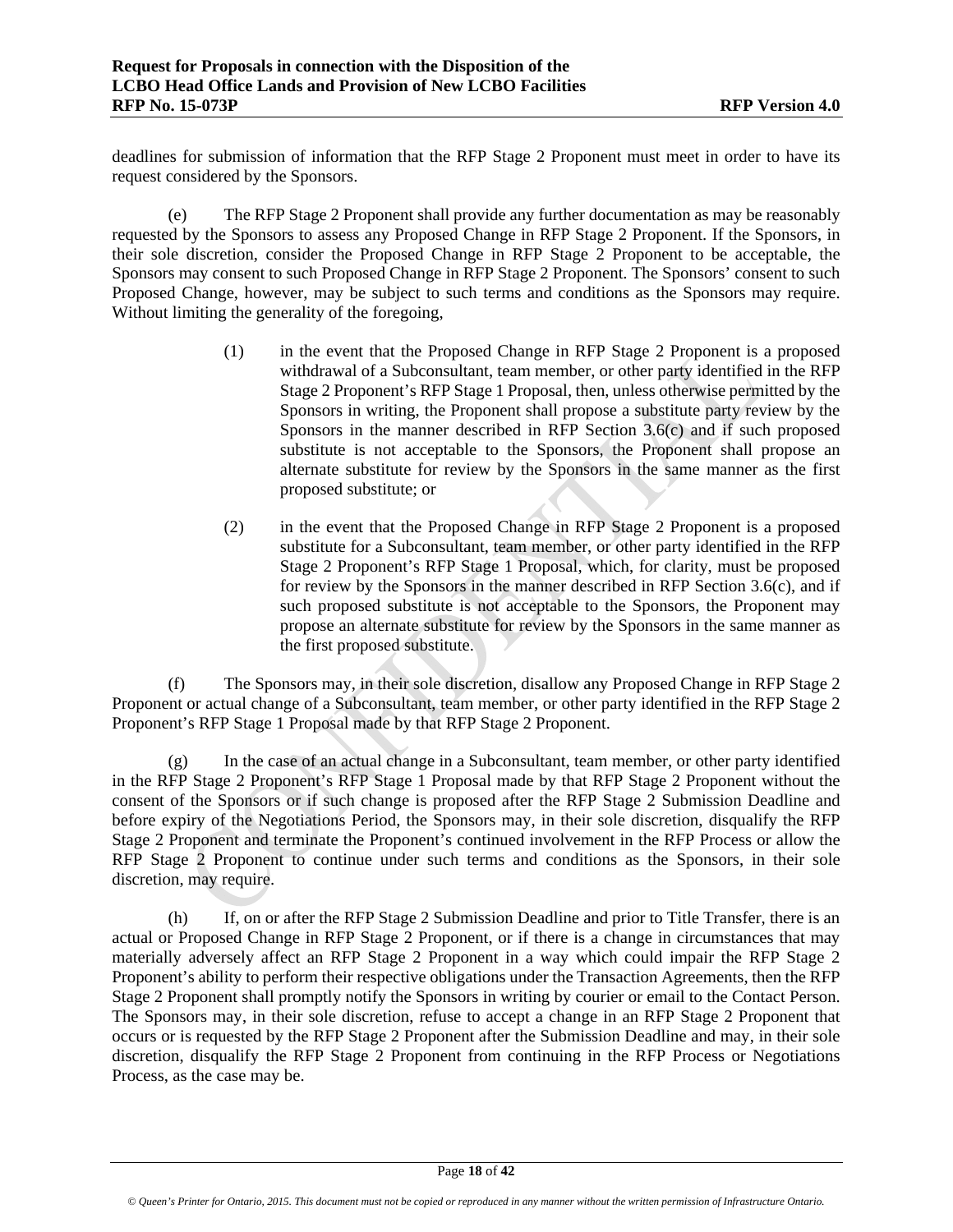(i) If, at any time after the RFP Stage 1 Proposal Deadline and prior to the selection of the Negotiations Proponent, and notwithstanding any other provision in this RFP, there is a Change in Control of an RFP Stage 2 Proponent (the "Acquiree") whereby it becomes controlled by one of the other RFP Stage 2 Proponents (the "Acquirer"):

- (1) the Acquiree shall be immediately disqualified from further participation in this RFP Process. In the event that a member of a multi-party entity is the Acquiree, the affected Proponent may request a change of the Acquiree and the Sponsors shall consider such request in their sole discretion in accordance with this RFP Section 3.6. In the event that such request to change the multi-party entity is rejected by the Sponsors, the Sponsors shall disqualify the Proponent from continuing in the RFP Process; or
- (2) the Sponsors, in their sole discretion, may allow the Acquirer to continue in the RFP Process; however the Sponsors' consent to continue may be subject to such terms and conditions as the Sponsors may require.

# **3.7 Addenda/Changes to the RFP Documents**

(a) The Sponsors may, in their sole discretion, amend or supplement the RFP Documents prior to the Submission Deadline. The Sponsors shall issue changes to the RFP Documents by Addenda only. No other statement, whether oral or written, made by the Sponsors or the Sponsors' advisors, employees or representatives, including, for clarity, the Contact Person, or any other person, shall amend the RFP Documents. The approximate final date that the Sponsors will issue an Addendum in respect of the Transaction Agreements is set out in the Timetable. The Sponsors may issue other Addenda at any time prior to such final date.

(b) The Proponent is solely responsible to ensure that it has received all Addenda issued by the Sponsors. Proponents may, in writing, seek confirmation of the number of Addenda issued under this RFP from the Contact Person.

(c) The Sponsors shall issue Addenda by uploading Addenda through MERX.

(d) Any reference to any one or all of the RFP Documents includes any amendments to the RFP Documents made in accordance with this RFP Section 3.7.

# **3.8 Freedom of Information, Confidentiality and Copyright Matters**

# (1) Freedom of Information and Protection of Privacy Act

(a) Proponents are advised that the Sponsors may be required to disclose the RFP Documents and a part or parts of any RFP Stage 1 Proposal or RFP Stage 2 Proposal pursuant to the *Freedom of Information and Protection of Privacy Act* (Ontario) ("**FIPPA**").

(b) Proponents are also advised that FIPPA provides certain protections for confidential and proprietary business information. Proponents are strongly advised to consult their own legal advisors as to the appropriate way in which confidential or proprietary business information should be marked as such in their RFP Stage 1 Proposals and RFP Stage 2 Proposals.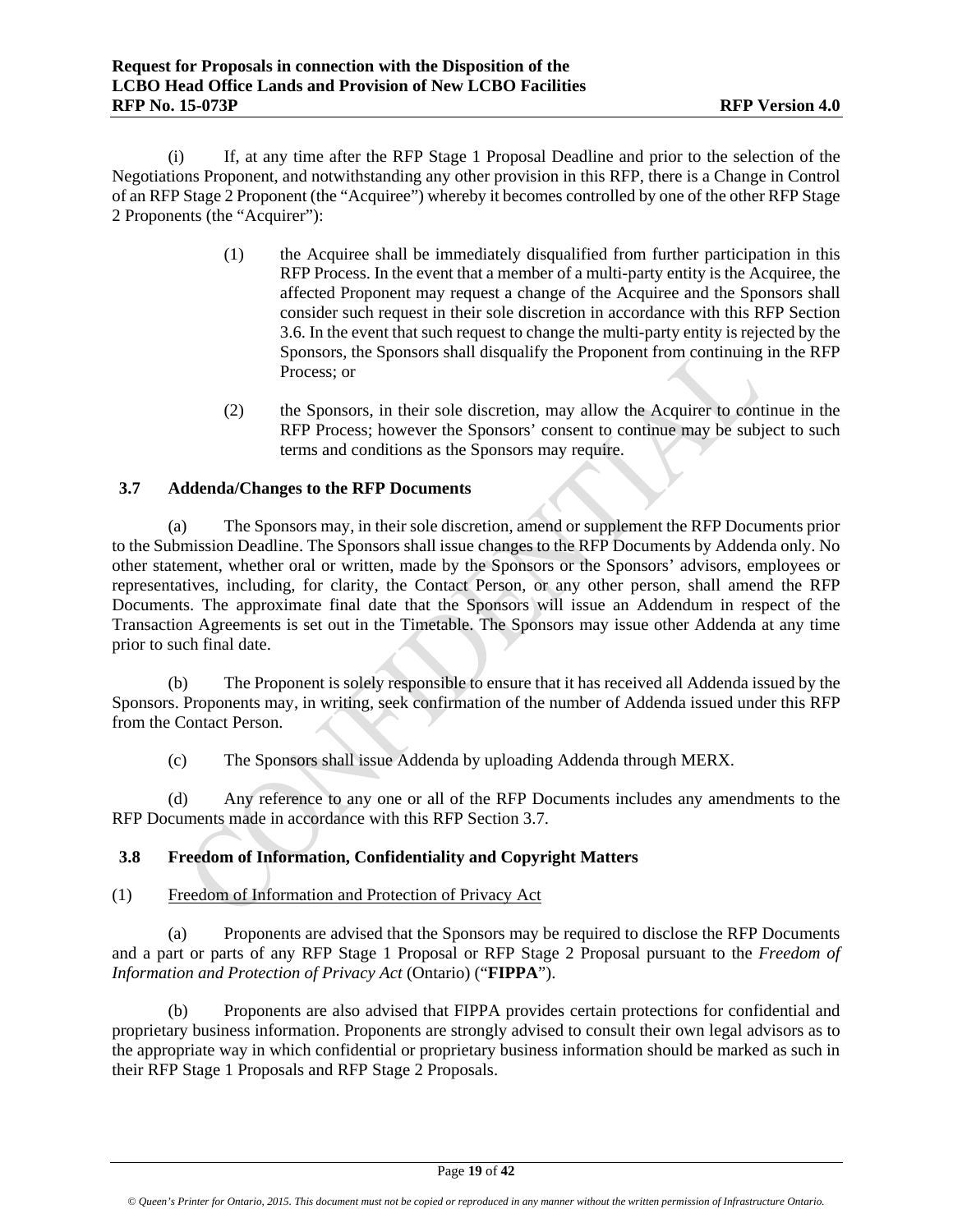(c) Subject to the provisions of FIPPA, the Sponsors will use reasonable commercial efforts to safeguard the confidentiality of any information identified by the Proponent as confidential but shall not be liable in any way whatsoever to any Proponent if such information is disclosed based on an order or decision of the Information and Privacy Commissioner or otherwise as required under Applicable Laws.

## (2) Confidentiality Agreements

(a) The Proponents have executed and delivered to the Sponsors the Confidentiality Agreement in the form prescribed in Schedule 8 to this RFP. To the extent that the provisions of the Confidentiality Agreement are inconsistent or conflict with the requirements of RFP Section 3.8(3), the more stringent confidentiality obligation shall govern. All Proponents signing the Confidentiality must be able to attest to the following statement contained in the Confidentiality Agreement: "By signing below the Proponent also certifies that it has completed or participated in a major mixed use development project as a developer, builder, designer, or financier (equity or debt)."

#### (3) Confidential Information

(a) For the purpose of this RFP Process, "**Confidential Information**" means all material, data, information or any item in any form, whether oral or written, including in electronic or hard-copy format, supplied by, obtained from or otherwise provided by the Sponsors or the Government of Ontario in connection with the RFP Process, the RFP Documents or the Transaction, whether supplied, obtained from or provided before or after the RFP Process.

- (b) The Proponent agrees that all Confidential Information:
	- (1) shall remain the sole property of the Government of Ontario or the Sponsors, as applicable, and the Proponent shall treat it as confidential;
	- (2) shall not be used by the Proponent for any purpose other than developing and submitting an RFP Stage 1 Proposal and/or RFP Stage 2 Proposal in response to this RFP Process or the performance of any subsequent agreement relating to the Transaction with the Signing Parties;
	- (3) shall not be disclosed by the Proponent to any Person who is not involved in the Proponent's preparation of its RFP Stage 1 Proposal and/or RFP Stage 2 Proposal, or the performance of any subsequent agreement relating to the Transaction with the Signing Parties, without prior written consent of the Sponsors or the Government of Ontario, as applicable;
	- (4) shall not be used in any way detrimental to the Sponsors or the Government of Ontario; and
	- (5) shall, if requested by the Sponsors, be returned by the Proponents to the Sponsors no later than ten (10) calendar days after that request.

(c) Each Proponent shall be responsible for any breach of the provisions of this RFP Section 3.8 by any Person to whom it discloses the Confidential Information including, for greater clarity, the Proponent's employees, representatives and advisors. Each Proponent shall indemnify each of the Sponsors, the Government of Ontario and each of their related entities and each of their respective directors, officers, consultants, employees, agents and representatives and save each of them fully harmless from and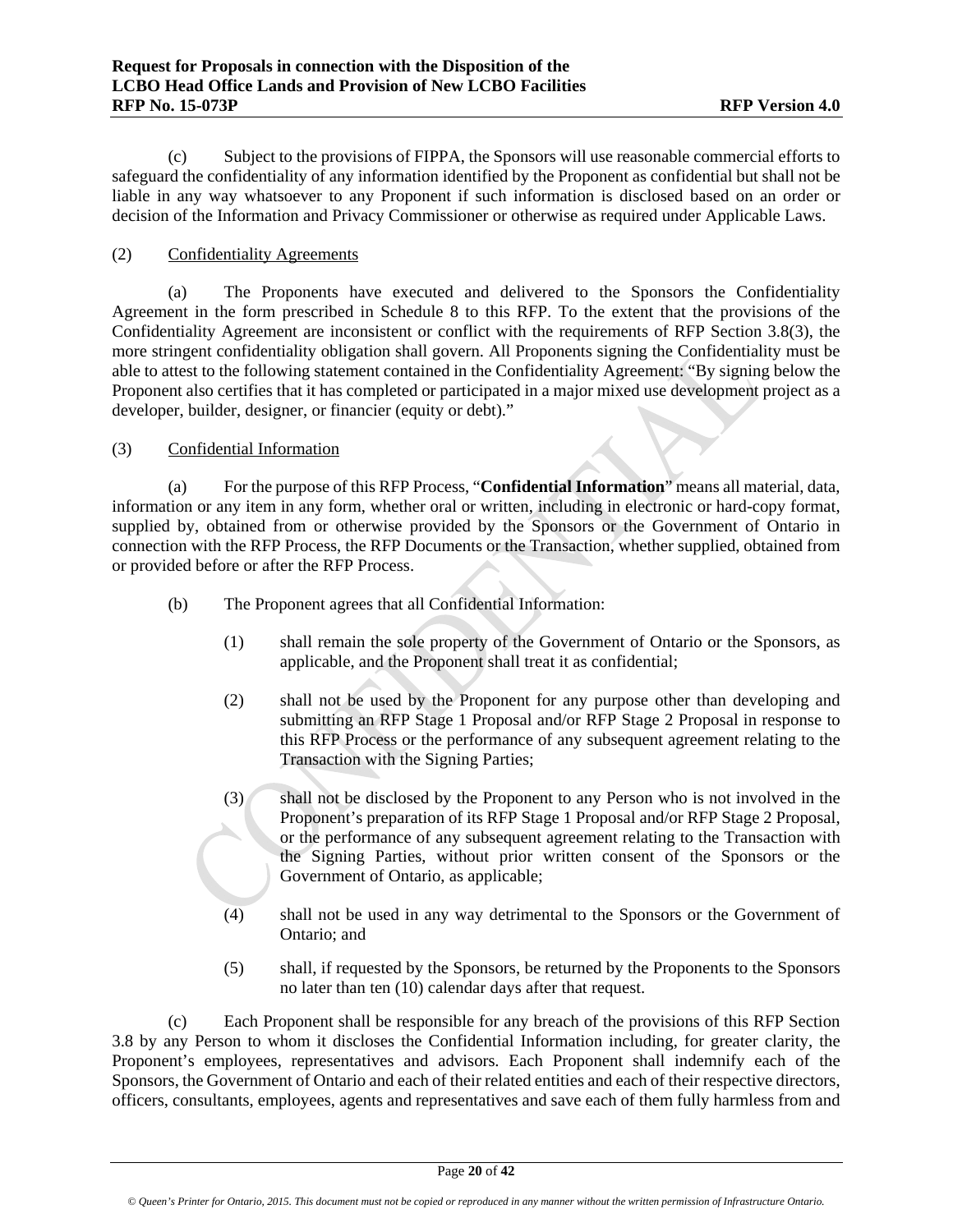against any and all loss, cost, damage, expense, fine, suit, claim, penalty, demand, action, obligation and liability of any kind or nature (including, without limitation, professional fees on a full indemnity basis) suffered or incurred by any of them arising as a result of or in connection with any breach of any of the provisions of this RFP Section 3.8 by the Proponent or by any Person to whom the Proponent has disclosed the Confidential Information.

(d) Each Proponent acknowledges and agrees that a breach of the provisions of this RFP Section 3.8 would cause the Sponsors, the Government of Ontario and their related entities to suffer loss that could not be adequately compensated by damages, and that the Sponsors, the Government of Ontario and any of their related entities may, in addition to any other remedy or relief, enforce any of the provisions of this RFP Section 3.8 upon application to a court of competent jurisdiction without proof of actual damage to the Sponsors, the Government of Ontario or any of their related entities.

(e) Notwithstanding anything else to the contrary in the RFP Documents, the provisions of this RFP Section 3.8 shall survive any cancellation of this RFP Process and the conclusion of the RFP Process and, for greater clarity, shall be legally binding on all entities that have signed a Confidentiality Agreement, whether or not they submit an RFP Stage 1 Proposal and/or any RFP Stage 2 Proposal.

(f) The confidentiality obligations of the Proponent shall not apply to any information which falls within the following exceptions:

- (1) information that is lawfully in the public domain at the time of first disclosure to the Proponent, or which, after disclosure to the Proponent, becomes part of the public domain other than by a breach of the Proponent's confidentiality obligations or by any act or fault of the Proponent;
- (2) information which was in the Proponent's possession prior to its disclosure to the Proponent by the Sponsors, and provided that it was not acquired by the Proponent under an obligation of confidence; or
- (3) information which was lawfully obtained by the Proponent from a third party without restriction of disclosure, provided such third party was at the time of disclosure under no obligation of secrecy with respect to such information.

# (4) Copyright and Use of Information in RFP Stage 1 Proposals and RFP Stage 2 Proposals

(a) The Sponsors' rights, as set out in this RFP Section 3.8(4), to the RFP Stage 1 Proposal or any RFP Stage 2 Proposals and all information submitted by the Proponent during the RFP Process shall be granted to the Sponsors upon submission of the RFP Stage 1 Proposals or RFP Stage 2 Proposals.

(b) Proponents shall not use or incorporate into their RFP Stage 1 Proposals or into any RFP Stage 2 Proposal any concepts, products or processes which are subject to copyright, patents, trademarks or other intellectual property rights of third parties unless Proponents have the express right to use and employ such concepts, products and processes in and for the Transaction.

(c) All requirements, designs, documents, plans and information supplied by the Sponsors to the Proponents in connection with this RFP are and shall remain the property of the Sponsors. Upon request of the Sponsors, all such designs, documents, plans and information (and any copies thereof in any format or medium created by or on behalf of the Proponent) must be returned to the Sponsors.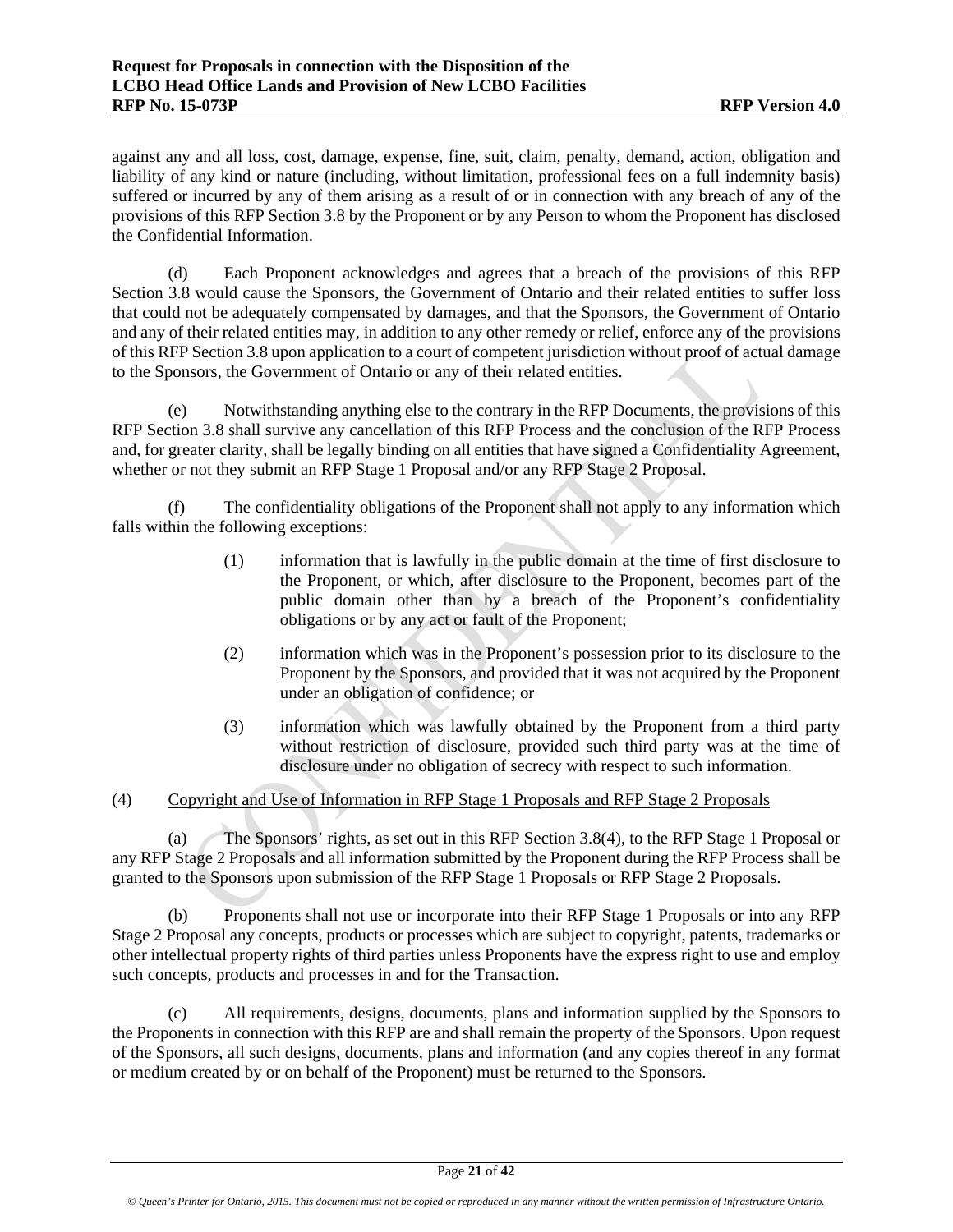- (d) For the purpose of this RFP Section 3.8(4)(d), "**Proposal Information**" includes:
	- (1) all information contained in an RFP Stage 1 Proposal or an RFP Stage 2 Proposal which is disclosed by or through a Proponent to the Sponsors during the evaluation of RFP Stage 1 Proposals and RFP Stage 2 Proposals or during the process of executing any Transaction Agreements; and
	- (2) any and all ideas, concepts, products, processes, recommendations and suggestions developed by or through a Proponent and revealed to or discovered by the Sponsors, including any and all those which may be connected in any way to the preparation, submission, review or negotiation of any RFP Stage 1 Proposal, any RFP Stage 2 Proposal, or any of the Transaction Agreements.

(e) The Proponent shall grant to the Sponsors and Her Majesty the Queen in Right of Ontario a non-exclusive, perpetual, irrevocable, worldwide, fully paid and royalty free license (fully assignable without the consent of the Proponent and with the right to sub-license without the consent of the Proponent) to use the Proposal Information (collectively the "**Proposal Information Licence**") at no cost to the Sponsors or Her Majesty the Queen in Right of Ontario. Without limiting the foregoing, the Proposal Information Licence shall include the right to modify the Proposal Information, as applicable and, where applicable, to use it, or any modified form of it, anywhere in the world.

(f) Proponents shall ensure that all intellectual property rights associated with any and all of the Proposal Information (including copyright and moral rights but excluding patent rights) provide for and give the Sponsors and Her Majesty the Queen in Right of Ontario the rights set out in this RFP Section 3.8. It is expressly understood and agreed that any actual or purported restriction in the future on the ability of the Sponsors or Her Majesty the Queen in Right of Ontario to use any of the Proposal Information, or anything else obtained by or through Proponents, shall be absolutely null and void and unenforceable as against the Sponsors, Her Majesty the Queen in Right of Ontario and each of their respective advisors, and that the provisions of this RFP Section 3.8(4)(f) shall take precedence and govern.

# **3.9 Conflict of Interest and Ineligible Persons**

(1) Conflict of Interest

(a) Proponents and their advisors, shall disclose, in their completed RFP Stage 1 Proposal Submission Form (Appendix A to Schedule 4 of this RFP) and RFP Stage 2 Proposal Submission Form (Appendix B to Schedule 4 of this RFP) all perceived, potential and actual Conflicts of Interest.

(b) If a Proponent, or any of its advisors, prior to or following submission of its RFP Stage 1 Proposal and any RFP Stage 2 Proposals, discovers any perceived, potential or actual Conflicts of Interest, the Proponent shall promptly disclose the perceived, potential or actual Conflict of Interest to the Sponsors in a written statement to the Contact Person.

(c) At the request of the Sponsors, Proponents shall provide the Sponsors with its proposed means to mitigate and minimize to the greatest extent practicable any perceived, potential or actual Conflict of Interest. Proponents shall submit any additional information to the Sponsors that the Sponsors consider necessary to properly assess the perceived, potential or actual Conflict of Interest.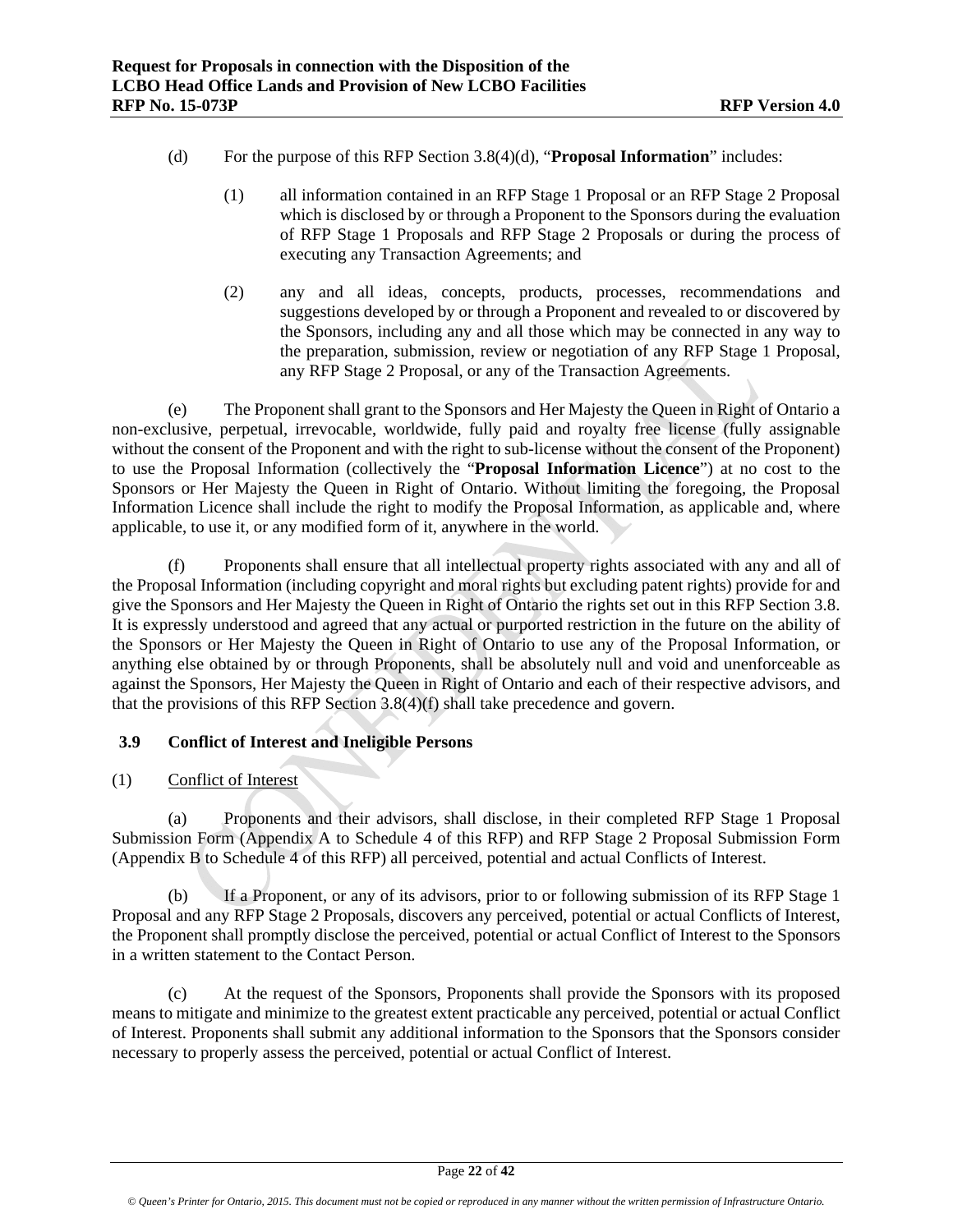(d) The Sponsors may, in their sole discretion, exclude any Proponent's advisor on the grounds of Conflict of Interest.

(e) Without limiting the generality of RFP Sections 3.9(1)(d) or (f), the Sponsors may, in their sole discretion, require the Proponent, or their advisor(s) to substitute a new Person for the Person giving rise to the Conflict of Interest.

(f) The Sponsors may, in their sole discretion, waive any and all perceived, potential or actual Conflicts of Interest of Proponents or any of their respective advisors. A waiver may be upon such terms and conditions as the Sponsors, in their sole discretion, require to satisfy themselves that the Conflict of Interest has been appropriately managed, mitigated and minimized, including requiring the Proponent to put into place such policies, procedures, measures and other safeguards as may be required by and be acceptable to the Sponsors, in their sole discretion, to manage, mitigate and minimize the impact of such Conflict of Interest.

(g) "**Conflict of Interest**" includes any situation or circumstance where, in relation to the RFP, the RFP Process, the Transaction and/or Transaction Agreements, the Proponents or their advisors have:

- (1) has other commitments, relationships or financial interests or involvement in ongoing litigation that:
	- (i) could or could be seen to exercise an improper influence over the objective, unbiased and impartial exercise of the independent judgment by any personnel of the Sponsors or their advisors; or
	- (ii) could or could be seen to compromise, impair or be incompatible with the effective performance of a Proponent's obligations under the Transaction Agreements if that Proponent was determined to be the Purchaser under the RFP Process;
- (2) has contractual or other obligations to the Sponsors that could or could be seen to have been compromised or otherwise impaired as a result of its participation in the RFP Process or the Project; or
- (3) has knowledge of confidential information (other than Confidential Information disclosed by the Sponsors in the normal course of the RFP Process) of strategic and/or material relevance to the RFP Process or to the Project that is not available to other Proponents and that could or could be seen to give the Proponent an unfair competitive advantage.

(h) The final determination of whether a perceived, potential or actual Conflict of Interest exists shall be made by the Sponsors in their sole discretion.

(2) Ineligible Persons

(a) As a result of their involvement in the Transaction, the Persons named in the RFP Data Sheet as "**Ineligible Persons**", their current and former employees, and any of their Subconsultants or representatives engaged in respect of this Transaction and, subject to RFP Sections 3.9(2)(c) and 3.9(2)(d) any Person controlled by, that controls or that is under common control with any of the Ineligible Persons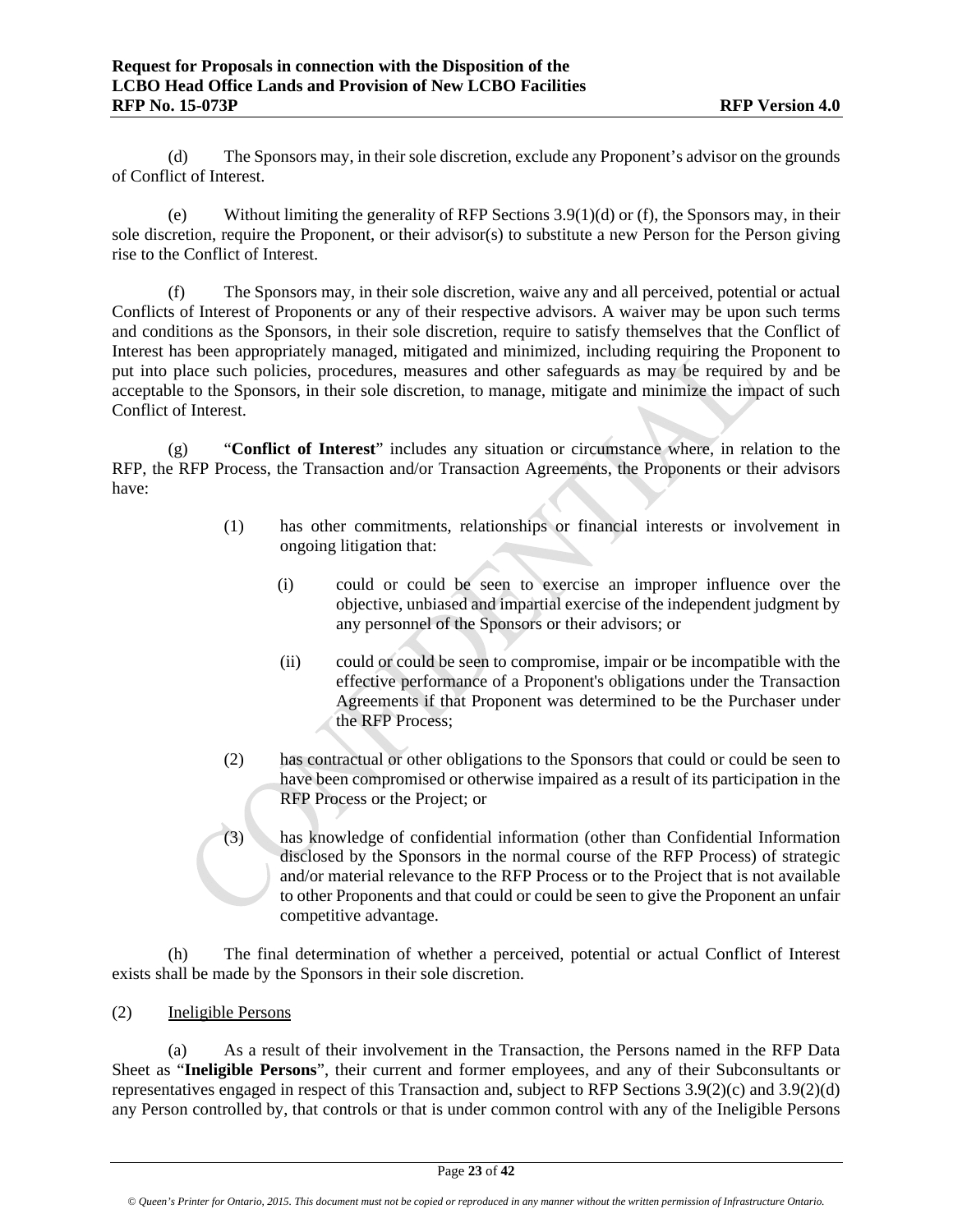(each an "**Ineligible Person's Affiliate**") may not be eligible to participate as a Proponent or advisor to the Proponent.

(b) The Sponsors may amend the Ineligible Persons list in the RFP Data Sheet from time to time during the RFP Process by way of an Addendum.

(c) An Ineligible Person's Affiliate may be eligible to participate as a Proponent only after it has obtained a written consent from the Sponsors permitting it to participate as a Proponent. To obtain consent for an Ineligible Person's Affiliate to participate as a Proponent, the Proponent must submit a request for consent to the Contact Person that includes the following information:

- (1) the full legal name of the Ineligible Person's Affiliate that the Proponent wishes to include on its team or as a Proponent;
- (2) information regarding the Ineligible Person's Affiliate's relationship to the Ineligible Person listed in the RFP Data Sheet; and
- (3) a description of the policies and procedures that will be put in place to manage, mitigate or minimize the impact of any potential Conflict of Interest.

(d) Upon the Contact Person's receipt of a Proponent's properly completed request for consent in accordance with RFP Section 3.9(2)(c), the Sponsors shall, in their sole discretion, make a determination as to whether they consider there to be a real, perceived or potential Conflict of Interest and whether the impact of such real perceived or potential Conflict of Interest can be appropriately managed, mitigated or minimized. The Proponent shall be notified of the Sponsors' decision by means of a letter setting out the nature of the consent, if any, and the management, mitigation or minimization measures required as a condition of consent. If the Ineligible Person's Affiliate is considered to have a Conflict of Interest, the impact of which cannot be properly managed, mitigated or minimized, the Sponsors shall add the Ineligible Person's Affiliate to the Ineligible Persons list by Addendum.

# **3.10 Proponent Costs**

(a) The Proponent shall bear all costs and expenses incurred by it relating to any aspect of its participation in this RFP Process, including all costs and expenses related to its involvement in:

- (1) the preparation, presentation and submission of its RFP Stage 1 Proposal;
- (2) if applicable, the preparation, presentation, submission, negotiation and finalization of any and all of its RFP Stage 2 Proposals and any related Transaction Agreement;
- (3) attendance at the General Proponents' Meeting, the New LCBO Facilities Design Presentation, Commercially Confidential Meetings, or any other meeting with the Sponsors;
- (4) due diligence and information gathering processes;
- (5) Scheduled Site Visit(s);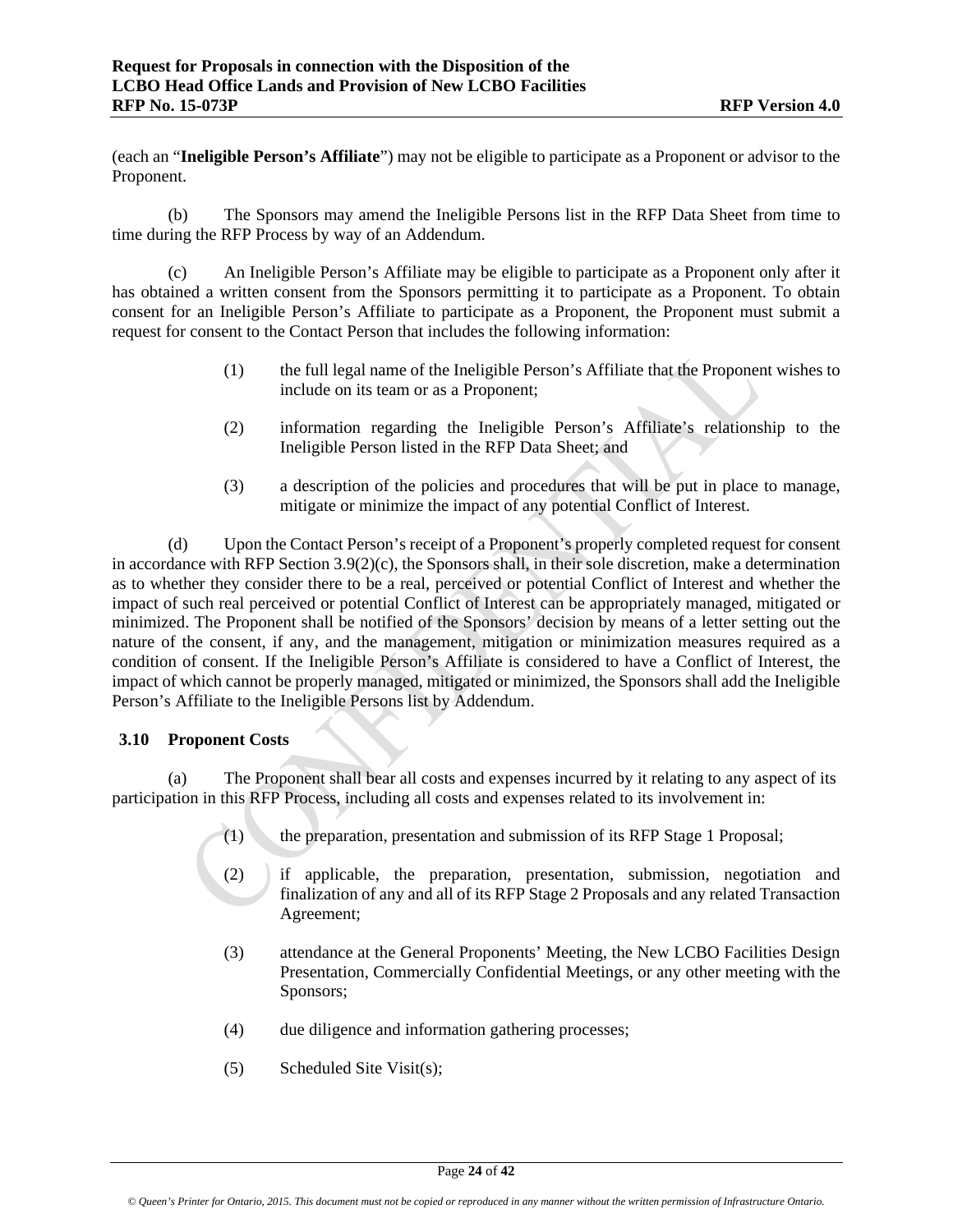- (6) preparation of responses to questions or requests for information from the Sponsors; and
- (7) preparation of the Proponent's own RFIs during the clarification process.

(b) Neither the Sponsors nor the Government of Ontario are liable to pay any costs or expenses of any Proponent or to reimburse or compensate a Proponent under any circumstances, regardless of the outcome of the RFP Process.

(c) Should a Proponent choose to involve an agent or broker, such Proponent shall be solely responsible for any commission or compensation payable to such agent or broker. The Sponsors will not be responsible for any commissions or fees whatsoever in connection with the Transaction.

### **SECTION 4** – **PROPOSAL FORM AND CONTENT REQUIREMENTS**

#### **4.1 Format and Content of the Proposal**

(a) Proponents shall submit RFP Stage 1 Proposals and/or RFP Stage 2 Proposals organized in accordance with and in the format set out in Appendix C of Schedule 3 to this RFP.

# **SECTION 5** – **SUBMISSION, WITHDRAWAL, MODIFICATION OF PROPOSALS**

#### **5.1 Submission of Proposal**

(a) Each Proponent shall submit its Proposal before the applicable Submission Deadline. For the purposes of the RFP Process, the determination of whether the Proposal is submitted before the Submission Deadline shall be based on the time and date stamp the Proponent must ensure it receives from Infrastructure Ontario at the address for submission set out in the RFP Data Sheet. An RFP Stage 1 Proposal or RFP Stage 2 Proposal received after the Submission Deadline, in each case as documented by the time and date stamp, shall be returned unopened to the sender.

(b) A Proponent shall submit its RFP Stage 1 Proposal and RFP Stage 2 Proposal by sending them by pre-paid courier or hand delivery to Infrastructure Ontario at the address set out in the RFP Data Sheet. It is the sole responsibility of the Proponent to ensure that the RFP Stage 1 Proposal or RFP Stage 2 Proposal is received by Infrastructure Ontario prior to the relevant Submission Deadline and to ensure it receives a date and time stamp receipt from Infrastructure Ontario confirming the timely delivery of the Proposal. The Sponsors will not accept RFP Stage 1 Proposals or RFP Stage 2 Proposals delivered by electronic mail.

(c) A Proponent shall provide such number and type of hard and electronic copies of Proposals as specified in Appendix C of Schedule 3 to this RFP.

(d) If there is any difference whatsoever between the electronic copy of an RFP Stage 1 Proposal or RFP Stage 2 Proposal and the original hard copy of the RFP Stage 1 Proposal or RFP Stage 2 Proposal, as applicable, the original hard copy of the RFP Stage 1 Proposal or RFP Stage 2 Proposal shall govern.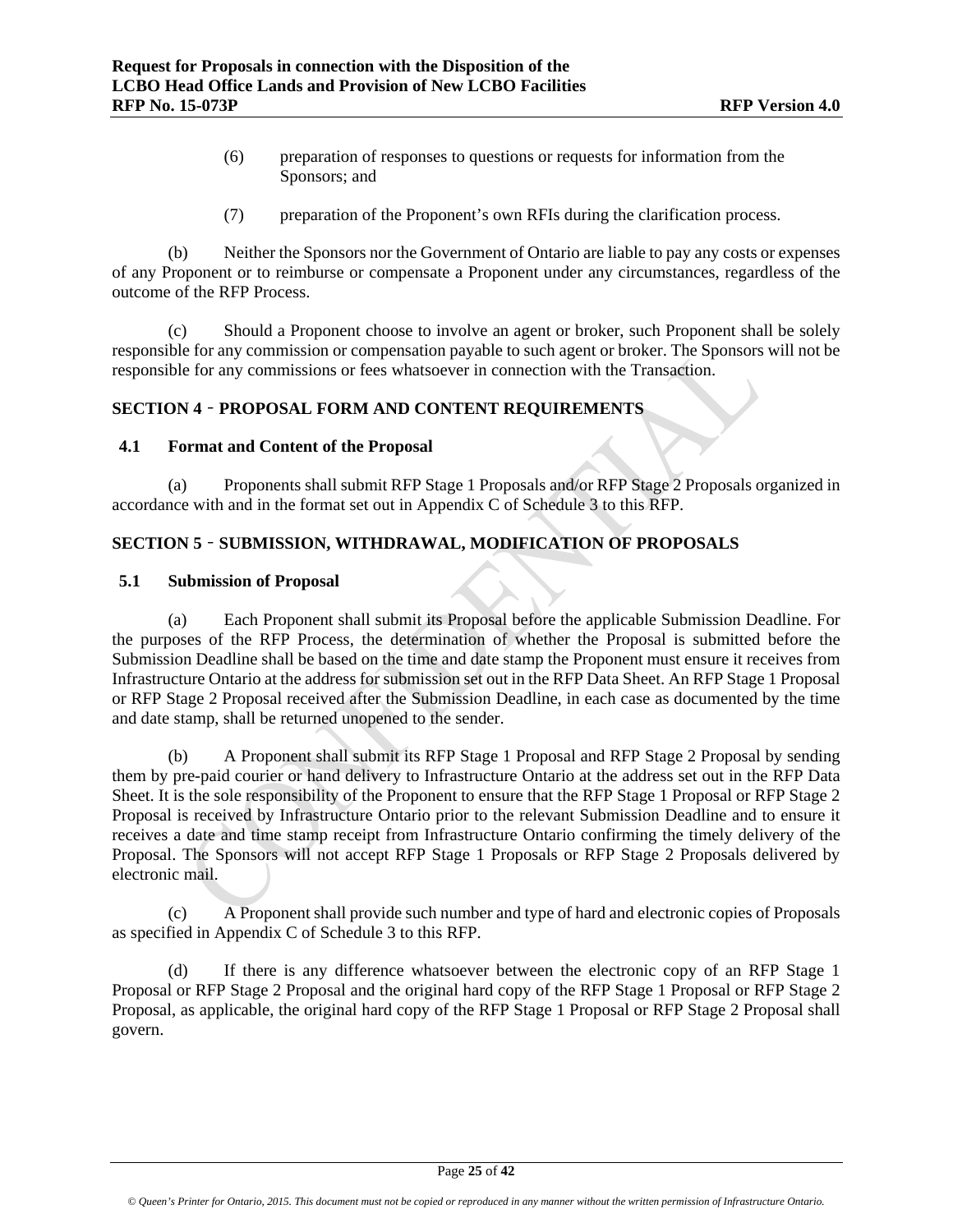#### **5.2 Withdrawal of Proposals**

(a) A Proponent may withdraw either its RFP Stage 1 Proposal or RFP Stage 2 Proposal at any time by giving written notice to the Contact Person.

#### **5.3 Amendment of Proposal**

(a) A Proponent may amend its RFP Stage 1 Proposal or RFP Stage 2 Proposal after submission but only if the RFP Stage 1 Proposal or RFP Stage 2 Proposal, as applicable, is resubmitted before the relevant Submission Deadline in accordance with the following:

- (1) the Proponent shall withdraw its original RFP Stage 1 Proposal or RFP Stage 2 Proposal by notifying the Contact Person in writing before the relevant Submission Deadline; and
- (2) the Proponent shall submit a revised replacement RFP Stage 1 Proposal or RFP Stage 2 Proposal in accordance with Appendix C to Schedule 3 of this RFP and before the relevant Submission Deadline in accordance with the requirements of RFP Section 5.1.

# **5.4 Participation in Multiple Proposals**

(a) Proponents should submit no more than one (1) Proposal. For greater certainty, if a Proponent has more than one office (e.g. a regional office), it will only be permitted to submit one Proposal. Should the Proponent submit more than one Proposal, the Proposal with the later time/date stamp will be the Proposal that Sponsors will evaluate.

(b) Should a Proponent wish to participate in multiple proposals, they must submit a written request for consideration to the Contact Person set out in the RFP Data Sheet. The Sponsors will review such written request, and render a decision at its sole and absolute discretion.

# **SECTION 6** – **EVALUATION, CLARIFICATION AND VERIFICATION OF PROPOSALS**

# **6.1 Evaluation Committee and Advisors**

(a) The Sponsors will establish an evaluation committee (the "**Evaluation Committee**") for the purpose of evaluating RFP Stage 1 Proposals and RFP Stage 2 Proposals, as applicable, in accordance with the RFP Documents. The Sponsors, in their sole discretion, will determine the size, structure and composition of the Evaluation Committee and any sub-committees of the Evaluation Committee. The Evaluation Committee may be assisted by and receive advice from any of the Sponsors' advisors, and any other employees or representatives of the Sponsors in any manner determined necessary or desirable by the Sponsors.

(b) If a member of the Evaluation Committee or, if applicable, an evaluation sub-committee becomes unable to continue serving on the Evaluation Committee or evaluation sub-committee before the completion of a step in the evaluation process, the evaluation comments and scores of that individual, in respect of the uncompleted steps in the evaluation process only, shall be ignored. For clarity, if an Evaluation Committee or sub-committee member becomes unable to continue serving on the Evaluation Committee or a sub-committee after the full completion of a step in the evaluation process, the results of the completed steps of the evaluation process are unaffected and remain valid. Whether or not an Evaluation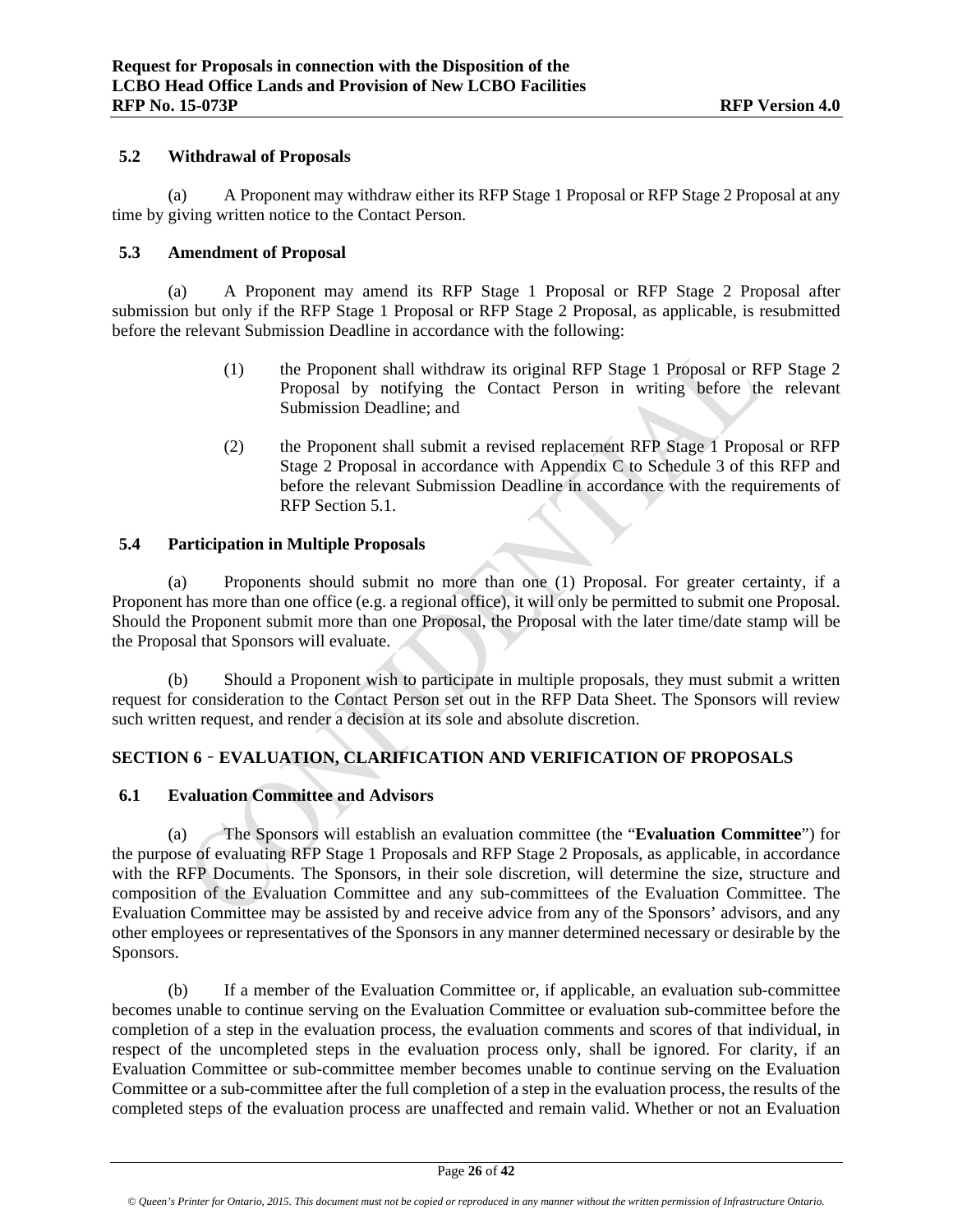Committee or sub-committee member, in these circumstances, is replaced is in the sole discretion of the Sponsors.

## **6.2 Sponsors' Clarification and Verification of Proposals**

- (a) The Sponsors may:
	- (1) require the Proponent to clarify or verify any statements made in or the contents of its RFP Stage 1 Proposal or RFP Stage 2 Proposal, as applicable, or any statement made by the Proponent;
	- (2) require the Proponent to submit supplementary documentation clarifying or verifying any matters contained in its RFP Stage 1 Proposal or RFP Stage 2 Proposal, as applicable; and
	- (3) seek a Proponent's acknowledgement of the Sponsor's interpretation of the RFP Stage 1 Proposal or RFP Stage 2 Proposal, as applicable, or any part of the RFP Stage 1 Proposal or RFP Stage 2 Proposal, as applicable.

(b) The Sponsors are not obliged to seek clarification or verification of any aspect of an RFP Stage 1 Proposal or RFP Stage 2 Proposal, as applicable, or any statement by a Proponent, including an ambiguity in an RFP Stage 1 Proposal or an RFP Stage 2 Proposal, as applicable, or in a statement made by a Proponent.

(c) Any written information received by the Sponsors from a Proponent pursuant to a request for clarification or verification from the Sponsors as part of the RFP Process may, in the Sponsors' sole discretion, be considered as an integral part of that Proponent's RFP Stage 1 Proposal or RFP Stage 2 Proposal, as applicable.

# **6.3 Steps in the Evaluation Process**

(1) Step  $1$  – Compliance of Proposals

(a) The Sponsors will open each RFP Stage 1 Proposal or RFP Stage 2 Proposal, as applicable, and will review the contents of the RFP Stage 1 Proposal or RFP Stage 2 Proposal, as applicable, to assess whether it is in compliance with the terms and conditions of the RFP Documents, including whether all documents required to be submitted have been appropriately submitted.

(b) If, in the sole discretion of the Sponsors, an RFP Stage 1 Proposal or RFP Stage 2 Proposal, as applicable, does not comply with the requirements set out in the RFP Documents, the Sponsors may, in their sole discretion, without liability, cost or penalty, eliminate or disqualify the RFP Stage 1 Proposal or RFP Stage 2 Proposal, as applicable, such that it shall not be given any further consideration.

(c) For purposes of this RFP, "comply" and "compliance" mean that the RFP Stage 1 Proposal or RFP Stage 2 Proposal, as applicable, conforms to the requirements of the RFP Documents without material deviation. A "material deviation" in a RFP Stage 1 Proposal or RFP Stage 2 Proposal, as applicable, is any failure to comply with an RFP Document requirement that, in the sole discretion of the Sponsors: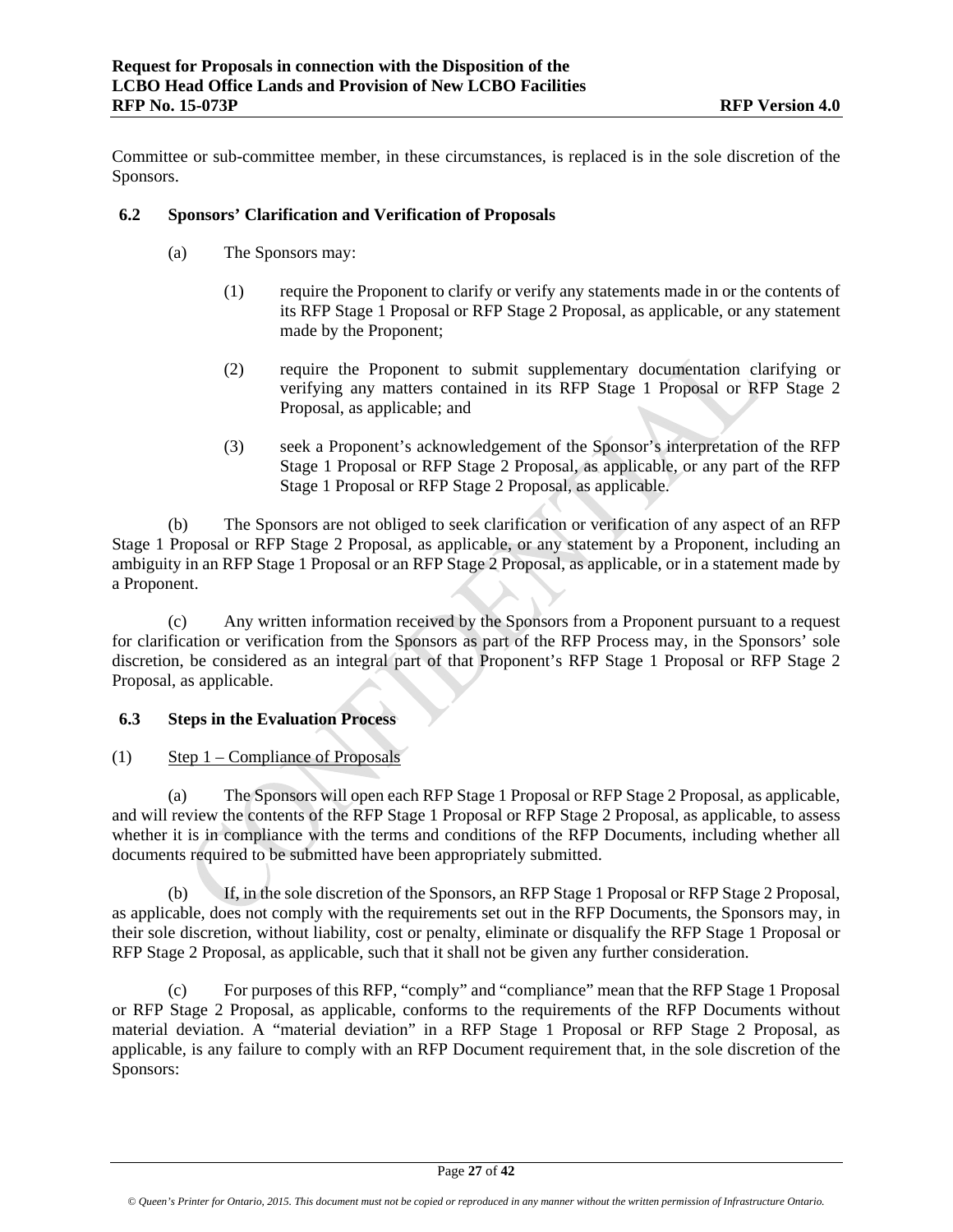- (1) impedes, in any material way, the ability of the Sponsors to evaluate the RFP Stage 1 Proposal or RFP Stage 2 Proposal, as applicable;
- (2) affects the Sponsors' ability to enforce the Proponent's obligations pursuant to the RFP Documents; or
- (3) constitutes an attempt by the Proponents to revise the Sponsors' or the Proponent's rights or obligations under the RFP Documents in a way not permitted by this RFP.

(d) A requirement in this RFP or in the Schedules to this RFP that a Proponent "must" or "shall" do anything is not intended to supersede this RFP Section 6.3(1) or, for greater clarity, to supersede the concepts of "comply", "compliance" or "material deviation" set out in this RFP Section 6.3(1).

(e) A Proponent's submission of a complete but poor quality RFP Stage 1 Proposal or RFP Stage 2 Proposal, as applicable, shall not be considered a failure to comply but may affect the Proponent's evaluated score.

(f) If, during Step 1 of the evaluation process or at any time during the RFP Process, the Sponsors determine that an RFP Stage 1 Proposal or RFP Stage 2 Proposal, as applicable, is non-compliant pursuant to this RFP Section 6.3, the Sponsors may, in their sole discretion and without liability, cost or penalty, declare the RFP Stage 1 Proposal or RFP Stage 2 Proposal, as applicable, to be non-compliant and the RFP Stage 1 Proposal or RFP Stage 2 Proposal, as applicable, shall not be given any further consideration.

(g) Each Proponent acknowledges and agrees that the Sponsors' evaluation of compliance with the RFP Documents is not an evaluation of absolute compliance and that the Sponsors may waive failures to comply that, in the Sponsors' sole discretion, do not constitute a material deviation in accordance with this RFP Section 6.3(1).

(h) With the exception of mandatory requirements, if any, an omission or error in connection with any submission requirement in this RFP will not lead to the automatic rejection of the Proposal concerned, provided the Proponent remedies the error or omission to the Sponsor's satisfaction within the time determined by the Sponsor, which must be at least 24 hours following the date upon which the Proponent receives a written request to that effect from the Contact Person**.** Notwithstanding the foregoing, the Sponsors reserve the right to waive a material deviation (with the exception of mandatory requirements, if any) under this RFP without liability.

(2) Step 2 – Review of the Proposal Submission Form

(a) The Sponsors shall review either the RFP Stage 1 Proposal Submission Form or RFP Stage 2 Proposal Submission Form, as applicable, to:

- (1) ensure that the form has been properly completed and signed;
- (2) ensure that there have been no changes to a Proponent in the RFP Stage 2 Proposal from its RFP Stage 1 Proposal, except for changes that have been approved by the Sponsors in accordance with RFP Section 3.6; and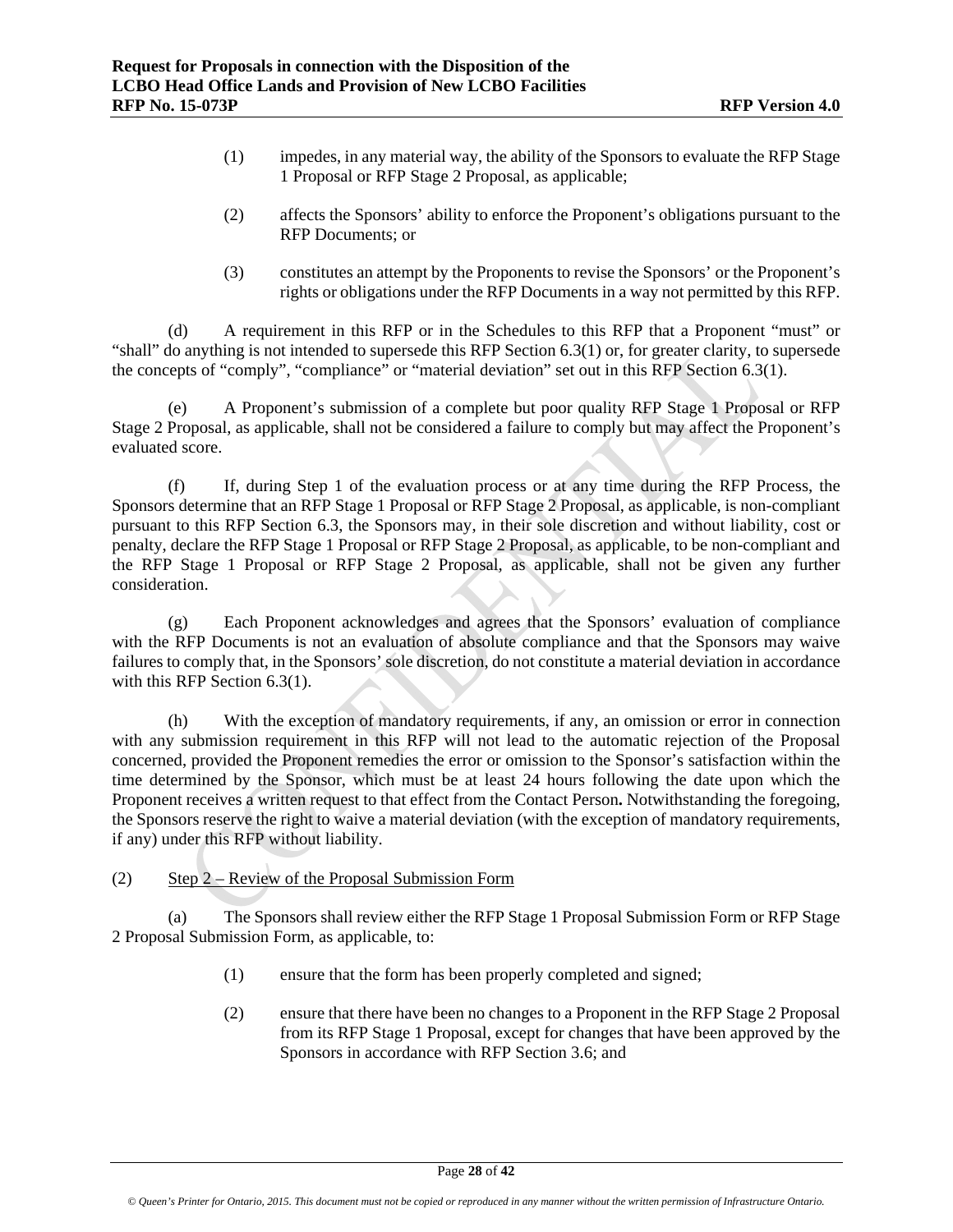(3) assess the Conflict of Interest and Confidential Information section of the RFP Stage 1 Proposal Submission Form and the RFP Stage 2 Proposal Submission Form.

## (3) Step 3 – Evaluation of Proposals

- (a) The Sponsors will conduct the following steps of evaluation concurrently:
	- (1) Evaluation and scoring of the Technical Submission

The Technical Submission will be evaluated and scored in accordance with Appendix C of Schedule 3 to this RFP.

(2) Evaluation and scoring of the Financial Submission

The Financial Submission will be evaluated and scored in accordance with Appendix C of Schedule 3 to this RFP.

Proponents must note that the Upfront Payment submitted as per the RFP Stage 2 Price Form must not be lower than the Upfront Payment as per the submitted RFP Stage 1 Price Form.

## (4) Step 4 – Establishing a Final Proposal Score

(a) For the purpose of the evaluation process, the weightings and scoring set out in Appendix C to Schedule 3 to this RFP will apply.

#### (5) Step 5 – Ranking Proponents

(a) The Evaluation Committee shall rank only those Proponents that have met all requirements in Steps 1 through 4, and shall base the ranking on the Final Proposal Score for each of RFP Stage 1 and RFP Stage 2.

(b) Up to three (3) of the highest ranked RFP Stage 1 Proponents having met all of the requirements of RFP Stage 1 will proceed to RFP Stage 2. Should the Sponsors receive less than three (3) RFP Stage 1 Proposals, the Sponsors reserve the right to move forward to RFP Stage 2 those RFP Stage 1 Proponents that have met all of the applicable requirements for RFP Stage 1.

(c) In either the RFP Stage 1 or the RFP Stage 2, in the event of a tie in the Final Proposal Score between two Proponents, the Sponsors may, in their sole discretion, give the higher ranking to the Proponent with the higher Financial Score.

# (6) Step 6 – Selection of Negotiations Proponent

(a) The RFP Stage 2 Proponent with the highest Final Proposal Score will be identified as the Negotiations Proponent at which point the RFP Process is at an end. The highest ranked RFP Stage 2 Proponent will then proceed to enter into the Negotiations Protocol Agreement with the LCBO and become the Negotiations Proponent. Detailed information regarding the Negotiations Process will be provided to the Negotiations Proponent in advance of commencement of the Negotiations Process.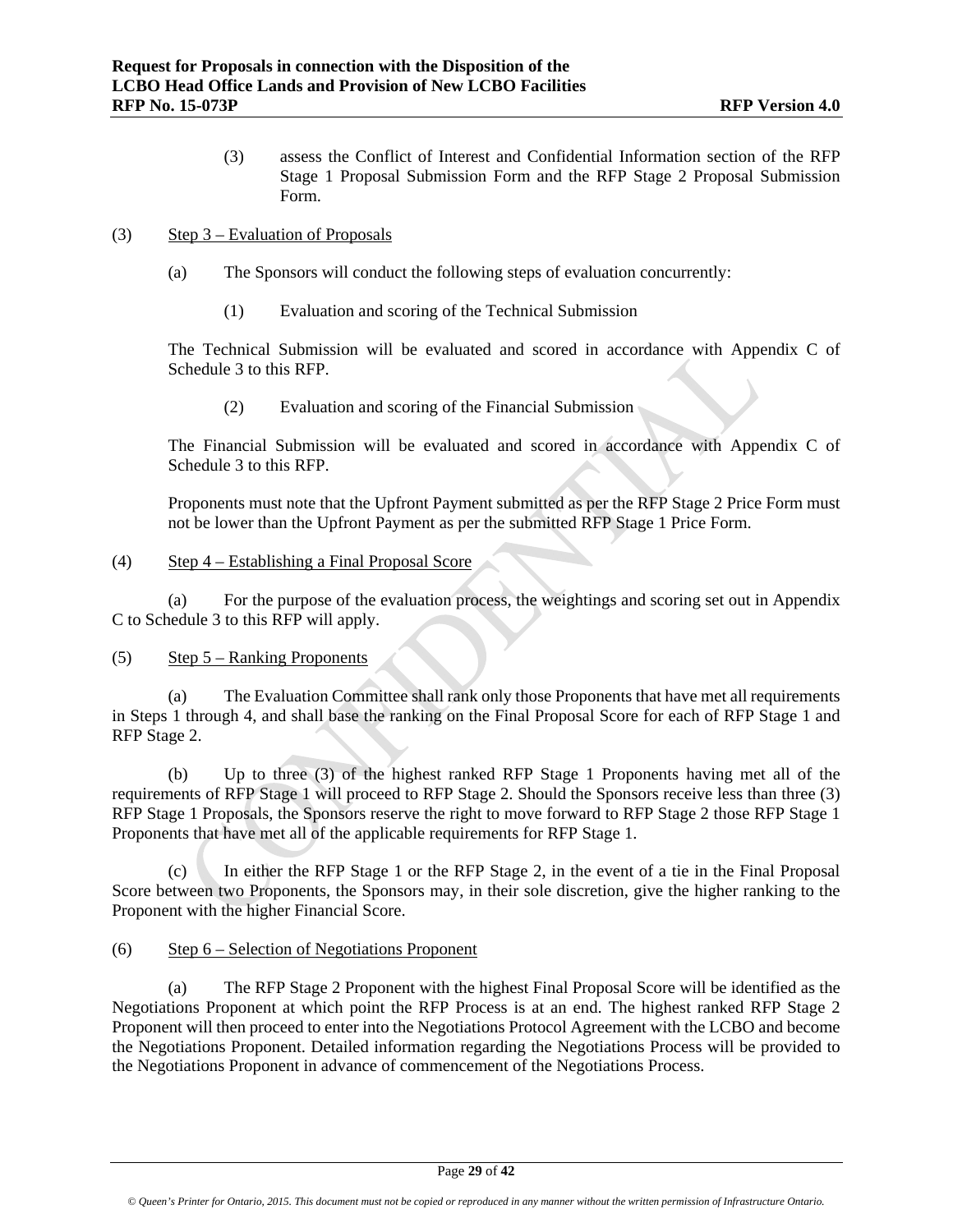(b) The purpose of the Negotiations Process with the Negotiations Proponent is to identify a Purchaser with whom the LCBO will enter into the Transaction Agreements.

(c) Should negotiations with the Negotiations Proponent fail, the LCBO may, in its sole discretion, invite the RFP Stage 2 Proponent whose total score is the next highest from the RFP Process ("**Reserved Negotiations Proponent**") to enter into the Negotiations Protocol Agreement and participate in the Negotiations Process. Should this occur, that Negotiations Proponent would thereafter be eliminated from further negotiations with the LCBO.

# **SECTION 7** – **GENERAL EVALUATION AND DISQUALIFICATION PROVISIONS**

#### **7.1 Sponsors' Discretion in Determining Compliance, Scoring and Ranking**

- (a) The Sponsors shall, in their sole discretion, determine:
	- (1) the membership of the Evaluation Committee and any sub-committees of the Evaluation Committee;
	- (2) whether RFP Stage 1 Proposal or RFP Stage 2 Proposal, as applicable, is compliant with the RFP Documents;
	- (3) whether a failure to comply constitutes a material deviation;
	- (4) whether any established scoring threshold should be adjusted;
	- (5) the Final Proposal Scores of the RFP Stage 1 Proposals and subsequent RFP Stage 2 Proposals; and
	- (6) the rankings of the RFP Stage 1 Proposals and RFP Stage 2 Proposals, as applicable.

(b) The Sponsors have the right, at any time and in their sole discretion, to consider in the evaluation of RFP Stage 1 Proposals or RFP Stage 2 Proposals and in the exercise of any of the Sponsors' rights under this RFP any publicly available information about a Proponent that is, in the Sponsors' sole discretion, credible information.

# **7.2 Disqualification**

(a) The Sponsors may, in their sole discretion, disqualify an RFP Stage 1 Proposal or RFP Stage 2 Proposal at any time prior to identification of the Negotiations Proponent, if:

- (1) the RFP Stage 1 Proposal or RFP Stage 2 Proposal is determined to be non-compliant pursuant to RFP Section 6.3(1);
- (2) the Proponent fails to cooperate in any attempt by the Sponsors to verify any information provided by the Proponent in its RFP Stage 1 Proposal or RFP Stage 2 Proposal;
- (3) the Proponent contravenes RFP Section 3.3;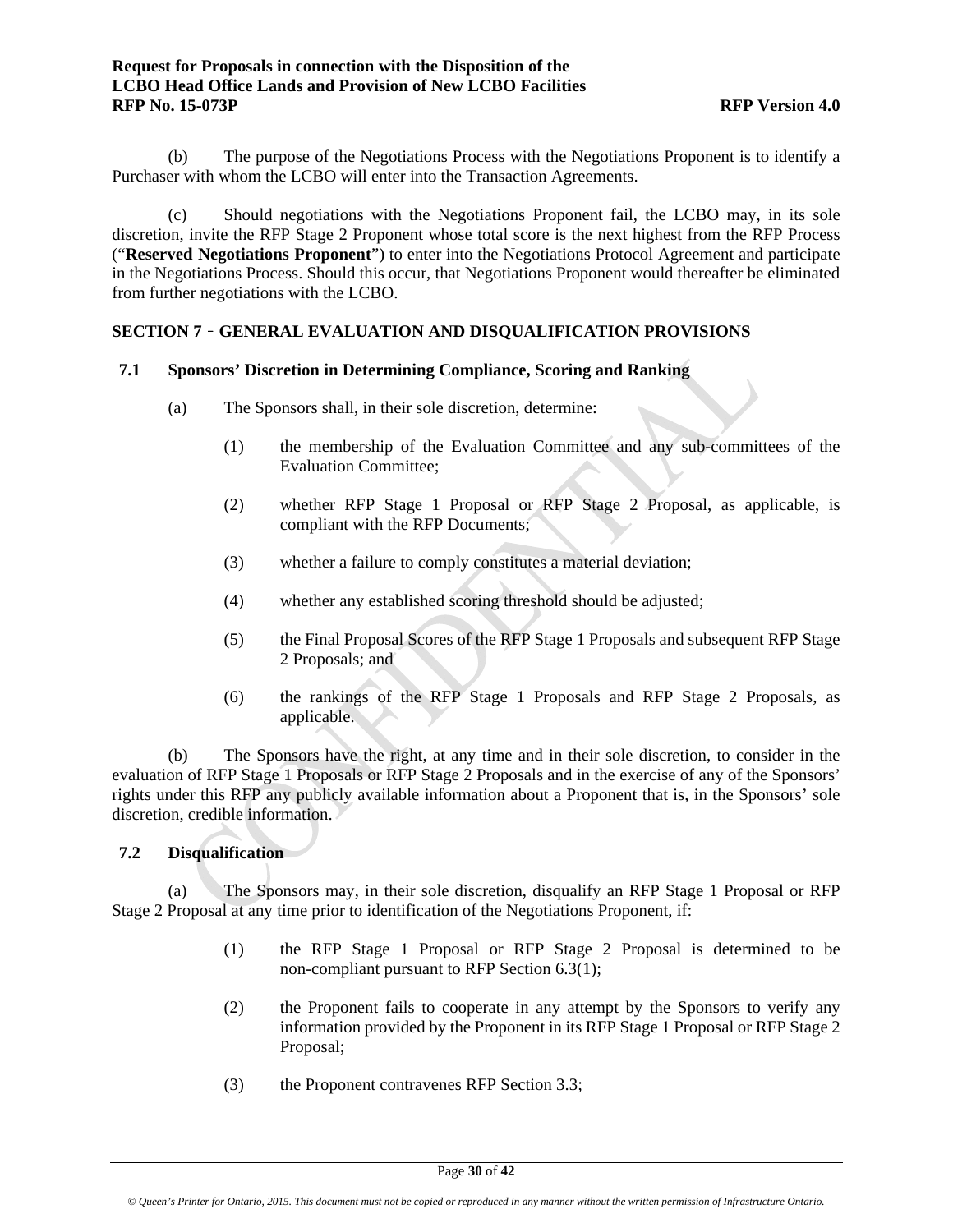- (4) the Proponent fails to comply with Applicable Laws;
- (5) the RFP Stage 1 Proposal or RFP Stage 2 Proposal contains false or misleading information or a misrepresentation;
- (6) the RFP Stage 1 Proposal or RFP Stage 2 Proposal, in the opinion of the Sponsors, reveals a Conflict of Interest as described in RFP Section 3.9 and the Proponent:
	- (i) does not receive a waiver from the Sponsors in accordance with RFP Section 3.9(1)(f) or a consent in accordance with RFP Section 3.9(2)(d), as applicable; and
	- (ii) fails to substitute another Person for the Person giving rise to the Conflict of Interest in accordance with RFP Section 3.9(1)(e);
- (7) in the opinion of the Sponsors, acting reasonably, the Proponent or any of its advisors, employees or representatives directly or indirectly colluded with one or more other Proponents or any of its advisors, employees or representatives in the preparation or submission of an RFP Stage 1 Proposal or RFP Stage 2 Proposal or otherwise contravened RFP Section 3.3(4);
- (8) the Proponent has committed a material breach of any existing agreement between the Proponent and a Sponsor; or
- (9) the Proponent has been convicted of a criminal or quasi-criminal offence in connection with any services rendered to a Sponsor or any Ministry, agency, Board or Commission of the Government of Ontario.

#### **SECTION 8** – **GENERAL LEGAL MATTERS AND RIGHT TO ACCEPT OR REJECT**

# **8.1 General Rights of the Sponsors**

(a) The Sponsors reserved rights related to this RFP Process are set out in RFP Sections  $6.3(1)(g)$  and (h) and RFP Section 8.4(b).

(b) Each RFP Stage 1 Proponent and RFP Stage 2 Proponent is required to provide a certificate of an officer in the form of Appendix C of Schedule 4 to this RFP – Certificate of Officer. Without limitation to any other rights of the Sponsors hereunder, in order to ensure the integrity, openness and transparency of the procurement process, the Sponsors may, in their sole discretion, require at any time, including any time after an RFP Stage 1 Proponent or RFP Stage 2 Proponent has submitted an RFP Stage 1 Proposal or RFP Stage 2 Proposal, as applicable, that any Subconsultant, advisor, partner, or representative of any Proponent provide or submit a certificate of an officer in the form attached as Appendix C of Schedule 4 to this RFP – Certificate of Officer.

(c) Without limitation to any other rights of the Sponsors in this RFP, in order to ensure the integrity, openness and transparency of the procurement process, the Sponsors may, in their sole discretion:

> (1) impose at any time on Proponents and any Subconsultant, advisor, partner, or representative of any Proponent, additional conditions, requirements or measures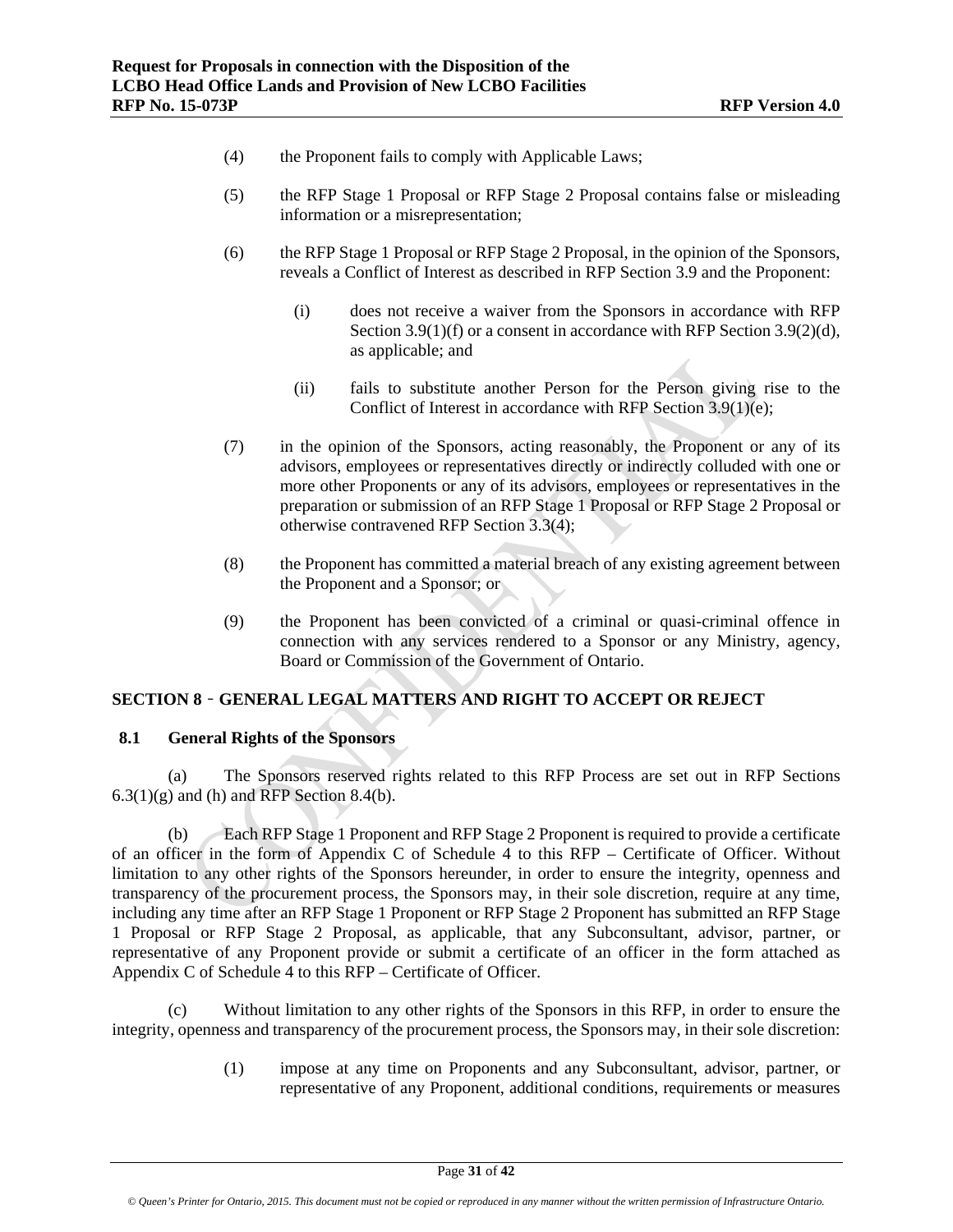with respect to bidding practices or ethical behaviour of the Proponents and Subconsultant, advisor, partner, or representative of any Proponent; and

(2) require that any or all Proponents and/or any Subconsultant, advisor, partner, or representative of any Proponent at any time during the RFP Process provide the Sponsors with copies of its internal policies, processes and controls establishing ethical standards for its bidding practices and evidence of compliance by the Proponent and Subconsultant, advisor, partner, or representative of any Proponent with such policies, processes and controls.

(d) Further to Sections 8.1(b) and 8.1(c), and in the event that a Proponent and/or Subconsultant, advisor, partner, or representative of a Proponent either:

- (1) fails to comply with any requirement prescribed by the Sponsors pursuant to Section 8.1(b) or  $8.1(c)$ ; or
- (2) complies with the Sponsors' requirement as prescribed in accordance with Section 8.1(b) or 8.1(c), but the Sponsors determine that the Proponent and/or Subconsultant, advisor, partner, or representative of the Proponent has or may have engaged in inappropriate bidding practices or unethical behaviour,

the Sponsors shall have the right, at any time and in their sole discretion, to reject and not consider an RFP Stage 1 Proposal or RFP Stage 2 Proposal from an RFP Stage 1 Proponent or RFP Stage 2 Proponent, as applicable, or to otherwise elect not to proceed further in the procurement process with a Proponent, including after notifying such Proponent that the Proponent has been named as the Negotiations Proponent.

# **8.2 Limit on Sponsors' Liability for Proponent's Costs**

(a) Neither the Sponsors nor the Government of Ontario shall be liable for any expense, cost, loss or damage incurred or suffered by any Proponent, any Proponent advisor or any Person connected with any one of them, as a result of any action taken by the Sponsors in respect of the RFP Process, Negotiations Process, and settlement and execution of the Transaction Agreements, and implementation of the Transaction.

# **8.3 Applicable Laws and Attornment**

(a) This RFP shall be governed and construed in accordance with Applicable Laws as defined in the Transaction Agreements.

- (b) The Proponent agrees that:
	- (1) any action or proceeding relating to this RFP Process shall be brought in any court of competent jurisdiction in the Province of Ontario and for that purpose the Proponent irrevocably and unconditionally attorns and submits to the jurisdiction of that Ontario court;
	- (2) it irrevocably waives any right to and shall not oppose any Ontario action or proceeding relating to this RFP Process on any jurisdictional basis, including *forum non conveniens*; and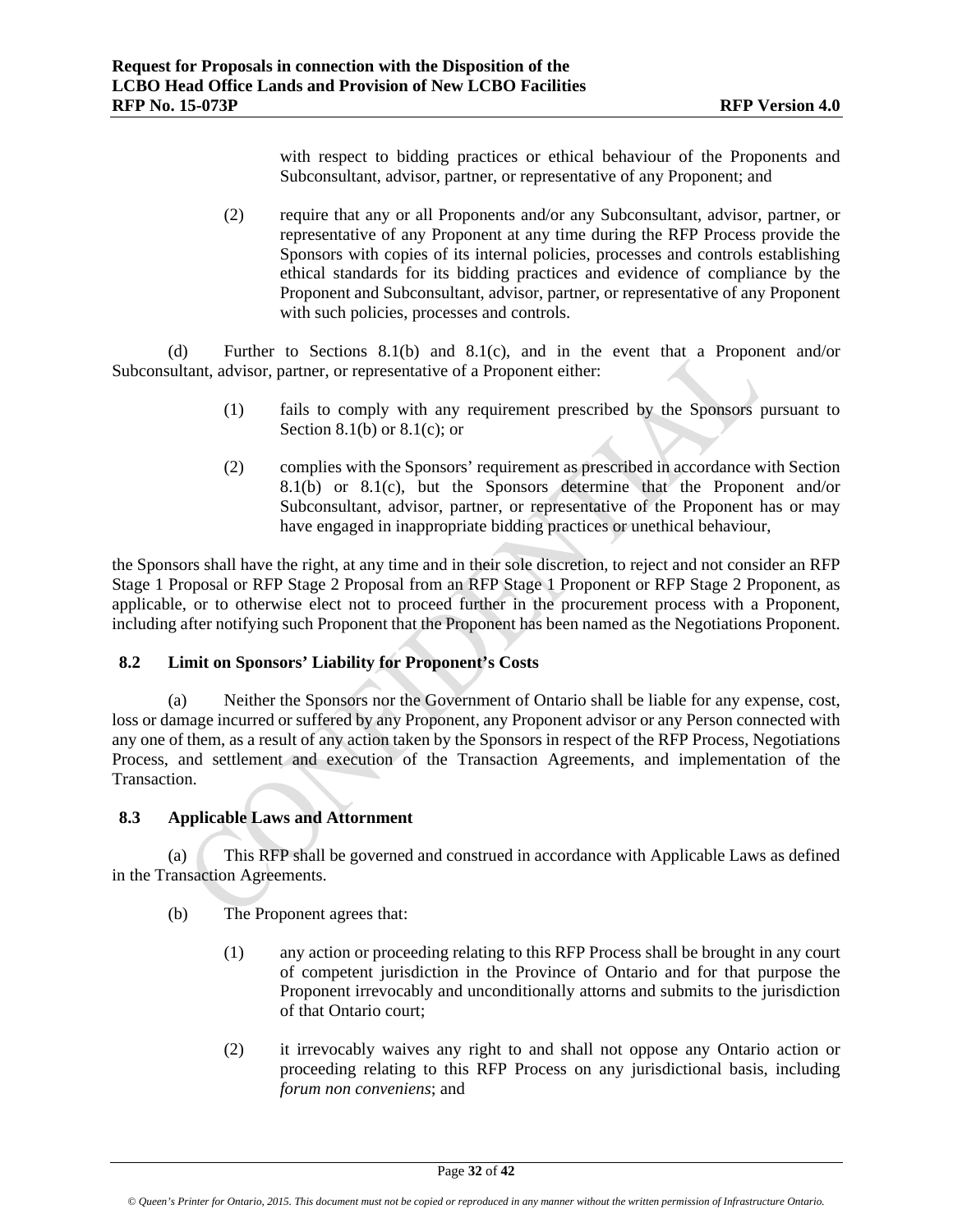(3) it shall not oppose the enforcement against it, in any other jurisdiction, of any judgement or order duly obtained from an Ontario court as contemplated by this RFP Section 8.3.

## **8.4 RFP Not a "Bidding Contract" or a Tender**

(a) Notwithstanding any other provision of this RFP, this RFP is not a tender and is not an offer to enter into either a bidding contract (often referred to as "**Contract A**") or a contract to carry out the Transaction (often referred to as "**Contract B**"). Except as provided in RFP Sections 3.8, 8.2, and 8.3, neither this RFP nor the submission of RFP Stage 1 Proposal or RFP Stage 2 Proposal by a Proponent shall create any legal or contractual rights or obligations whatsoever on any of the Proponent, the LCBO, Infrastructure Ontario, the Government of Ontario or any Ministry of the Government of Ontario. Except as provided in RFP Section 3.8, 8.2 and 8.3, no legal relationship or obligation of any kind whatsoever shall be created between the Proponent, the LCBO, Infrastructure Ontario, the Government of Ontario or any Ministry of the Government of Ontario until the successful negotiation and execution of the Transaction Agreements.

(b) Without limiting the generality of RFP Section 8.4(a), the following principles apply to this RFP Process:

- (1) The Sponsors may, in their sole discretion, change or discontinue this RFP Process at any time whatsoever;
- (2) The Sponsors may, in their sole discretion, decline to evaluate any Proposal that, in its sole discretion, is incomplete, obscure or does not contain sufficient information to carry out a reasonable evaluation;
- (3) The Sponsors may, in their sole discretion, request any supplementary information whatsoever from a Proponent after the applicable RFP Stage 1 Proposal Submission Deadline or RFP Stage 2 Proposal Submission Deadline, including information that the Proponent could or should have submitted prior to the applicable RFP Stage 1 Proposal Submission Deadline or RFP Stage 2 Proposal Submission Deadline (provided however, that the Sponsors are not obliged in any way whatsoever to request supplementary information from a Proponent);
- (4) While the pricing information provided is subject to the non-binding nature of this RFP Process, such information will be assessed during the evaluation of RFP Stage 1 Proposals or RFP Stage 2 Proposals, as applicable, and accordingly, misleading or incomplete information, including withdrawn or altered pricing during negotiations, could adversely impact any such evaluation or negotiations and result in the cessation of negotiations with that Proponent;
- (5) If at any time prior to RFP Stage 2 Proposal Submission Deadline, any RFP Stage 2 Proponent withdraws or is disqualified from the RFP Process, the Sponsors may, in their sole discretion, invite the next highest-ranked Proponent from RFP Stage 1, other than the withdrawing or disqualified Proponent (the "**Reserve Stage 2 Proponent**") to participate in the RFP Stage 2 in place of the withdrawn or disqualified Proponent. For clarity, the Reserve Stage 2 Proponent must have submitted a complete RFP Stage 1 Proposal in accordance with the terms and conditions of this RFP, and achieved all minimum scores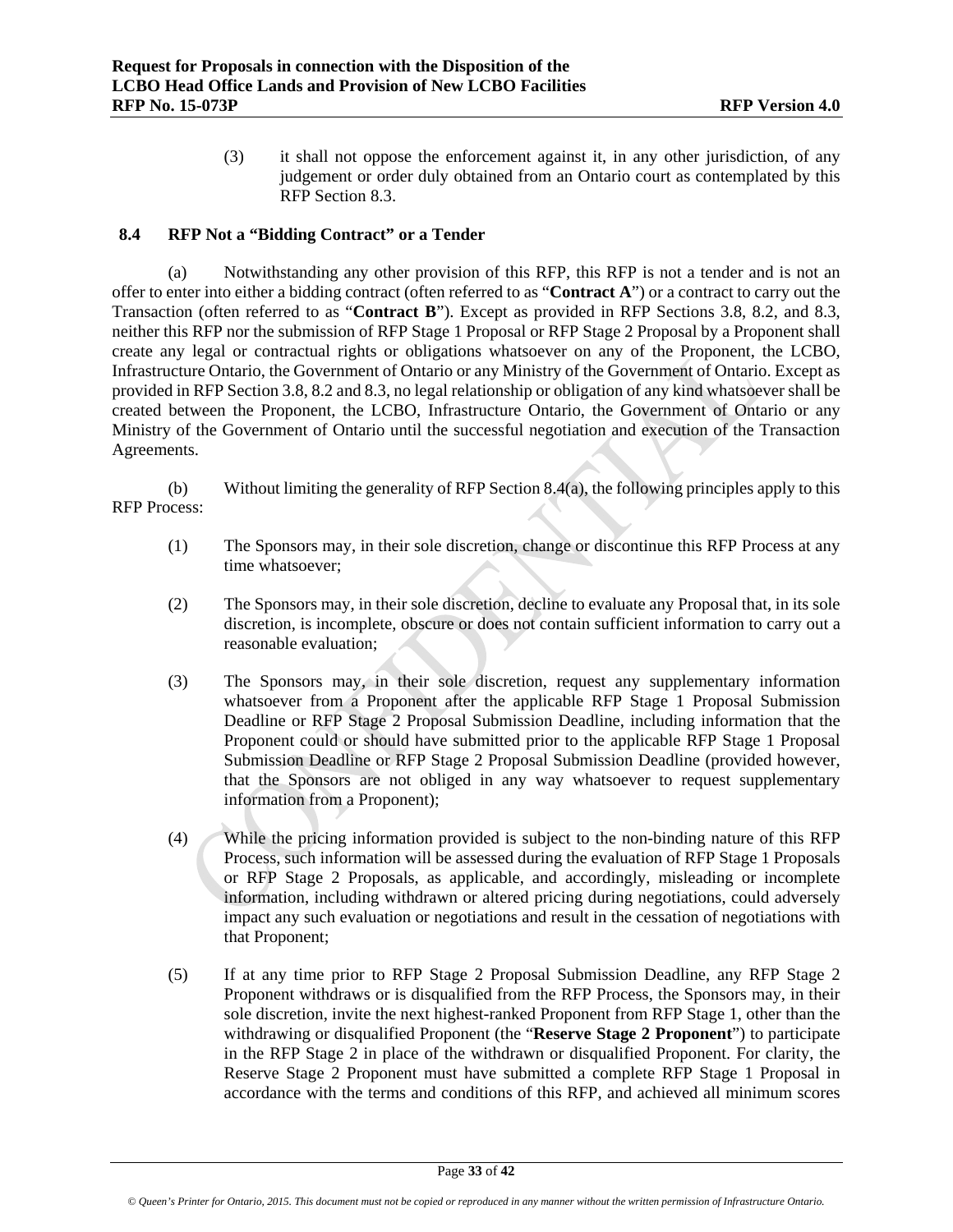required by Schedule 3 Appendix C of this RFP and satisfied any other conditions imposed by the Sponsors. Upon the Reserve Stage 2 Proponent's written acceptance of such invitation, the Reserve Stage 2 Proponent shall become a RFP Stage 2 Proponent under this RFP.

- (6) The Sponsors may, in their sole discretion and at any time prior to the LCBO entering into the Agreement of Purchase and Sale:
	- (i) reject any or all of the RFP Stage 1 Proposals or RFP Stage 2 Proposals, as applicable;
	- (ii) accept any RFP Stage 1 Proposal or RFP Stage 2 Proposal, as applicable;
	- (iii) if only one RFP Stage 1 Proposal or RFP Stage 2 Proposal, as applicable is received, either elect to accept or reject it or to enter into negotiations with the applicable Proponent;
	- (iv) elect to discontinue the RFP Process;
	- (v) alter the Timetable;
	- (vi) change the RFP Process or any other aspect of the RFP Documents;
	- (vii) verify with any Proponent or with a third party any information in an RFP Stage 1 Proposal or RFP Stage 2 Proposal, as applicable;
	- (viii) check references other than those provided by any Proponent;
	- (ix) disqualify a Proponent who submits an RFP Stage 1 Proposal or RFP Stage 2 Proposal, as applicable, containing misrepresentations or any other inaccurate or misleading information;
	- (x) disqualify any Proponent who has engaged in conduct prohibited by this RFP;
	- (xi) retract the selection of a Proponent as a Negotiations Proponent in the event that the Sponsors, in their sole and absolute discretion, determine that the Proponent has not complied or adhered to its requirements and obligations under the Negotiations Protocol Agreement, and
	- (xii) cancel this RFP Process, the Negotiations Process, or Transaction implementation, and subsequently conduct another competitive process for the same Transaction or subsequently enter into negotiations with any Person with respect to the Transaction that is the subject matter of this RFP.

(c) Nothing in Section 8.4(b) above shall limit the rights of the Sponsors or the Proponents to conduct themselves in accordance with the common law governing direct commercial negotiations in accordance with the Applicable Laws.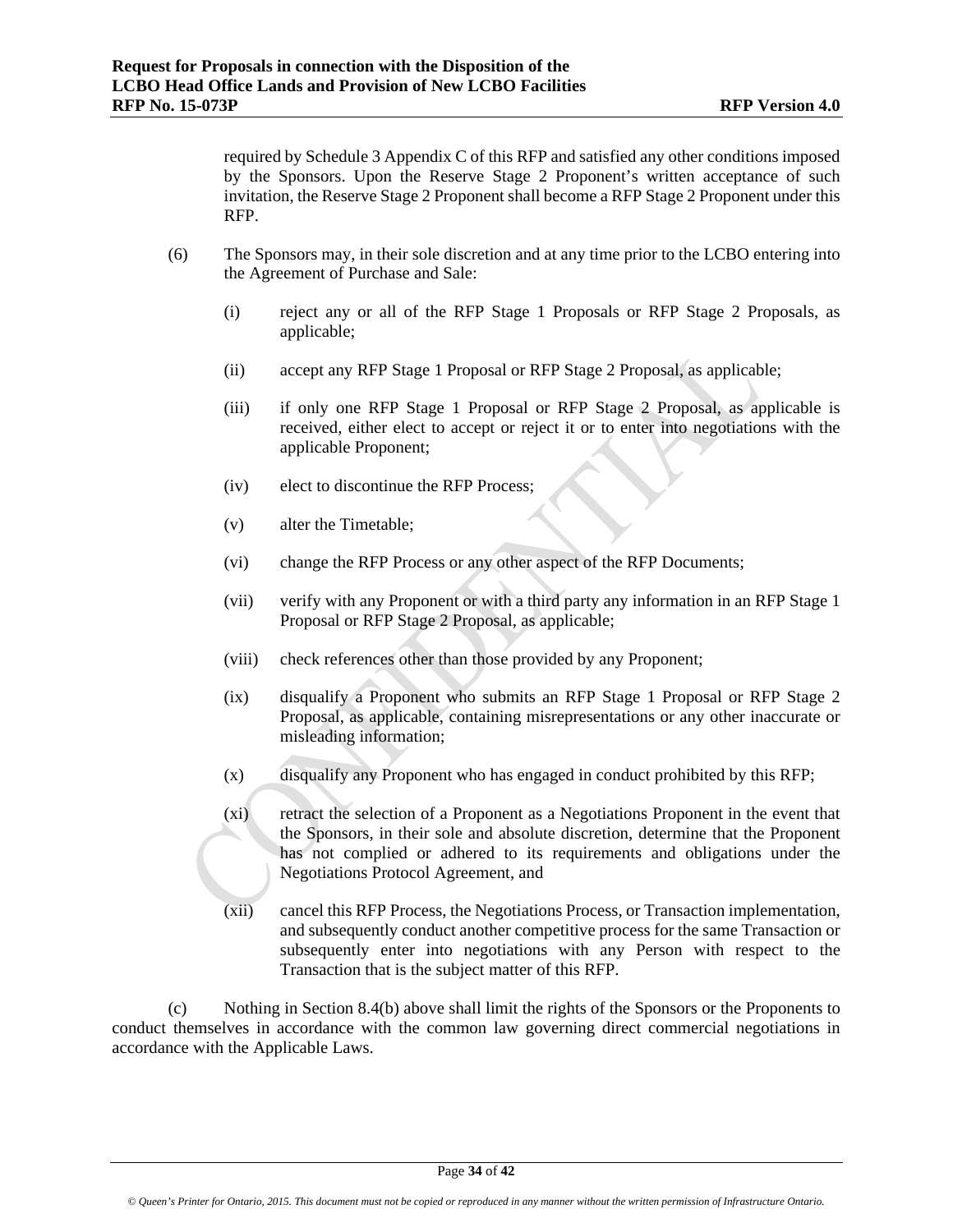#### **8.5 Licenses, Permits, etc.**

(a) If a Proponent is required by Applicable Laws to hold or obtain a licence, permit, consent or authorization to carry on an activity contemplated in its Proposal or in the Transaction Agreements, neither the acceptance of the Proposal or the execution of the Transaction Agreements by the Sponsors shall be considered to be approval by the Sponsors of carrying on such activity without the requisite licence, permit, consent or authorization.

#### **8.6 Power of Legislative Assembly**

(a) Proponents are advised that no provision of the RFP Documents (including a provision stating the intention of the Sponsors) is intended to operate, nor shall any such provision have the effect of operating, in any way, so as to interfere with or otherwise fetter the discretion of the Legislative Assembly of Ontario in the exercise of its legislative powers.

# **8.7 Governmental Authorization and Approvals**

(a) The RFP Process together with the Negotiations Process, the Negotiations Protocol Agreement, and the Transaction Agreements are subject to the Sponsors obtaining any necessary authorizations and approvals required in connection with entering into the Transaction Agreements and completing the Transaction, including, for certainty, the approval of any relevant government authority and the approvals required under Section 28 of the *Financial Administration Act*, R.S.O. 1990, c.F.12.

# **SECTION 9** – **NOTIFICATION AND DEBRIEFING**

(a) After the Purchaser has been identified, and the Agreement of Purchase and Sale entered into with the LCBO, the Sponsors will formally notify all Proponents who were not successful in the RFP Process that they have not been selected.

(b) After the Title Transfer Date, the Sponsors, and a member or members of the Evaluation Committee will meet with any unsuccessful Proponent, at the request of the unsuccessful Proponent, to provide a debriefing.

# **SECTION 10** – **DEFINITIONS AND INTERPRETATION**

# **10.1 General**

(a) Unless otherwise defined herein, capitalized terms and expressions used in this RFP have the meaning given to them in the Agreement of Purchase and Sale. In this RFP, the singular shall include the plural and the plural shall include the singular, except where the context otherwise requires.

(b) All references in this RFP to the Sponsors' "**discretion**" or "**sole discretion**" means in the sole and absolute discretion of the party exercising the discretion.

(c) Any reference in this RFP to a submission deadline means the noted time to the second, even where seconds are not explicitly noted. For greater certainty, a submission deadline is as of the zero count in seconds of the noted time.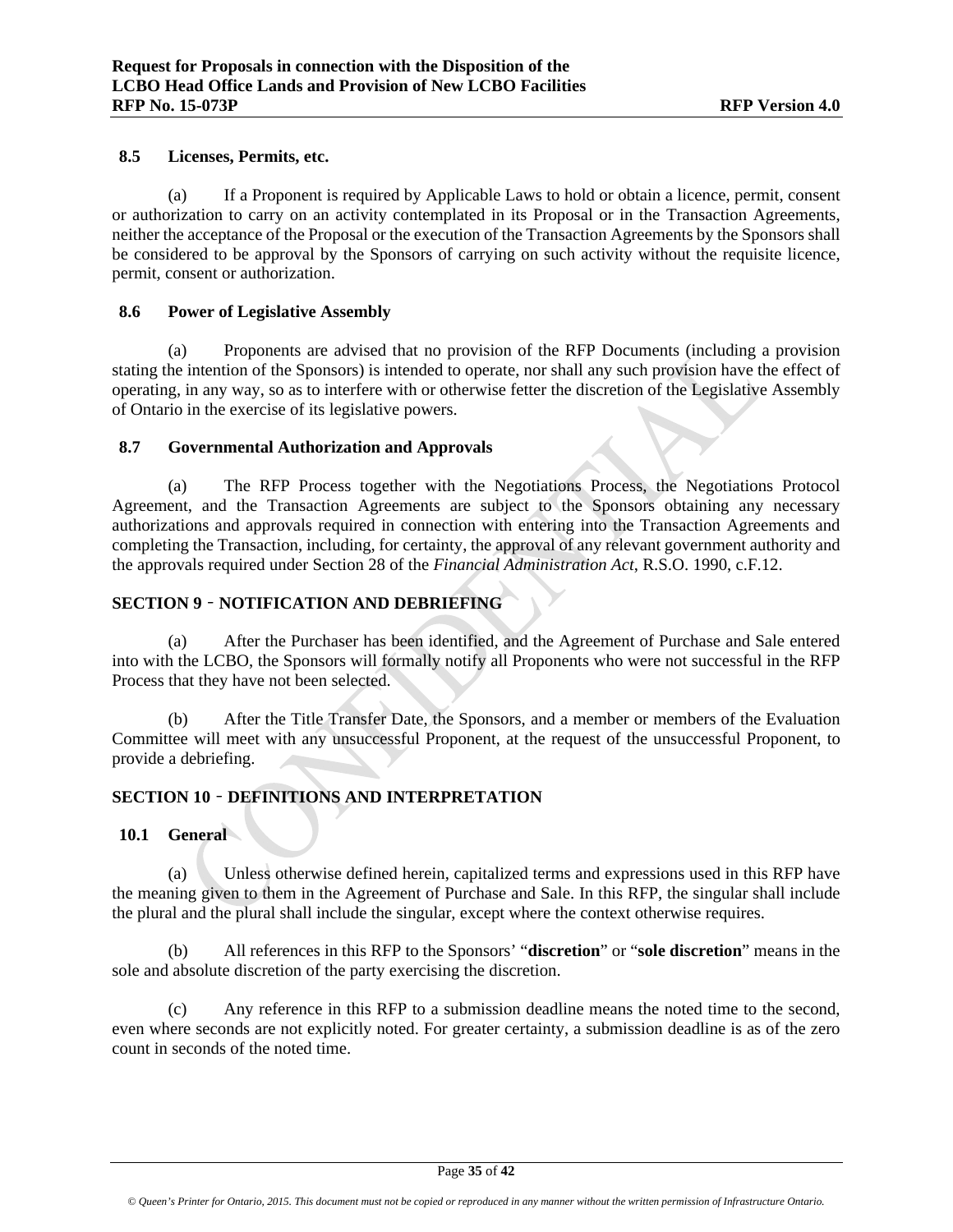#### **10.2 Definitions**

- (a) "**Acquiree**" is defined in RFP Section 3.6(a).
- (b) "**Acquirer**" is defined in RFP Section 3.6(a).
- (c) "**Addendum**" or "**Addenda**" means a written addendum to the RFP Documents issued by the Sponsors as set out in RFP Section 3.7.
- (d) "**Affiliate**" means, in respect of any Person, any Person that: (i) directly or indirectly, through one or more intermediaries, Controls, is Controlled by, or is under common Control with such first mentioned Person; or (ii) is an affiliate of the first mentioned Person as that term is defined in the *Business Corporations Act* (Ontario) or *Canada Business Corporations Act* (Canada).
- (e) "**Agreement of Purchase and Sale**" refers to the form of agreement attached as Schedule 6 to this RFP.
- (f) "**Applicable Laws**" is defined in Section 1.1 of the Agreement of Purchase and Sale.
- (g) "**Assembled Lands**" is defined in RFP Section 1.1(c).
- (h) "**Assignment of TPLC Option Agreement**" refers to the form of agreement attached as Schedule "O" to the Agreement of Purchase and Sale.
- (i) "**Background Information**" means various types of information provided by the Sponsors and is defined in RFP Section 2.4(a).
- (j) "**Brookfield**" is defined in RFP Section 3.3(2)(d).
- (k) "**Business Day**" means any day other than a Saturday, a Sunday, a statutory holiday in the Province of Ontario, Easter Monday, Remembrance Day, or any day on which banks are not open for business in the city of Toronto, Ontario.
- (l) "**Change in Control**" means, with respect to a Proponent, a change in the Person or group of Persons or any combination thereof, which Controls, directly or indirectly, the Proponent such that another Person or group of Persons or any combination thereof, other than Persons which are Affiliates of the Proponent, Controls the Proponent.
- (m) "**Commercially Confidential Meetings**" is defined in RFP Section 3.4(3)(a).
- (n) "**Commercially Confidential RFIs**" is defined in RFP Section 3.2(2)(a)(1)(ii).
- (o) "**Concept Master Plan**" refers to the master concept plan submitted by the Proponents which depicts the proposed redevelopment of the Assembled Lands.
- (p) "**Confidentiality Agreement**" refers to the form of agreement attached as Schedule 8 to this RFP.
- (q) "**Confidential Information**" is defined in RFP Section 3.8(3)(a).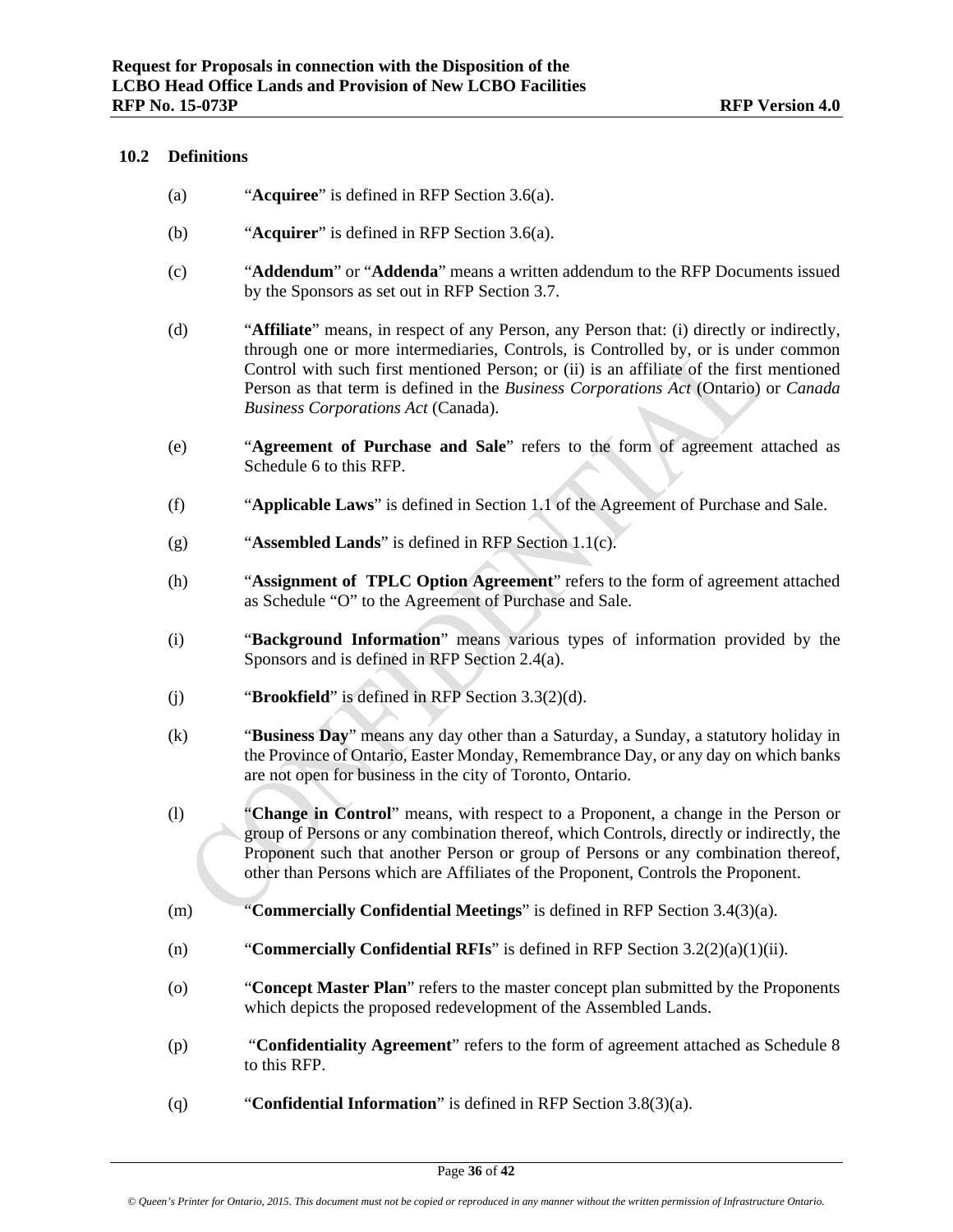- (r) "**Conflict of Interest**" is defined in RFP Section 3.9(1)(g).
- (s) "**Contact Person**" is defined in RFP Section 1.1(d).
- (t) "**Contract A**" is defined in RFP Section 8.4(a).
- (u) "**Contract B**" is defined in RFP Section 8.4(a).
- (v) "**Contractor**" refers to the entity retained by the RFP Stage 2 Proponent who will supply the labour and materials to build/construct the development as set out in the Proponent's Concept Master Plan.
- (w) "**Control**" means:
	- (i) with respect to any Person that is a corporation, incorporated or unincorporated association, incorporated or unincorporated syndicate, incorporated or other unincorporated organization, trust or other legal entity which has issued voting securities, the ownership, directly or indirectly, of voting securities of such Person carrying more than 50% of the votes for the election of directors (or individuals performing a similar function or occupying a similar position, including the trustees of a trust);
	- (ii) with respect to any Person that is a trust which has not issued voting securities, control by the trustees of such trust; or a Person who Controls each trustee of such trust and in each case, ownership, directly or indirectly of more than 50% of the beneficial interests in such trust held by Persons that are not charities;
	- (iii) with respect to any Person that is a partnership that does not have directors (or Persons performing a similar function or occupying a similar position) (other than a limited partnership), the ownership directly or indirectly of more than 50% of the interests in such partnership; or
	- (iv) with respect to any Person that is a limited partnership, the Control of each general partner of such limited partnership and the ownership directly or indirectly of more than 50% of the limited partnership interests in such limited partnership,

and a Person is Controlled (within the meaning of paragraphs (i) to (iv) of this definition) by a Person when one or more of such first-mentioned Persons are directly or indirectly Controlled (within the meaning of paragraphs (i) to (iv) of this definition) by the second-mentioned Person.

- (x) "**Data Room**" is defined in RFP Section 2.4(a).
- (y) **"Design Team**" means the component of the Proponent's team that is designated for design development as related to the Proponent's Concept Master Plan.
- (z) "**Developer**" is defined as a Person who invests in and develops real estate for a commercial and/or residential purpose.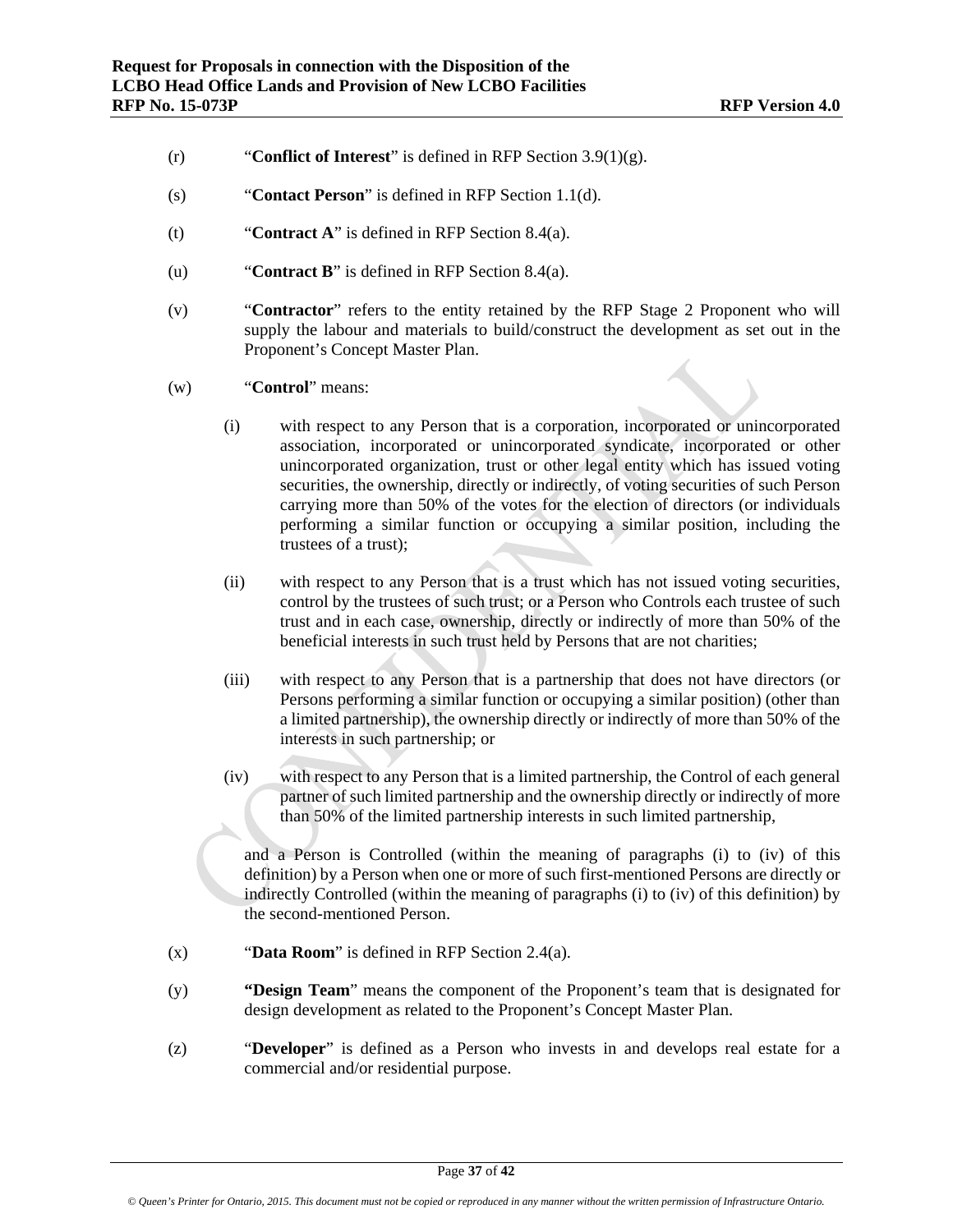- (aa) "**Evaluation Categories**" is defined in Appendix D of Schedule 3 to this RFP and "**Evaluation Category**" shall be construed accordingly.
- (bb) "**Evaluation Committee**" is defined in RFP Section 6.1(a).
- (cc) "**Existing LCBO Facilities**" or "**Existing LCBO Facility**" refers to the existing LCBO Head Office, Warehouse, and Retail Premises located on the Assembled Lands.
- (dd) "**Fairness Monitor**" is defined in RFP Section 1.3 of the RFP Data Sheet.
- (ee) "**Final Proposal Score**" refers to the sum of the Technical Score and the Financial Score.
- (ff) "**Financial Score**" refers to the number of points achieved by a Proponent in connection with the evaluation of Financial Submission Requirements.
- (gg) "**Financial Submission**" means the component of RFP Stage 1 Proposal or RFP Stage 2 Proposal as submitted in response to the requirements set out in Appendix B1 or Appendix B2, as applicable, of Schedule 3 to this RFP.
- (hh) "**Financial Submission Information**" means the information contained in the Proponents RFP Stage 1 Financial Submission or RFP Stage 2 Financial Submission, as applicable.
- (ii) "**Financial Submission Requirements**" means the minimum requirements relating to the Financial Submission set out in Appendices B1 and B2 of Schedule 3 to this RFP.
- (ij) **FIPPA**" is defined in RFP Section 3.8(1)(a).
- (kk) "**General Proponents' Meeting**" is defined in RFP Section 3.4(1)(a).
- (ll) "**General RFIs**" is defined in RFP Section 3.2(2)(a)(1)(i).
- (mm) "**Ground Lease**" refers to the form of agreement attached as Schedule "G" of the Agreement of Purchase and Sale.
- (nn) "**includes**" and "**including**" means "**includes without limitation**" and "**including without limitation**" respectively.
- (oo) "**Ineligible Persons**" is defined in RFP Section 3.9(2)(a).
- (pp) "**Ineligible Person's Affiliate**" is defined in RFP Section 3.9(2)(a).
- (qq) "**Infrastructure Ontario**" or "**IO**" are defined in RFP Section 1.1(a).
- (rr) "**Land Development Approvals**" is defined in Section 1.1 of the Agreement of Purchase and Sale.
- (ss) "**Land Use Regulations**" is defined in Section 1.1 of the Agreement of Purchase and Sale.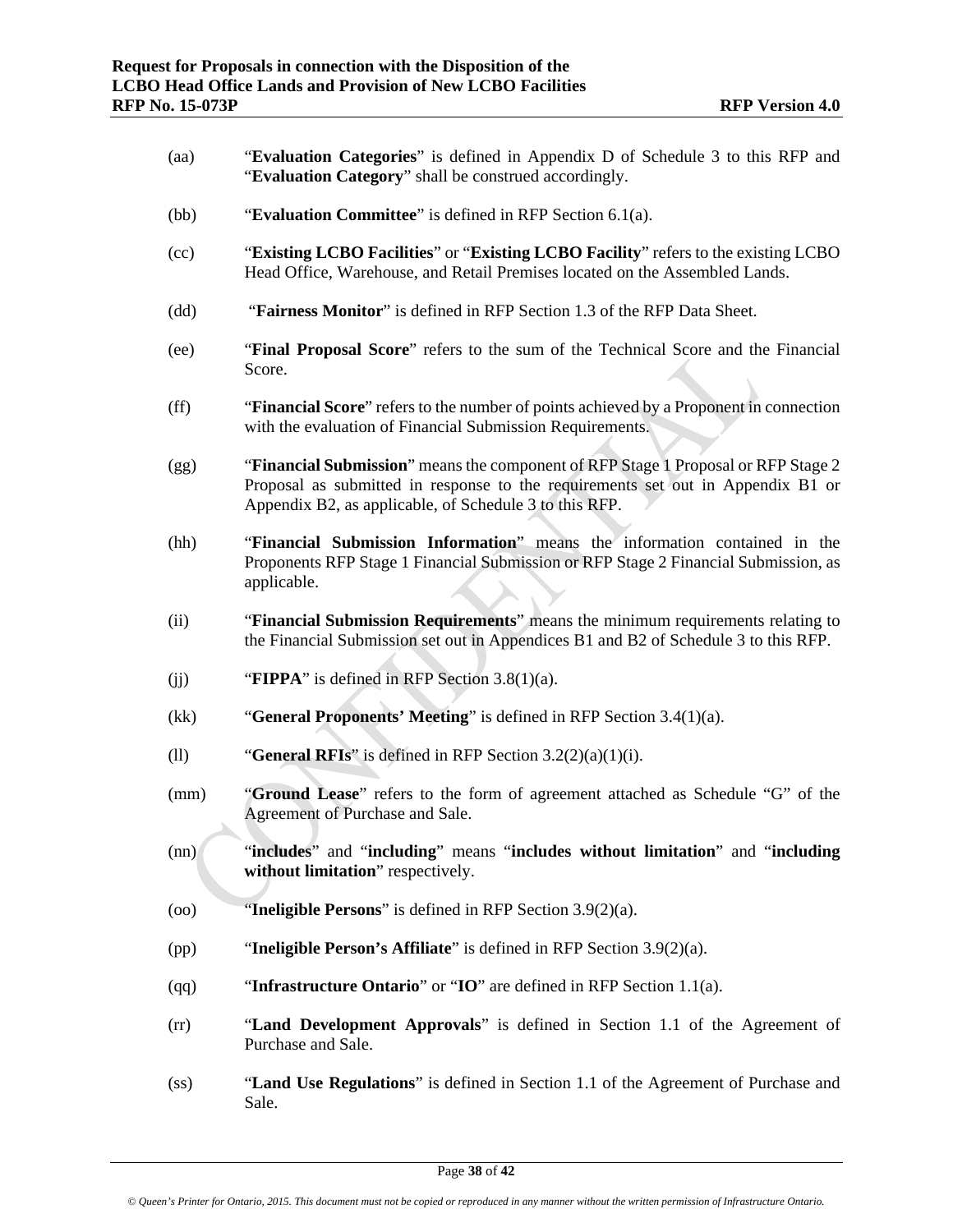- (tt) **"LBBR"** refers to Landlord Base Building Requirements.
- (uu) "**LCBO**" is defined in RFP Section 1.1(a).
- (vv) "**LCBO Lands**" means the lands and premises currently owned by LCBO shown as Parts 1, 2, 3, and 4 on the LCBO Plan of Survey.
- (ww) "**LCBO Office Premises**" is defined in Section 1.1 of the Agreement of Purchase and Sale.
- (xx) "**LCBO Office Lease**" refers to the form of agreement attached as Schedule "E" of the Agreement of Purchase and Sale.
- (yy) "**LCBO Plan of Survey**" is defined in the Agreement of Purchase and Sale and attached as Schedule C thereto.
- (zz) "**LCBO Purchased Lands**" is defined in Section A. a) of Appendix A to Schedule 1 of this RFP.
- (aaa) "**LCBO Retail Lease**" refers to the form of agreement attached as Schedule "F" of the Agreement of Purchase and Sale.
- (bbb) "**LCBO Retail Premises**" is defined in Section 1.1 of the Agreement of Purchase and Sale.
- (ccc) "**Litigation**" refers to an action in the courts, an arbitration, or other formal dispute resolution proceeding brought by or against the Proponent, either directly or indirectly through another party (e.g. a service provider or related party), by, against or involving LCBO, Infrastructure Ontario on behalf of itself and/or acting as agent for Her Majesty the Queen in the Right of Ontario as represented by the Minister of Economic Development, Employment and Infrastructure as represented by Infrastructure Ontario, or Ontario Realty Corporation, Ontario Infrastructure Projects Corporation, or the Stadium Corporation of Ontario Limited acting on behalf of themselves respectively or as agent to Her Majesty the Queen in Right of Ontario, for:
	- (i) any matter involving the provision of goods or services, including construction and consulting services;
	- (ii) any matter involving the disposition, acquisition or leasing of real property; or
	- (iii) any matter arising from Infrastructure Ontario or any of its predecessor corporations' exercise of their powers, duties or functions under applicable legislation and policies,

#### and includes:

(iv) any action(s) that have been completed where the full amount of damages payable by way of settlement or court order have been paid;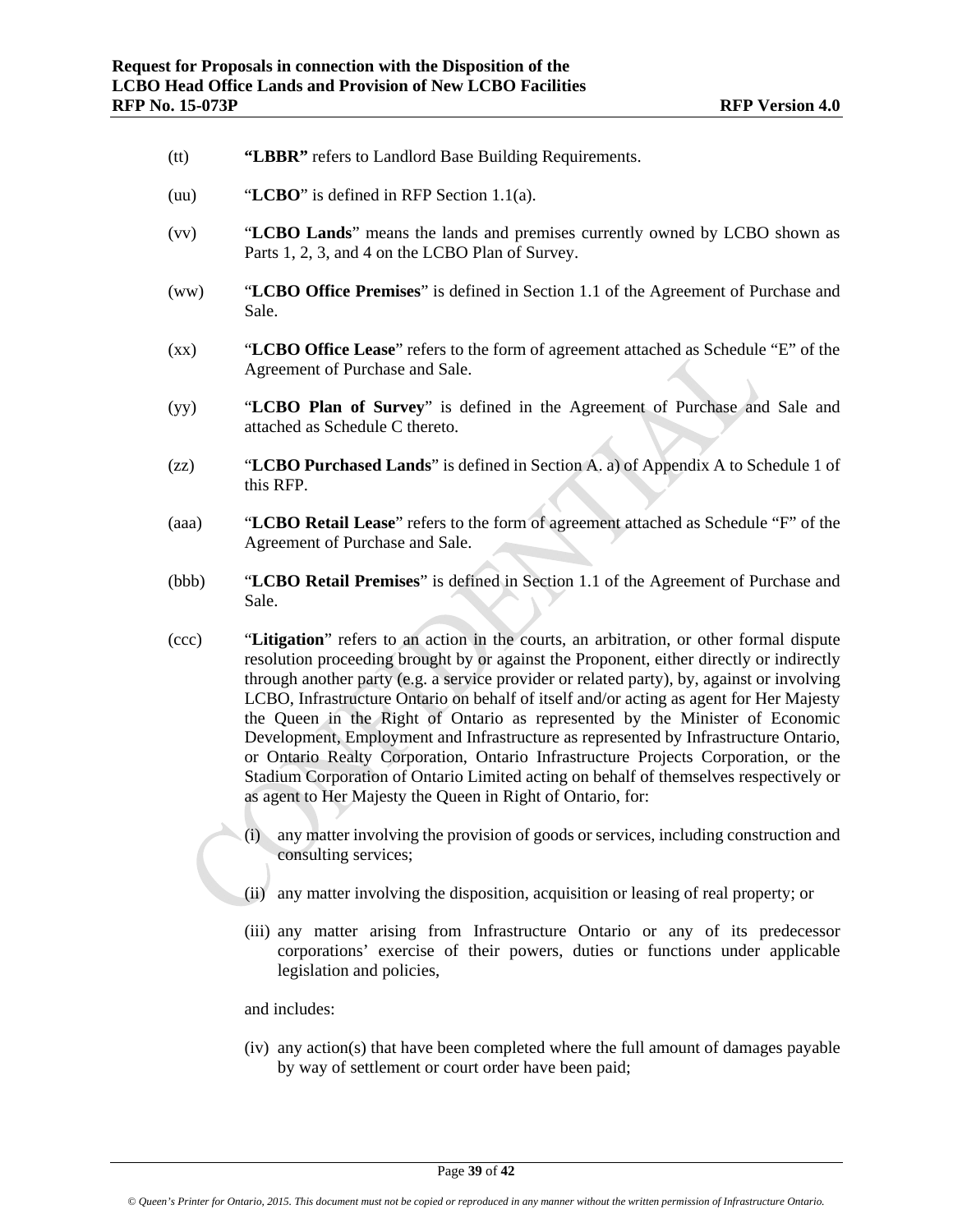- (v) any action(s) that have been completed where the full amount of damages payable by way of settlement or court order have not been fully paid; and
- (vi) any actions that remain ongoing in the courts, through arbitration, or other formal dispute resolution proceeding.
- (ddd) "**Negotiations Period**" is defined in RFP Section 1.2(a)(3).
- (eee) "**Negotiations Process**" is defined in RFP Section 1.1(b).
- (fff) "**Negotiations Proponent(s)**" is defined in RFP Section 1.1(b).
- (ggg) "**Negotiations Protocol Agreement**" refers to the form of agreement attached as Schedule 11 to this RFP.
- (hhh) "**New LCBO Facilities**" has the same meaning as "**New Premises**" which is defined in Section 1.1 of the Ground Lease.
- (iii) "**New LCBO Facilities Design Presentation**" is defined in RFP Section 3.4(2)(a).
- (jjj) "**Office Development Lands**" is defined in Section 1.1 of the Ground Lease.
- (kkk) "**Person**" means an individual, a partnership, a corporation, a trust, an unincorporated organization, a government (including, for greater certainty, municipal government) or any department or agency thereof and the successors and assigns thereof or the heirs, executors, administrators or other legal representatives of an individual.
- (lll) "**PM Service Provider**" as defined in Section 3.B.(a) of Appendix A to Schedule 3.
- (mmm) "**Price Form(s)**" refers to either RFP Stage 1 Price Form or RFP Stage 2 Price Form, as applicable.
- (nnn) "**Proponent**" is defined in RFP Section 1.1(b).
- (ooo) "**Proponent Design Consultations**" is defined in RFP Section 3.4(3)(a)(2).
- (ppp) "**Proposal**" refers to either RFP Stage 1 Proposal or RFP Stage 2 Proposal.
- (qqq) "**Proposal Information**" is defined in RFP Section 3.8(4)(d).
- (rrr) "**Proposal Information Licence**" is defined in RFP Section 3.8(4)(e).
- (sss) "**Proposed Change in RFP Stage 2 Proponent**" is defined in RFP Section 3.6(c).
- (ttt) "**Purchaser**" is defined in RFP Section 1.1(b).
- (uuu) "**Reserve Stage 2 Proponent**" is defined in RFP Section 8.4(b)(5).
- (vvv) "**Reserved Negotiations Proponent**" is defined in RFP Section 6.3(6)(c).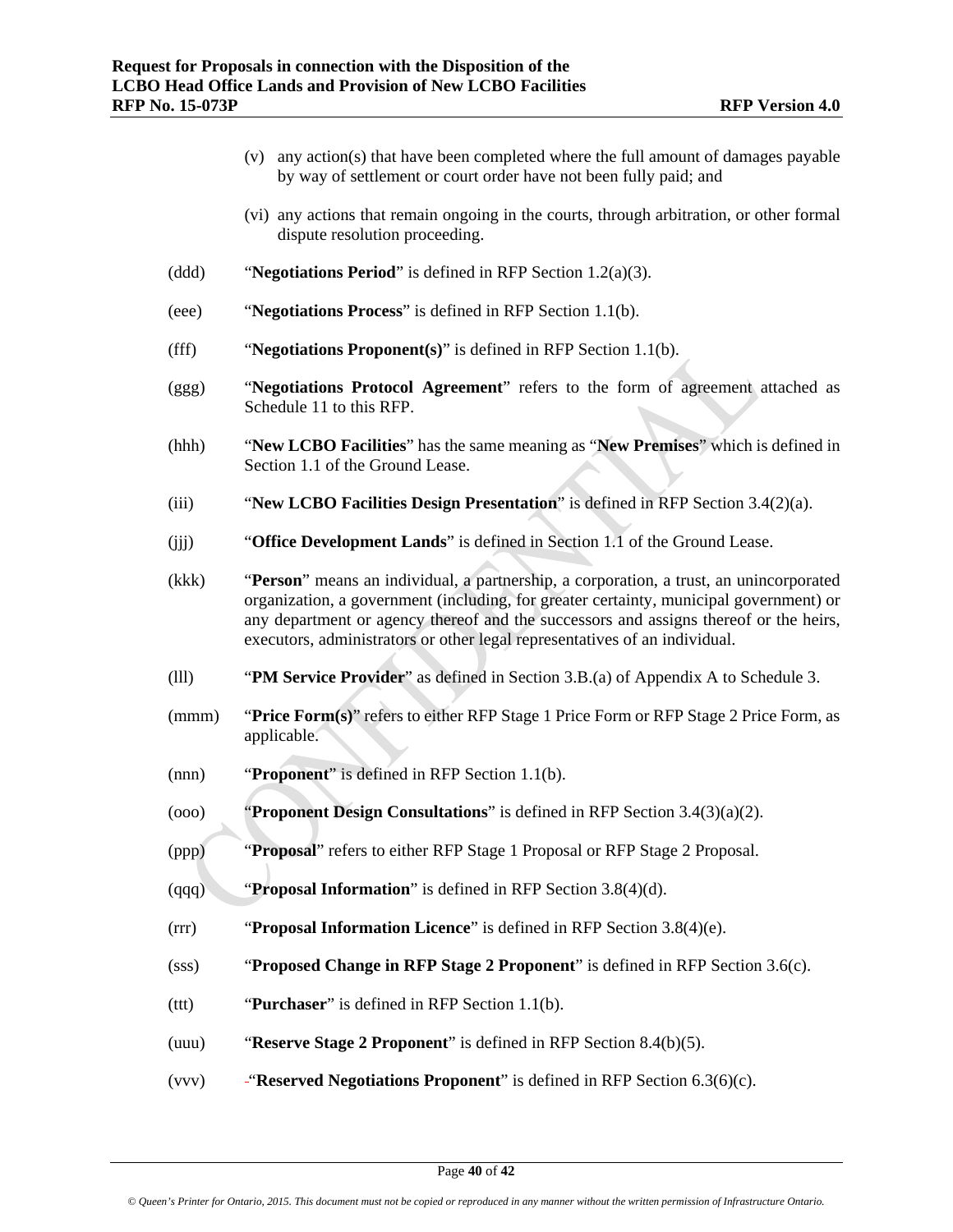- (www) "**RFI(s)**" is defined in RFP Section 2.2(b).
- (xxx) "**RFP**" is defined in RFP Section 1.1(a).
- (yyy) "**RFP Data Sheet**" means Schedule 1 to this RFP.
- (zzz) "**RFP Documents**" is defined in RFP Section 2.1(a).
- (aaaa) "**RFP Main Body**" refers to the front end of the RFP Documents (excluding any Schedules to the RFP).
- (bbbb) "**RFP Process**" is defined in RFP Section 1.2(a).
- (cccc) "**RFP Stage 1**" refers to the stage of the RFP Process described in RFP Section  $1.2(a)(1)$ .
- (dddd) **"RFP Stage 1 Proponent**" is defined in RFP Section 1.1(b).
- (eeee) "**RFP Stage 1 Proposal**" is defined in RFP Section 1.1(b).
- (ffff) "**RFP Stage 2**" refers to the stage of the RFP Process described in RFP Section  $1.2(a)(2)$ .
- (gggg) **"RFP Stage 2 Proposal**" is defined in RFP Section 1.1(b).
- (hhhh) "**RFP Stage 2 Proponent**" is defined in RFP Section 1.1(b).
- (iiii) "**RFP Stage 2 Proponent Design Consultations**" is defined in RFP Section 3.4(4)(a).
- (jjjj) "**Scheduled Site Visit(s)**" is defined in RFP Section 3.5(b) and refers to a visit to the existing site of the LCBO lands located at 55 Lakeshore Blvd. East, Toronto, Ontario.
- (kkkk) "**Schedules**" refers to the schedules and attachments to the RFP Main Body.
- (llll) "**Signing Parties**" is defined in RFP Section 1.1(e).
- (mmmm) "**Site Development Provisions**" refers to Schedule "K" of the Agreement of Purchase and Sale.
- (nnnn) "**Sponsors**" is defined in RFP Section 1.1(a).
- (oooo) "**Subconsultants**" includes but is not limited to subconsultants or subcontractors retained by the Proponent, including the Contractor.
- (pppp) "**Submission Deadline**" is defined in RFP Section 3.1(a).
- (qqqq) "**Submission Requirements**" means all of the submission requirements set out in this RFP.